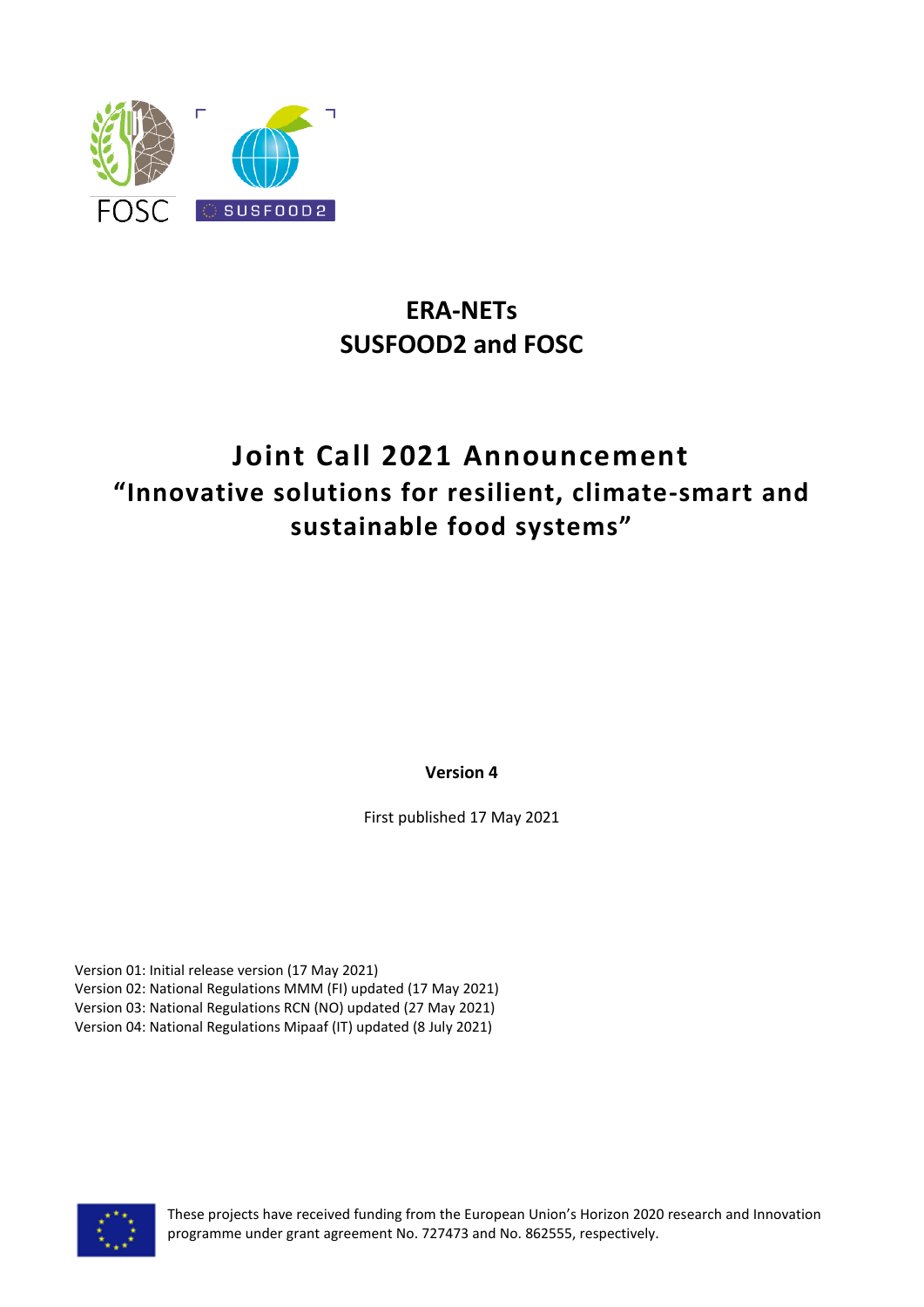# **Contents**

| $\mathbf{1}$   | Introduction to the Joint Call "Innovative solutions for resilient, climate-smart and sustainable |  |
|----------------|---------------------------------------------------------------------------------------------------|--|
| 1.1            |                                                                                                   |  |
| 1.2            |                                                                                                   |  |
| $\overline{2}$ |                                                                                                   |  |
| 3              |                                                                                                   |  |
| 4              |                                                                                                   |  |
| 5              |                                                                                                   |  |
| 6              |                                                                                                   |  |
| 7              |                                                                                                   |  |
| 7.1            |                                                                                                   |  |
| 7.2            |                                                                                                   |  |
| 7.3            |                                                                                                   |  |
| 7.4            |                                                                                                   |  |
| 8              |                                                                                                   |  |
| 9              |                                                                                                   |  |
| 10             |                                                                                                   |  |
| 11             |                                                                                                   |  |
|                |                                                                                                   |  |
|                |                                                                                                   |  |
|                |                                                                                                   |  |
|                |                                                                                                   |  |
|                | Annex E: Guidance on Communication, Dissemination and Exploitation (revised and based on          |  |
|                |                                                                                                   |  |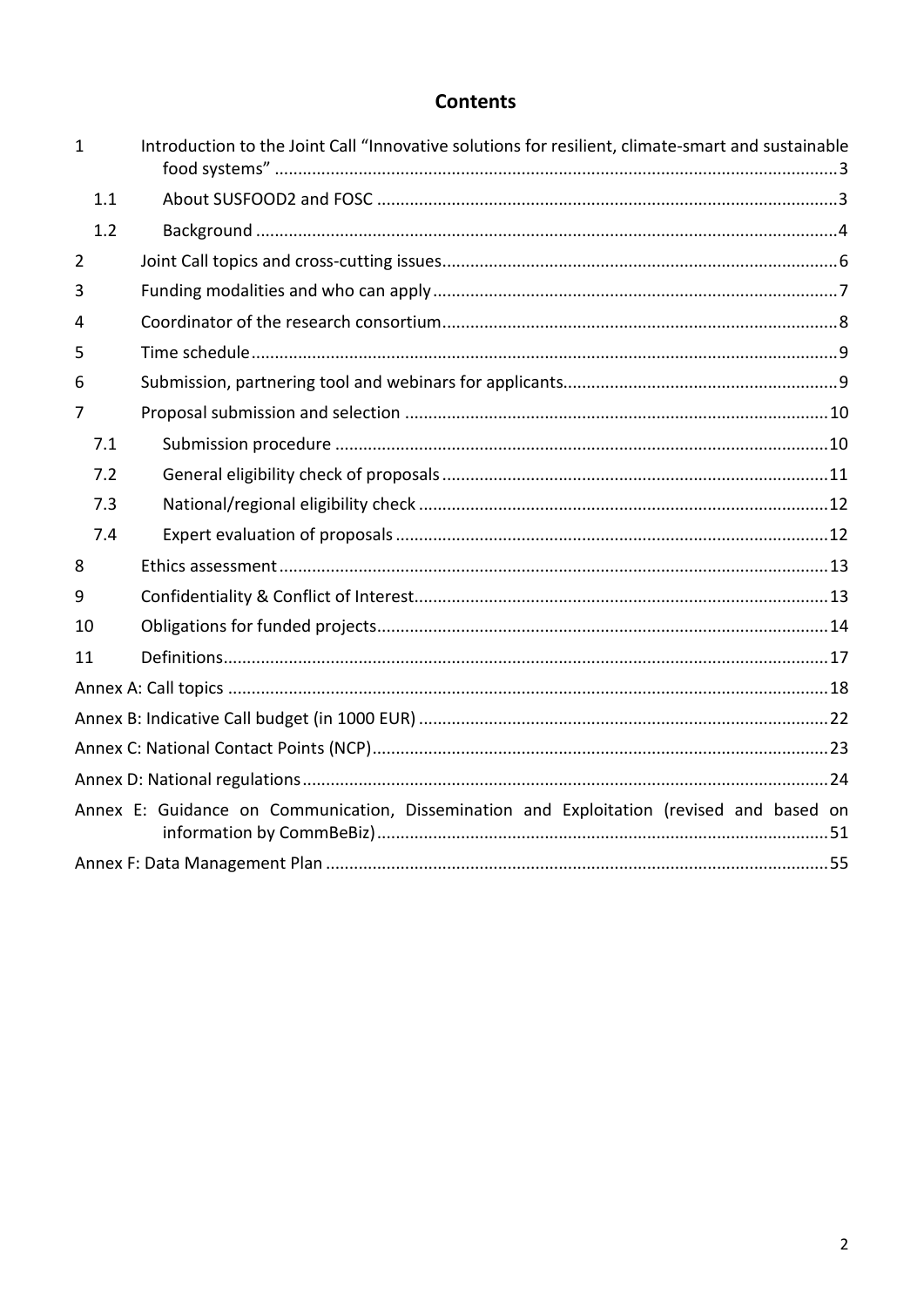# <span id="page-2-0"></span>**1 Introduction to the Joint Call "Innovative solutions for resilient, climate-smart and sustainable food systems"**

The ERA-NET Cofund instrument under Horizon 2020 is designed to support public-public partnerships between Member States (and associated countries) for the implementation and coordination of networking activities in different fields of research.

The governing bodies for the SUSFOOD2 and FOSC ERA-NETs have agreed to launch a Joint Call to further strengthen Research and Development on innovative solutions for resilient, climate-smart and sustainable food systems, with a focus on approaches to improve resource efficiency and enhance the capability of food systems to withstand severe physical and economic shocks. **The joint network consists of 14 funding bodies from 13 countries committing 7,850,000 € for transnational research (Annex B)**.

## <span id="page-2-1"></span>**1.1 About SUSFOOD2 and FOSC**

The ERA-NET Cofund SUSFOOD2 "SUStainable FOOD production and consumption" started in January 2017, and is the continuation of the FP7 ERA-NET SUSFOOD (2011-2014). The strategic goal of SUSFOOD2 complements the EU bioeconomy and food policies, and aims to reinforce cooperation in research, development and innovation between EU members and associated states in order to maximize the contribution of research to the development of more sustainable food systems from production to consumption. The scope of SUSFOOD covers the entire food supply chain, with the main focus on food chain sustainability beyond the farm gate. The farm level is considered if it has direct impact on the sustainability of the other steps in the food chain.

SUSFOOD2 promotes a cross-sectoral and multi-disciplinary approach from biology to food engineering and social sciences. It addresses the following socio-economic and environmental goals: (i) to develop sustainable food systems from production to consumption, (ii) to increase food production sustainably whilst reducing waste in the food supply chain and limiting environmental impacts; (iii) to improve the quality of life by improving food quality in a sustainable way and to ensure the resilience of the food supply chain; (iv) to encourage sustainable consumer behaviours and food choices; (v) to improve competitiveness and economic growth in the European food industry with special attention to SMEs. For more information, please consult: [http://susfood-era.net](http://susfood-era.net/)

FOSC is the ERA-Net Cofund action on "Food Systems and Climate". FOSC is built upon and supported by the experience from FACCE-JPI and LEAP-Agri. FOSC was launched in October 2019 and will run for five years. The consortium consists of 28 partners from Europe, Africa and Latin America. FOSC addresses one of our world's major challenges: how to feed 10 billion people by 2050. The ambition of FOSC is to implement a range of joint activities to contribute to the creation of a strong and effective trans-national research and innovation network between Europe, Africa and Latin America.

The main challenge of FOSC is to contribute to the achievement of food and nutrition security within the context of sustainable food systems, considering the three dimensions of sustainability (social, environmental, and economic).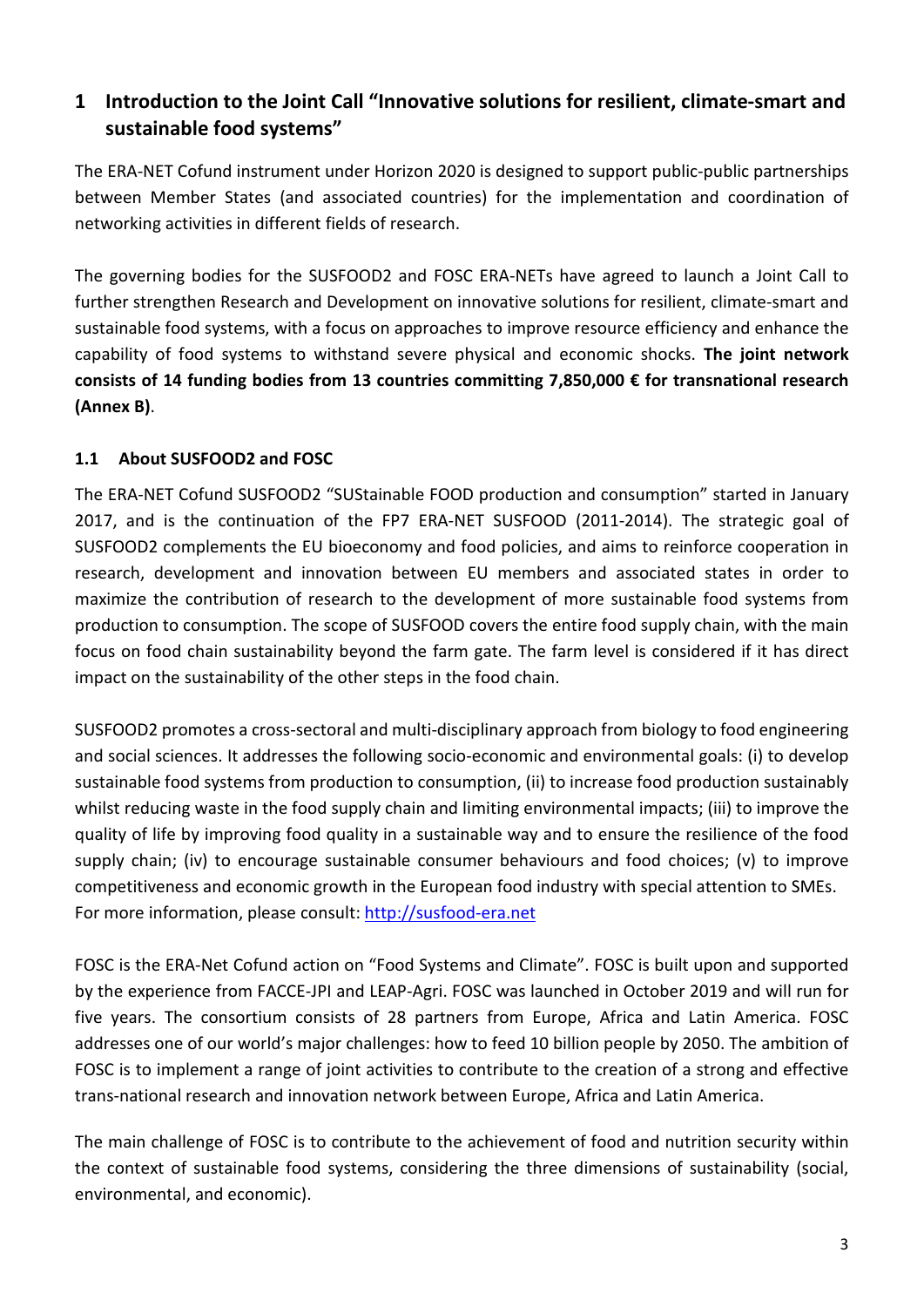The main research themes of FOSC cover the following topics: i) Assessment of climate change-related risks for food value chains; ii) innovative technological solutions to build sustainable and resilient food value chains; iii) increased resilience and reduction of volatility in agri-food systems to sustainable improve food security in the context of climate change; iv) reduction of food losses under climate change, including the valorisation of side streams and reduction of food waste.

FOSC promotes a system approach that includes the addressing of scales: i) spatial scales – local, regional and global level, and ii) time scales, using the 2050 time horizon to include the expected climate risks and demographic changes. International and intercontinental collaboration within research projects and additional activities is an important aspect of FOSC. The global character of food chains asks for an international joint approach in the context of food system transformation. For more information, please consult: [https://www.foscera.net](https://www.foscera.net/)

#### <span id="page-3-0"></span>**1.2 Background**

The UN estimates the world population to reach 9.7 billion people by 2050 and for it to peak at 11 billion in 2100 (UN, 2019). Consequently, global demand for food is expected to increase significantly, intensifying the competition for natural resources and increasing environmental impacts such as greenhouse gas emissions, deforestation and land degradation from food production.

The food sector is by far responsible for the largest consumption of natural resource creating an enormous strain on the environment. An estimated 60% of global terrestrial biodiversity loss is related to food production; food systems account for around 24% of the global greenhouse gas emissions and an estimated 33% of soils are moderately to highly degraded due to erosion, nutrient depletion, acidification, salinization, compaction and chemical pollution.

In addition to the direct environmental impacts on natural resources of food production, 13.8% of food produced is lost "from the farm up to, but excluding, the retail stage". A significant amount of raw commodities is wasted throughout harvesting, distribution, processing and manufacturing across the food supply chain. At low-income level countries, most waste occurs in the early stages of the supply chain, mostly due to inefficient harvesting systems, poor technology, or inefficient storage and transportation. At high-income level countries, as much as 50% of food wastage occurs at the household level. Food waste causes an unnecessary pressure on land, water and energy resources that in their turn generate 8–10% of all global greenhouse gas emissions. Moreover, loss of resources has related social and economic costs, with the yearly burden of wasted food estimated at €900 billion in economic costs and around €800 billion in social costs.

This situation stresses the need to increase the sustainability of our food systems to meet demand for food and support quality of life for present and future generations.

Sustainability of food systems is defined here as "a food system that supports food security, makes optimal use of natural and human resources, and respects biodiversity and ecosystems for present and future generations, which is culturally acceptable and accessible, environmentally sound and economically fair and viable, and provides the consumer with nutritionally adequate, safe, healthy and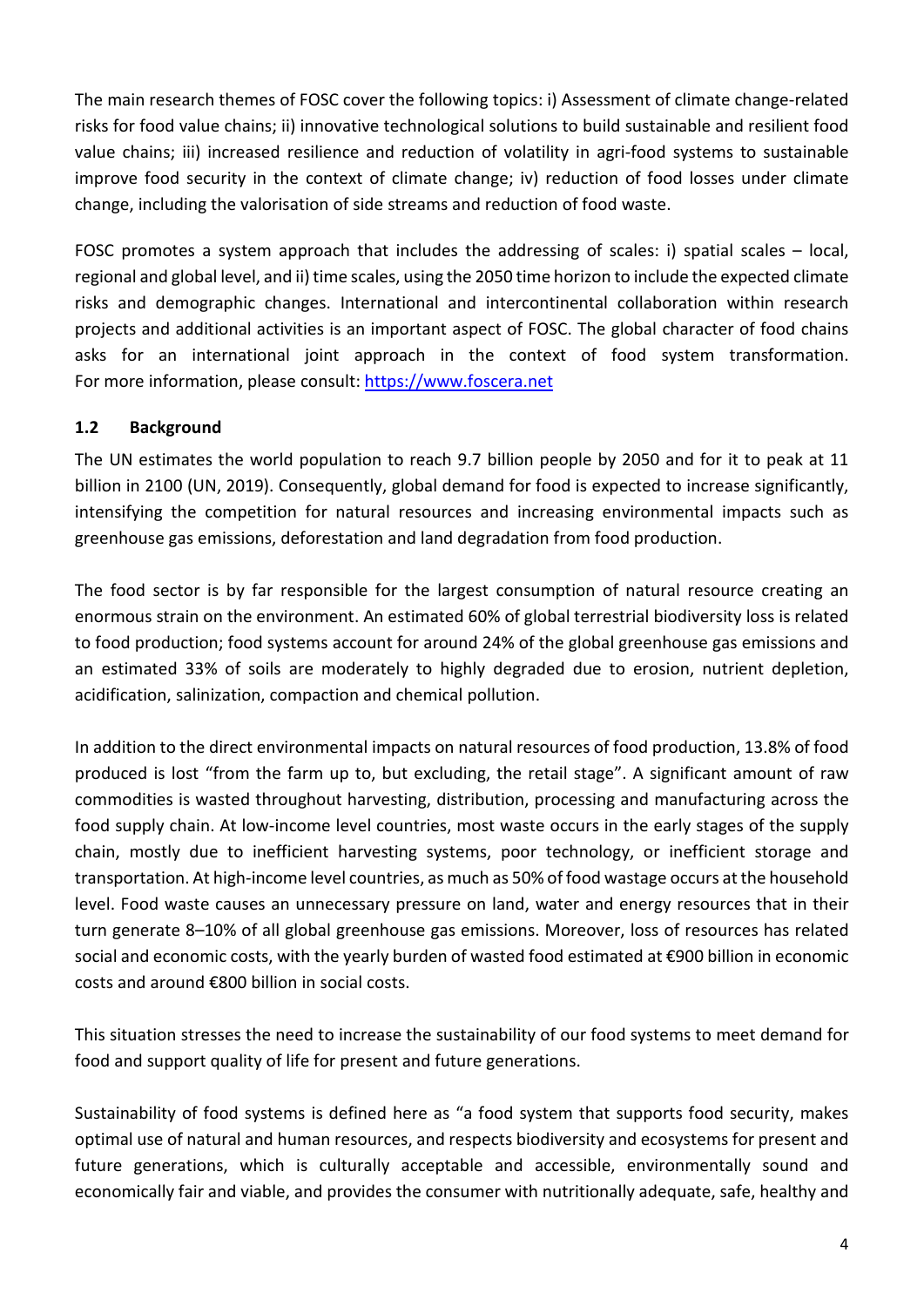affordable food".

However, food systems have become increasingly complex with interdependencies across distant geographical areas. Food systems functioning often depends on an intricate organisation of resources and activities in different parts of the world, as well as on a web of virtual and physical infrastructures and on multiple governance levels. Alongside positive outcomes, these interdependencies also generate system vulnerabilities to a wide range of factors and conditions, including system shocks.

Recent shocks, like the socioeconomic crisis provoked by the COVID-19 pandemic worldwide, and the desert locust plague in large parts of Africa and Asia, had dramatic and unexpected impacts on the life and livelihood of people, with important consequences for food systems functions and outcomes. This new interconnected world highlights the need for research directed to make food systems less vulnerable and more resilient to system shocks. In this context, resilience is defined as the ability to withstand, i.e. to better resist stresses and shocks and the capacity of this entity to bounce back rapidly from the impact. It entails the capability to cope with a shock, when it occurs, but also to be prepared to adapt better to a new situation.

Policy and research are increasingly concerned with the occurrence of major perturbations. The recent SCAR 5th Foresight Report "Resilience and transformation" highlights the importance of enhancing system resilience. It dedicates one section to lessons learned from the "COVID-19" pandemic and points out to "Coping with disaster" as one of the cross-cutting issues that must be addressed in future research on food systems.

Awareness of the highly diversified impacts that these shocks produce on different social groups is crucial to identify risks and solutions that affect different groups. In the words of the Foresight experts, "understanding how shocks hit some people and regions worse than others and how best to prepare for the unknown" is one of the main challenges we must face. Enhanced understanding of the tradeoffs and synergies between food security, biodiversity, ecosystems and climate might support decision taking when system shocks occur.

The "European Union's Action Plan for Resilience" recommends increasing the effort to assess risk scenarios, reduce vulnerability and enhance the ability of individuals, communities and countries to absorb and recover from shocks. A logical option to meet this objective is the improvement of methodologies and tools to measure the risk of humanitarian crises and help to prevent, mitigate and prepare for them.

The European Commission's attention to these issues is made apparent in strategic documents like the EC COM "A clean Planet for all" and "From Farm to Fork", which highlight the importance of robust and resilient farming and food systems that function in all circumstances.

The development of more sustainable and resilient food systems is in line with the Sustainable Development Goals of the United nations and will bring opportunities for new technologies and business models that will concurrently improve environmental and human health outcomes, employment opportunities, prosperity, equity and the wellbeing of human communities.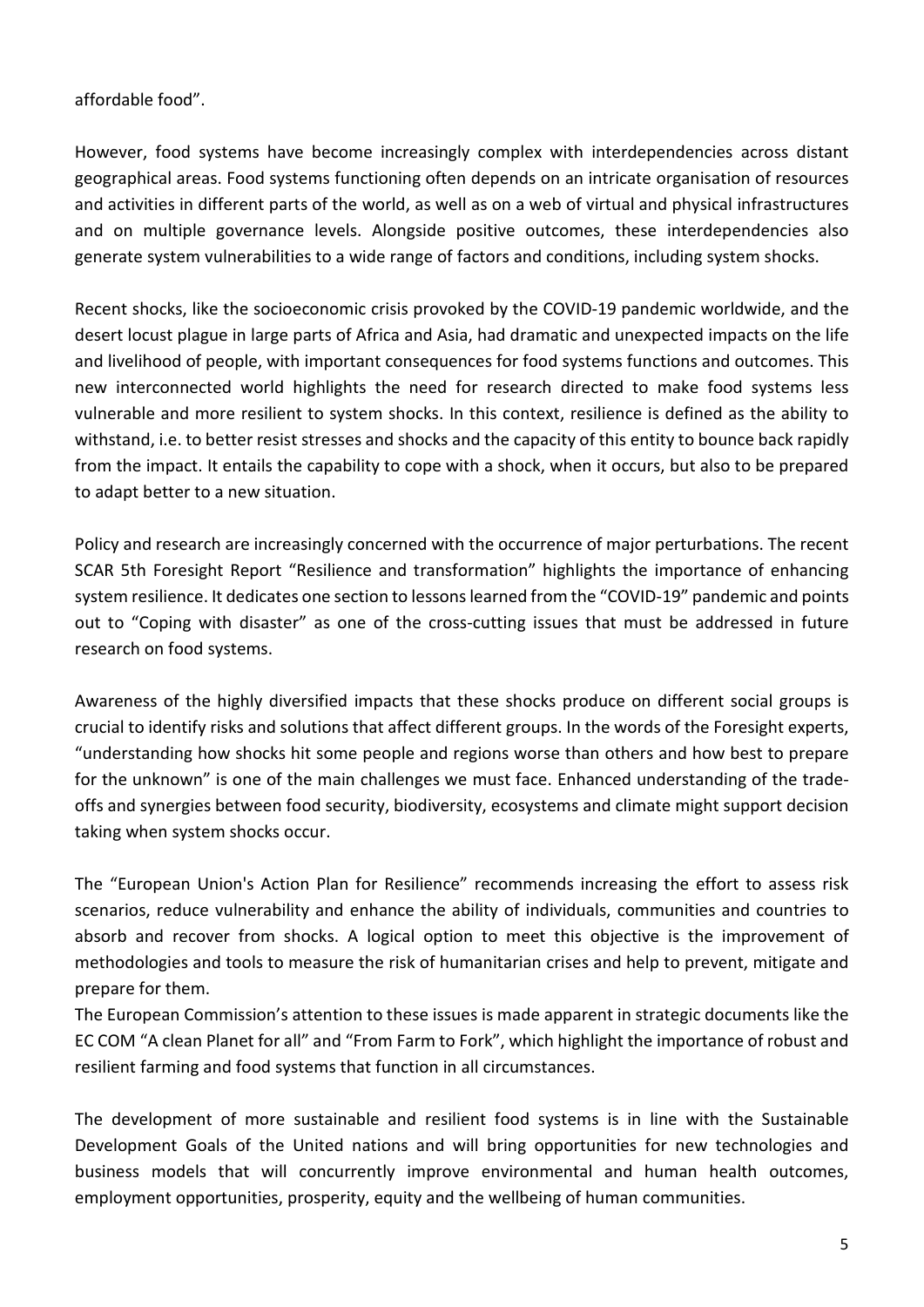#### **Scope of the Call**

This Joint Call initiative by SUSFOOD2/FOSC network originated under the premise that attaining resilient and sustainable food systems would require a transition from current linear food production systems, which are vulnerable to system shocks, to resilient circular systems that encompass efficiency, side-stream valorisation and avoidance of food loss and waste and consider the interdependencies within the systems and its stakeholders. Such a transition will have to be accompanied by substantial progress in the organisation and management of food systems and supported by the development of novel technologies, which will play a key role to support the transformation of food systems so that they operate within natural resource boundaries with minor climate change impact.

Food systems comprise food production activities, processing and packaging, distribution and retail, as well as consumption. Various factors, like environmental and socio-economic drivers, influence the systems and therefore, different approaches can affect the resilience and sustainability of such a complex network. Moreover, the diversity of food systems (local, high-tech, traditional, etc.) raise the need to find the right approach to increase their sustainability and resilience.

The aim of the Call is to foster scientifically excellent, multi-disciplinary and multi-actor research, development and innovation projects. We will support projects taking a food systems approach considering all relevant aspects that have potential to increase sustainability (Topic 1) and resilience (Topic 2). Spatial scales can be different, from local focus to projections at the regional or macroregional levels.

# <span id="page-5-0"></span>**2 Joint Call topics and cross-cutting issues**

Interested project consortia should apply to one of the two topics:

- **Topic I: Innovations to improve food systems sustainability, with a focus on increasing resource efficiency and reducing waste**
- **Topic II: Food Systems adaptation and resilience to system shocks**

**Please check the detailed topic description, national budgets and funding modalities for the different topics (Annexes A, B, D)!**

#### **Cross-cutting issues**

We envisage that the transition towards sustainable and resilient food systems will need close consideration of the following cross-cutting issues. These issues should be considered and individually adapted to each project in order to increase the projects´ value and impact:

- Multi-actor approach: Involve different actors and stakeholders in your research project from the outset (by means of participation as well as transparent communication),
- **Multi-disciplinary approach:** Take account of different viewpoints and involve actors from the disciplines beyond your existing network. Bridging silos within food systems and across disciplines can strengthen a multi-disciplinary approach to sustainability and resilience.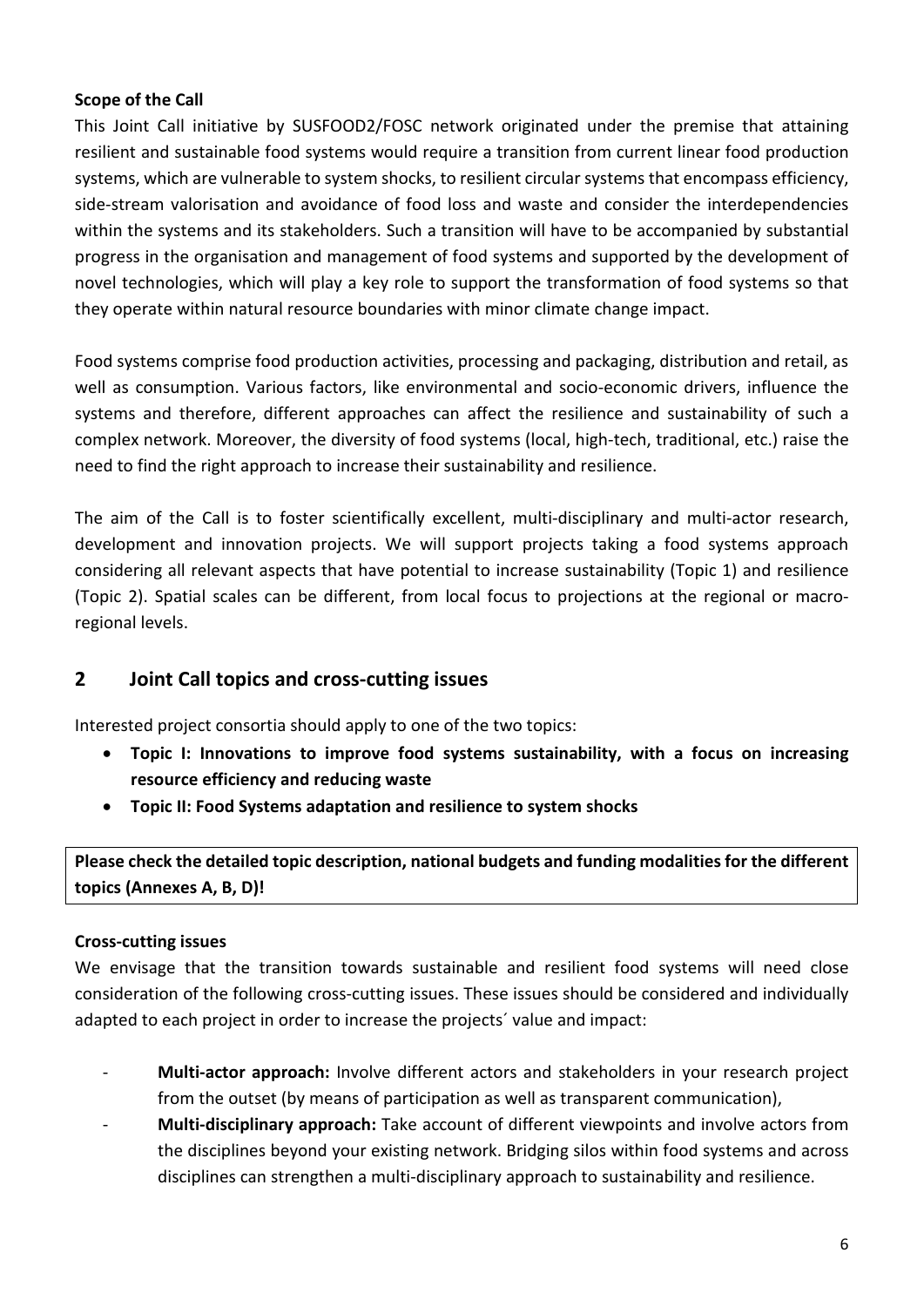**Systems approach:** Consider interconnections, synergies or trade-offs between different aspects or actors that directly or indirectly affect your field of research on a systems level, considering all economic, environmental, social, legislative, geographical, behavioural, business and environment dimensions.

# <span id="page-6-0"></span>**3 Funding modalities and who can apply**

The following partner countries/regions will provide funds for the Call: **Algeria, Argentina, Belgium (F.R.S.-FNRS and VLAIO), Estonia, Finland, France, Ireland, Italy, Morocco, Norway, Romania, Turkey and the United Kingdom.** A list with the partners including the available funds per funder and topic can be found in Annex B.

The funding for transnational projects will be based on a virtual common pot instrument. This means that project partners who have been selected for funding will receive the grant directly from their national funding bodies according to their terms and conditions.

Institutions (legal entities) that are involved in research/innovation and operate in accordance with national rules, including companies and stakeholder organizations, are invited to apply.

**Before preparation of the project proposals applicants are strongly advised to contact their respective National Contact Points (NCP) (see Annex C).**

Research consortia must be comprised of a minimum of 3 independent legal entities from a minimum of 3 different SUSFOOD2/FOSC partner countries/regions participating with funding in a specific topic.

**Research consortia are encouraged to consider the cross-cutting issues (see Chapter 2) as well as good geographical coverage regarding the consortium composition and/or the content of a project proposal in order to strengthen the impact.** Applicants should avoid redundancy with the open Calls in H2020, including PRIMA.

Applicants who are not eligible for funding by their national funding body or applicants from countries not participating in the Call are welcome to joint research consortia, but will have to provide in-kind contribution and will not receive any funding (associated partners). They will not be included in the required minimum number of partners in the consortium and they cannot be the coordinator of the project. Such partners should state in advance the source of funding for their participation in the project. A letter of commitment must be included in the proposal application confirming the source of funding.

The maximum budget that can be requested is 1.5M EUR per research proposal, but in-kind contributions may be added on top of this amount. Applicants cannot request more funds than allocated for each country by respective funding body on a specific topic (Annex B). National regulations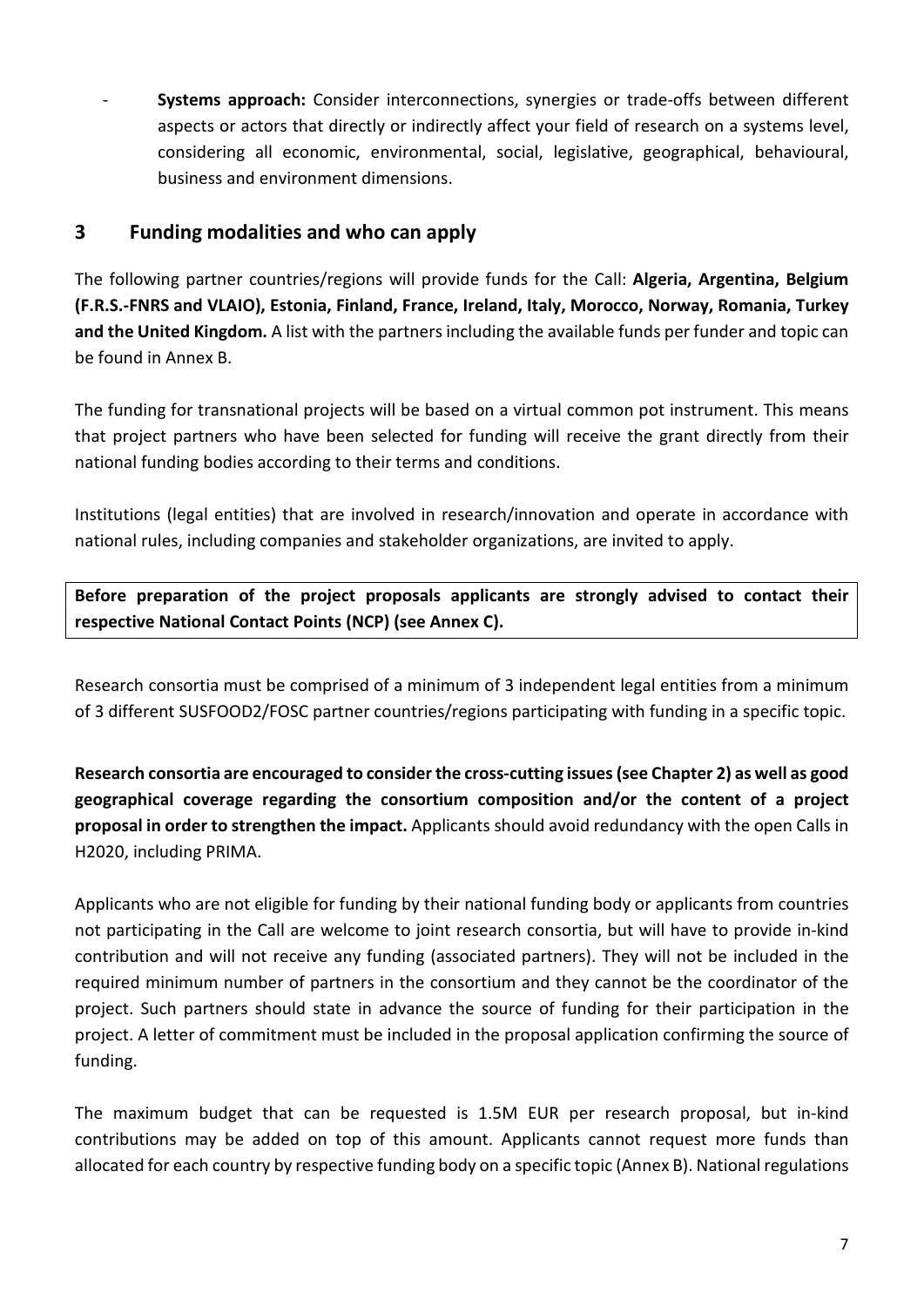and priorities might set further limits (Annex D). Projects should tentatively start between December 2021 and April 2022, and the duration should not exceed 36 months<sup>1</sup>.

A complete list of the eligibility criteria can be found in the Chapters "General eligibility check of proposals" and "National/regional eligibility check" (see Chapters 7.2, 7.3).

**For further questions regarding the eligibility criteria, please contact the Call Office; for questions regarding national rules and priorities please contact the National Contact Points listed in Annex C.**

# <span id="page-7-0"></span>**4 Coordinator of the research consortium**

 $\overline{a}$ 

Each project consortium needs to appoint a project coordinator. The project coordinator has the following role and responsibilities:

- Check the national regulations and funding modalities of all involved countries to ensure the eligibility of the project,
- Lead the consortium through the application procedure and be responsible for the correct submission of the proposal. The coordinator should create the account to submit the proposal in the online submission tool,
- Be responsible for the overall project coordination and act as the central contact point for the consortium during the full lifespan of the research project,
- Inform the Call Office about any event that might affect the implementation of the project,
- Ensure that all work is carried out to a high standard and meets contractually bound deliverables and milestones presented in the proposal and approved by the funding bodies,
- Be responsible for sharing all information with the consortium partners,
- Be responsible for timely delivery of monitoring data and project reports,
- Ensure that the project fulfils its obligations set up for selected and funded projects.

The project coordinator will not be responsible for the financial management of the project funding, which will be handled directly between the consortium members and their corresponding national funding bodies.

<span id="page-7-1"></span><sup>&</sup>lt;sup>1</sup> Time extensions may later be granted to funded projects according to the applicable rules of the various funders involved.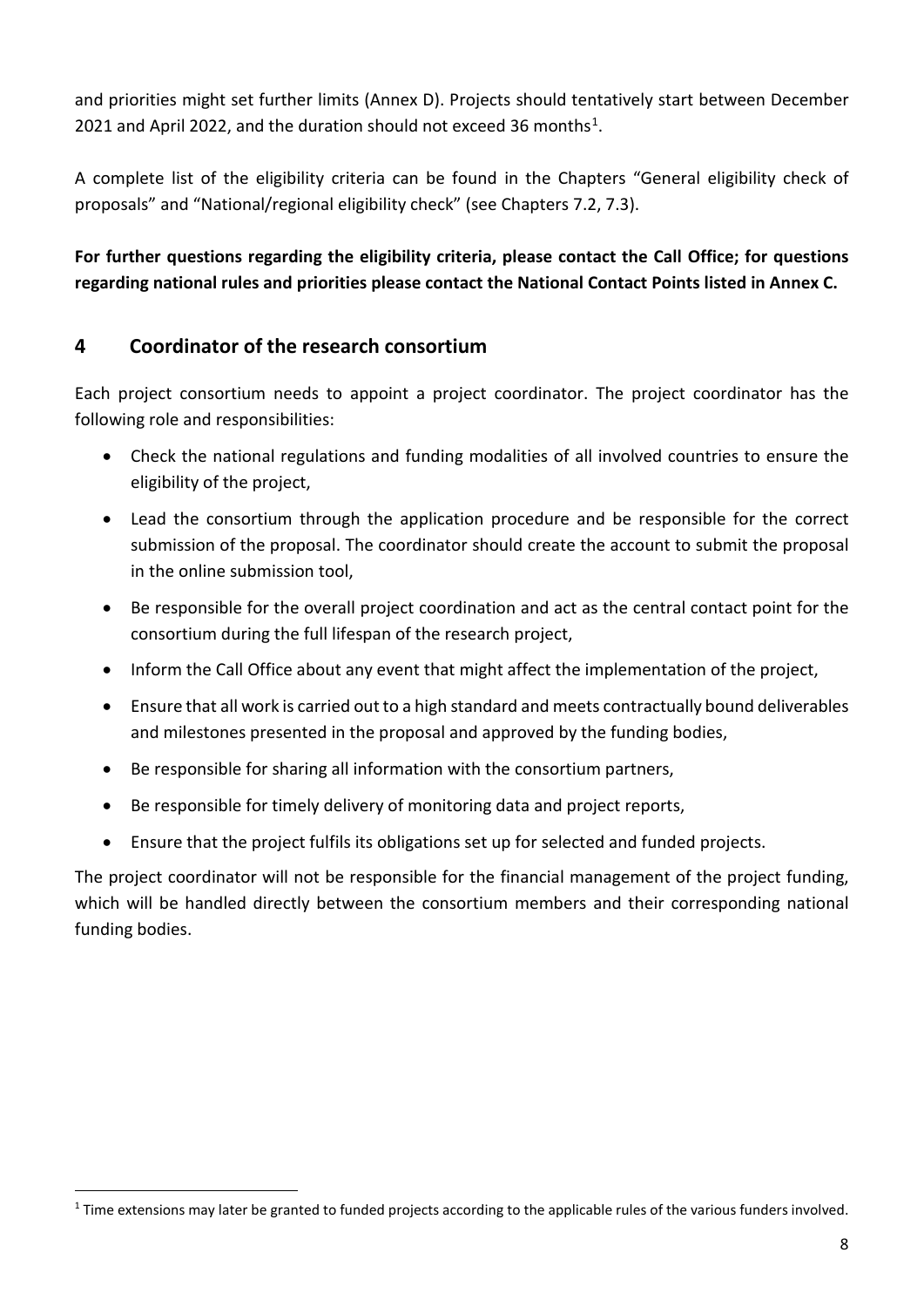# <span id="page-8-0"></span>**5 Time schedule**

The Joint Call will follow a 1-step procedure. A time schedule is provided below.

| <b>Action</b>                               | <b>Schedule</b>              |
|---------------------------------------------|------------------------------|
| Launch of the Call                          | 17 May 2021                  |
| Webinar for interested applicants           | 2 June 2021                  |
| Closing date for submission of proposals    | 16 August 2021 - 3 p.m. CEST |
| Expert evaluation and Selection of projects | Until November 2021          |
| Notification letters sent to applicants     | Begin of December 2021       |
| Contract negotiations                       | December 2021 onwards        |
| Start of projects                           | December 2021 - April 2022   |

**Frank Hensgen Lucie Link Andeltova**  Tel. +49 2461 3403345 Tel. +49 228 68453907 [http://www.fz-juelich.de/ptj](http://www.fz-juelich.de/ptj/) [https://www.ble.de](https://www.ble.de/)

#### **Technical Helpdesk: Call Office contacts:**

**Project Management Juelich (DE) Federal Office for Agriculture and Food (BLE, DE)** E-mail: [f.hensgen@fz-juelich.de](mailto:f.hensgen@fz-juelich.de) E-mail: lucie.link-andeltova@ble.de

> **Denise Gider Federal Office for Agriculture and Food (BLE, DE)** Tel. +49 228 68453734 E-mail: [denise.gider@ble.de](mailto:denise.gider@ble.de) <https://www.ble.de/>

#### <span id="page-8-1"></span>**6 Submission, partnering tool and webinars for applicants**

The Call will be implemented using an online submission tool. It consists of a platform, where applicants can find all information necessary for the preparation and submission of proposals. The submission tool is available following this link: [www.submission-susfood-era.net/sf2-fosc-jointcall](http://www.submission-susfood-era.net/sf2-fosc-jointcall) In addition, a **partnering tool** is attached to the submission platform, where project partnerships can be offered or searched for.

**On 2nd June 2021 a webinar for interested applicants** will be organised, which will give an overview about all relevant aspects of the Call (i.e. topics, conditions, requirements, proposal submission, evaluation, etc.) and provides time to answer open questions.

Furthermore, **a webinar about the Food Systems approach** will be provided. Detailed information about the webinars will be released directly on the submission tool website in due time.

The Call will be promoted at national/regional level via the usual channels of communication.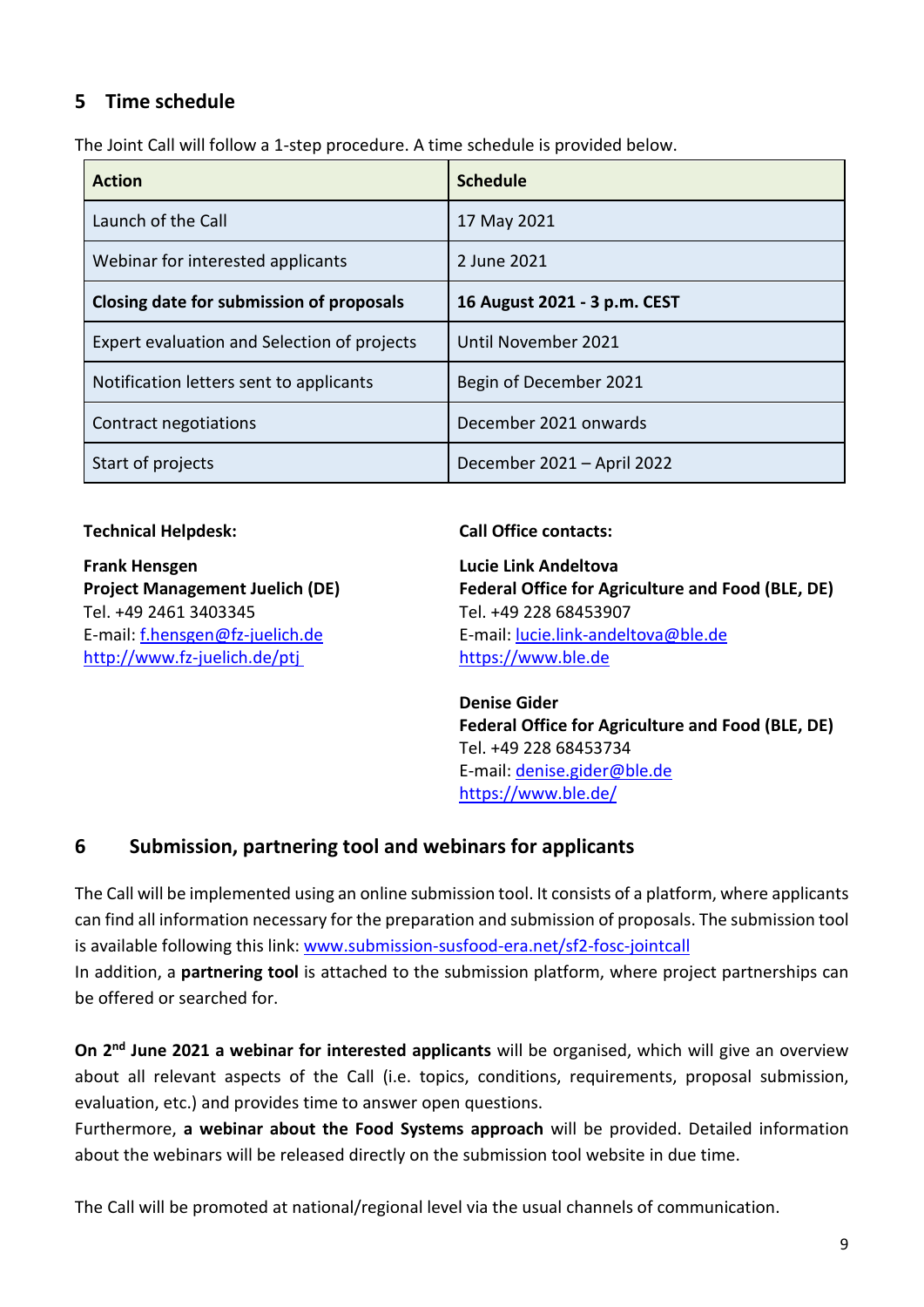# <span id="page-9-0"></span>**7 Proposal submission and selection**

#### <span id="page-9-1"></span>**7.1 Submission procedure**

The application procedure will be carried out online using a Call submission tool [www.submission](http://www.submission-susfood-era.net/sf2-fosc-jointcall)[susfood-era.net/sf2-fosc-jointcall](http://www.submission-susfood-era.net/sf2-fosc-jointcall)

No other methods or means of submissions will be accepted. It will be possible to update and save the proposal as many times as required before the submission deadline, but not after the deadline has expired. All parts can be saved, and revisions can be re-submitted until the deadline. After the closing date, information given in the proposal, including each partner's budget, is binding. Applicants should note that the online system may experience high traffic volumes in the last hours before the submission deadline and it is therefore highly recommended to submit the final version of

the proposal well in advance of the deadline to avoid any last minute technical problems. Requests for

extensions to the deadline due to last minute technical problems will not be considered.

Please follow the instructions on the website to submit the proposal.

The application should be submitted by the project coordinator on behalf of the project consortium.

#### **The proposal must be written in English and consists of the following parts:**

More detailed information, including the number of characters for each part, is available on the submission website (proposal template and directly in the tool). Please be aware that the submission tool outline and order can differ from the summary below.

#### **Project information** (filled in by the coordinator)

- Title, Acronym, Keywords and Duration
- Topic: 1 or 2
- Publishable project summary that can be also easily understood by non-experts (2000 characters)
- Optional: Pictures/Figures

**Partner information** (information about coordinator and every partner, to be filled in by each partner)

- Personal information (Title, name, professional address, telephone number, etc.)
- Information about organisation (Name, status, address, research group, etc.)
- References (up to 5) relevant to the proposal including links to the articles or abstracts

#### **Project budget in k€** (filled in by coordinator for each partner)

- Personnel, travel, consumables/equipment, subcontracts, other costs (requested funding and own contribution for each budget item)
- Short narrative explanation for each budget item
- Besides own project meetings, all project consortia should calculate costs for the attendance of a project representative (coordinator or a substitute) to three mandatory joint-project seminars (kick-off-, midterm- and final meeting) in their project plan. The attendance of more than one representative per project is possible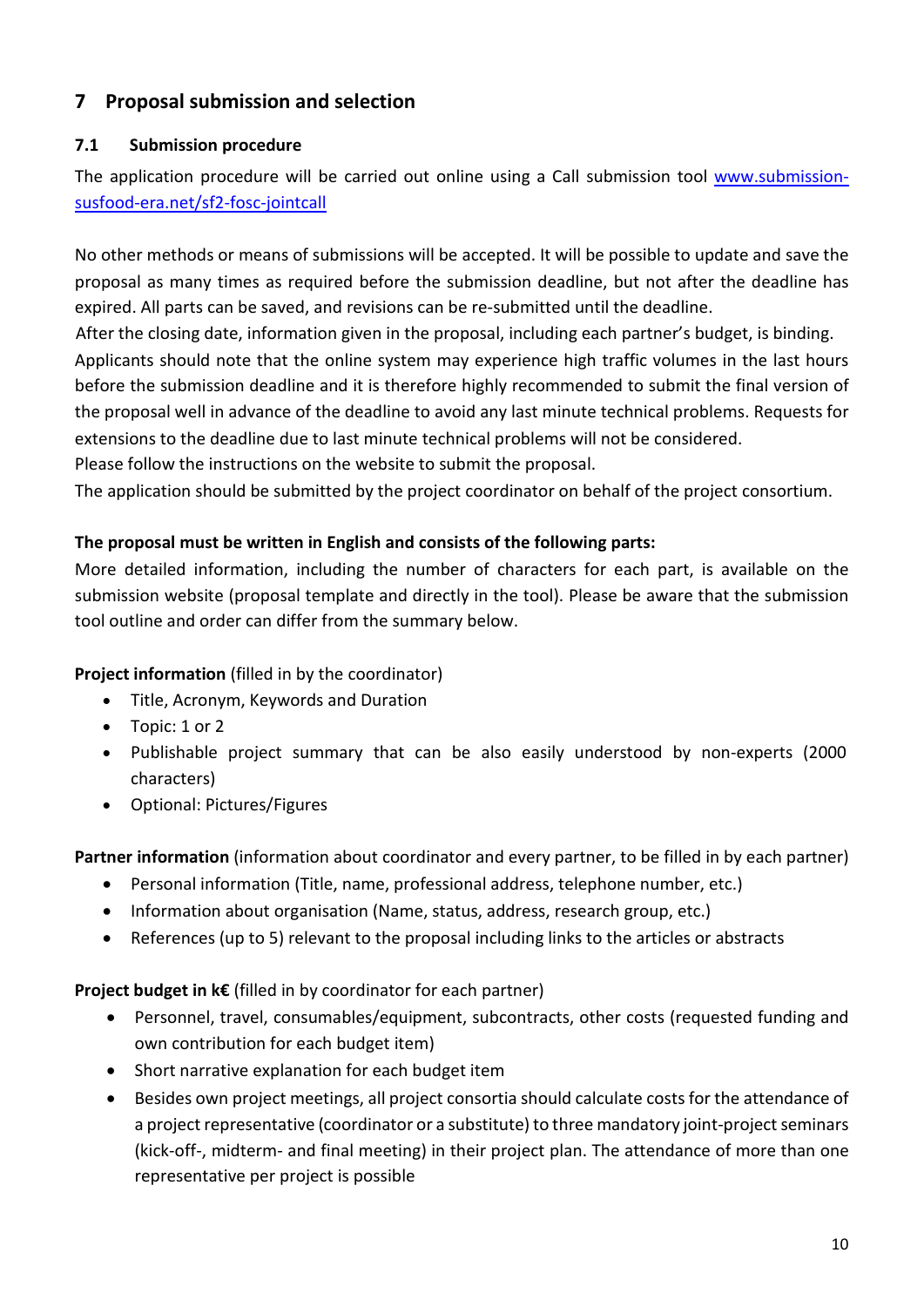#### **Background and state-of-the-art** (4000 characters)

• Description of the background and state-of-the-art in the field including a brief statement how the project will contribute to scientific development and address gaps in existing knowledge

## **Description of work** (24.000 characters)

- Relevance of the research proposal:
	- Project objectives and main hypothesis
	- Relevance to the Call scope
- Research approach:
	- General approach and methodology
	- Brief description of the work plan (including provisional project structure, work packages, collaboration among partners and complementarity of partners and disciplines to reach the project objectives)
- Impact:
	- Expected impact (considering cross-cutting issues: multi-actor/ multi-disciplinary and system approach)
	- Innovation potential (ambition and novelty in relation to the state-of-the-art)
	- Added value of the transnational collaboration and geographical relevance

#### **Plans for Communication, Dissemination and Exploitation and Data Management**

- Communication, Dissemination and Exploitation Plan (including Stakeholder Engagement): A plan for communication, dissemination and exploitation of the results has to be provided and is considered in the evaluation procedure. In addition the plan should also give information on stakeholder engagement throughout the course of the project.
- Data Management Plan: Each proposal must include a one page Data Management Plan to ensure the availability of data generated by the research proposed.

#### **Ethical issues**

• Indication that the research project is carried out in accordance with the European Union and the respective national requirements (Chapter 8)

Proposals that do not include all the compulsory information or do not meet the formal requirements of the Call announcement will not be considered for funding.

The closing date for submission of proposals is **16 August 2021 - 3 p.m. CEST**.

#### <span id="page-10-0"></span>**7.2 General eligibility check of proposals**

After the closing date for submission all proposals will be checked against the mandatory eligibility criteria:

- The application must be written in English,
- Research consortia must consist of at least three eligible independent legal entities from a minimum of three different partner countries participating with funding in a specific topic,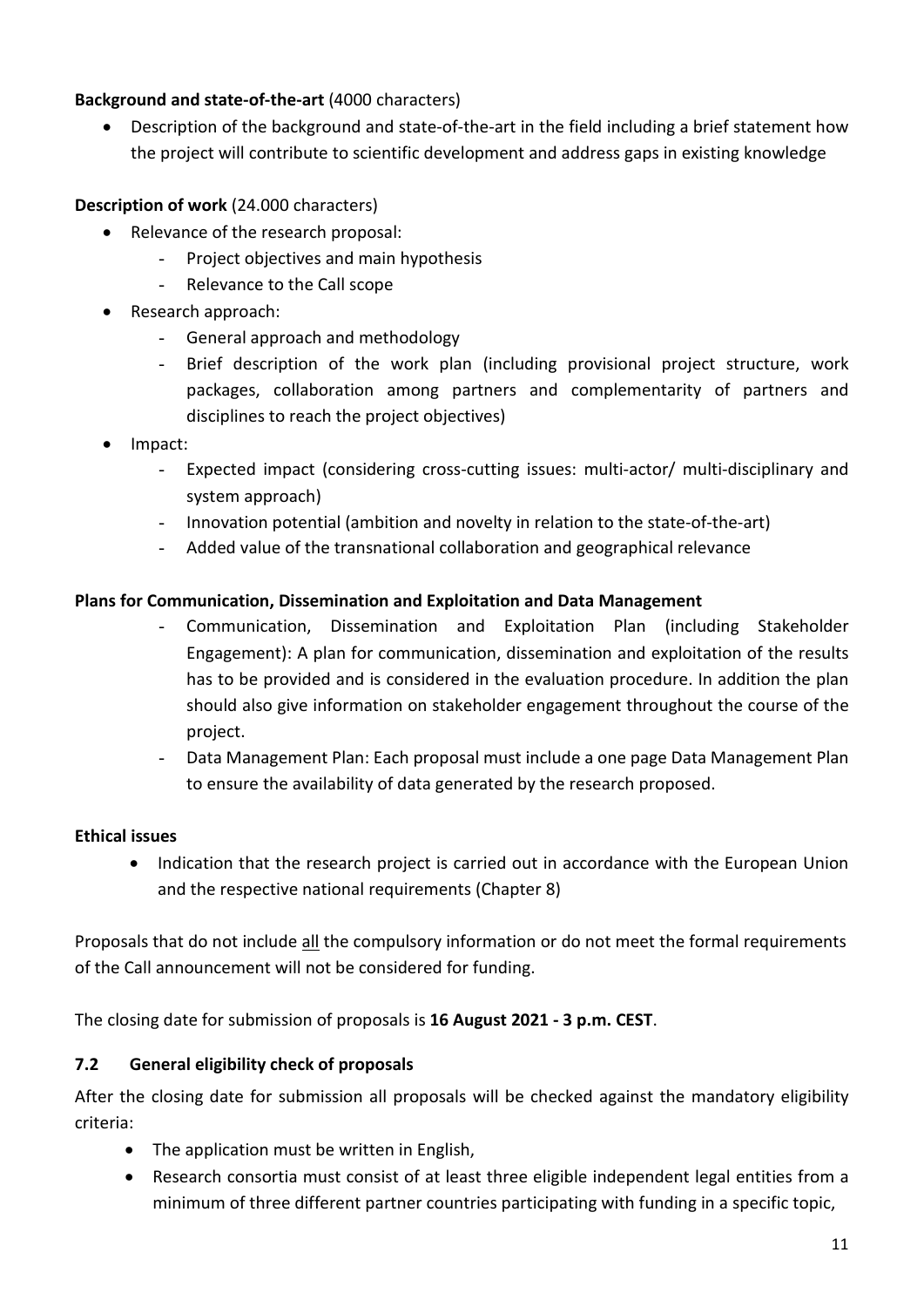- Applicants who are not eligible for funding by their national funding body or applicants from countries not participating in the call are welcome to be partner in a research consortia on their own costs, they cannot be coordinator and are not counted for the required minimum number of partners,
- The maximum duration of a project is 36 months,
- The requested total funding cannot exceed 1.5 M€ per proposal,
- Total eligible budget per country/region must not exceed 70 % of the total eligible project budget in order to achieve balanced partnerships and ensure that responsibility and risks are shared.

# <span id="page-11-0"></span>**7.3 National/regional eligibility check**

The funding bodies will check the proposals against national eligibility criteria as described in the National Regulations (Annex D).

Each project partner involved in an application has to check if the respective national funding body requires the submission of a national application and to assure that requested costs and thematic areas (topics) are in line with the national eligibility, published in the Indicative Call budget and National Regulations (Annexes B, D). In case of uncertainties regarding the national funding criteria and regulations, please contact your National Contact Point (Annex C).

# **In case one partner of a project consortium is not eligible, the Call Board, which consists of all funding bodies, will reject the entire proposal.**

Proposals which are eligible in terms of general and national/regional eligibility criteria will be part of the expert evaluation.

# <span id="page-11-1"></span>**7.4 Expert evaluation of proposals**

The evaluation of eligible proposals will be performed by a peer review expert panel. This panel is composed of international experts with acknowledged scientific excellence and high expertise of the underlying sectors. The members of the panel are proposed and selected by the Call Board considering the research areas covered by the submitted proposals. Appointed experts will need to strictly respect the Call Boards' standards and rules for impartiality and confidentiality.

Each proposal will be evaluated by (at least) three independent experts against the following criteria:

- **Excellence of the research proposal**: scientific quality of objectives; ambition in relation to the call scope and topic addressed; innovative progress beyond the state-of-the-art.
- **Relevance and potential impact:** coherence and pertinence of the objectives; contribution to the scope of the joint call and the selected topic; potential to reach expected impact and innovations, embracing of cross-cutting issues, added value of transnational cooperation and geographical coverage; communication and dissemination to stakeholders; extent to which the outputs of the project will be relevant for, or contribute to, impacts on: Economic aspects, Environmental aspects, and Societal aspects.
- **Quality and efficiency of the implementation:** appropriateness and soundness of the research approach and methodology; quality, feasibility and effectiveness of the work plan;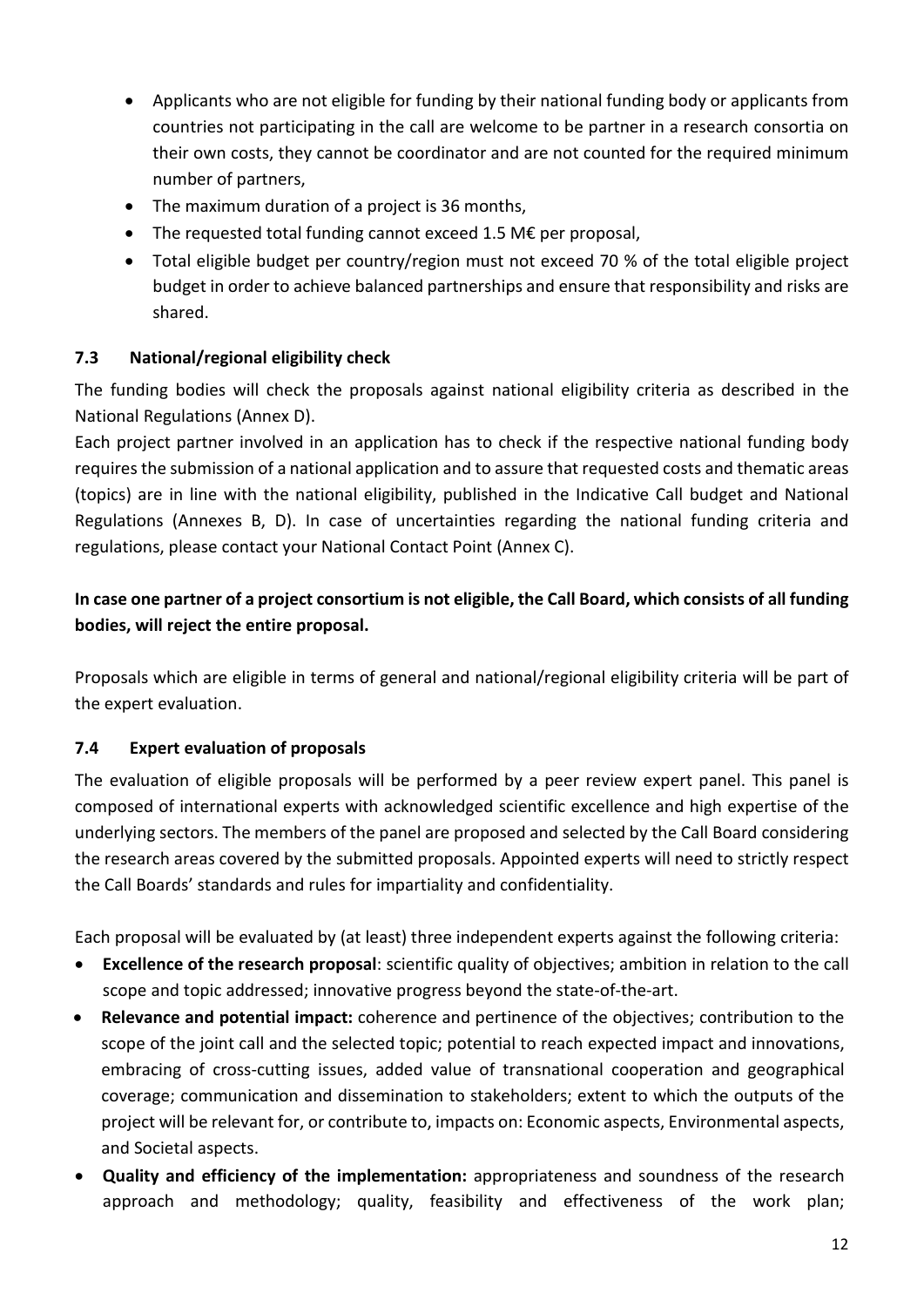complementarity/competences/diversity of partners and disciplines; adequacy of the budget and balance between partners in terms of activities; appropriateness of the management structures and procedures including risk management; capacity building activities; soundness of the Communication, Dissemination and Exploitation Plan and valorisation and exploitation of the results; Data Management Plan; Ethics assessment.

The three criteria are equally weighted and will be scored independently, using scores from 0-5 for each criterion. A threshold of 3/5 for each criterion and an additional overall threshold for the sum of the three criteria of 10 (out of possible 15) will be applied, i.e. proposals with a mean score < 3 of 5 in any main criterion or with an overall sum <10 will not be recommended for funding. The evaluation by the peer review expert panel will result in a sum of the three assigned scores for each proposal, which will be used to establish one ranking list.

The outcome of the selection procedure will be communicated by the Call Office to the project coordinators, who are responsible to inform their project partners about the result.

# <span id="page-12-0"></span>**8 Ethics assessment**

An ethics assessment is required for submission of each proposal. Work involving the use of animals or humans should be carried out under the appropriate authorization taking into account the European Union and national ethical requirements. Any proposal, which seems to contravene fundamental ethical principles, shall not be selected and may be excluded from the evaluation and selection procedure. Judgement of the significance of ethical issues will be made by using the criteria published by the Commission in its guidelines for the Horizon 2020 Framework Programme.

The guidelines address, in more detail, the following ethical issues: human embryos & foetuses, human beings, human cells or tissues, personal data, animals, non-EU countries, environment, health & safety, dual use, exclusive focus on civil applications. Potential misuse of research results, other ethics issues and if the proposal raises one of the issues listed, the applicant is required to complete the ethics selfassessment and provide a support documentation referred to in the ethics issues checklist. Please consult [Horizon 2020 Programme Guidance How to complete your ethics self-assessment.](http://ec.europa.eu/research/participants/data/ref/h2020/grants_manual/hi/ethics/h2020_hi_ethics-self-assess_en.pdf)

In addition applicants can consult on the EC Website the Guidance Note – Ethics and Food-Related [Research](http://ec.europa.eu/research/participants/data/ref/fp7/89847/research-food_en.pdf) on core issues of ethical concern in the field of food-related research including appendix that addresses broader concerns in the field of food ethics.

# <span id="page-12-1"></span>**9 Confidentiality & Conflict of Interest**

The proposals will be handled confidentially by the Call Office, by the national/ regional funding bodies and the mandated experts responsible for the peer review evaluation of the proposals.

Each expert will have to sign a Declaration of Conflict of Interest, Confidentiality Disclosure Agreement and Code of Conduct Agreement. The online evaluation tool will include a feature which will prevent access to the respective proposal in case a Conflict of Interest is declared by the expert or by the Call Office.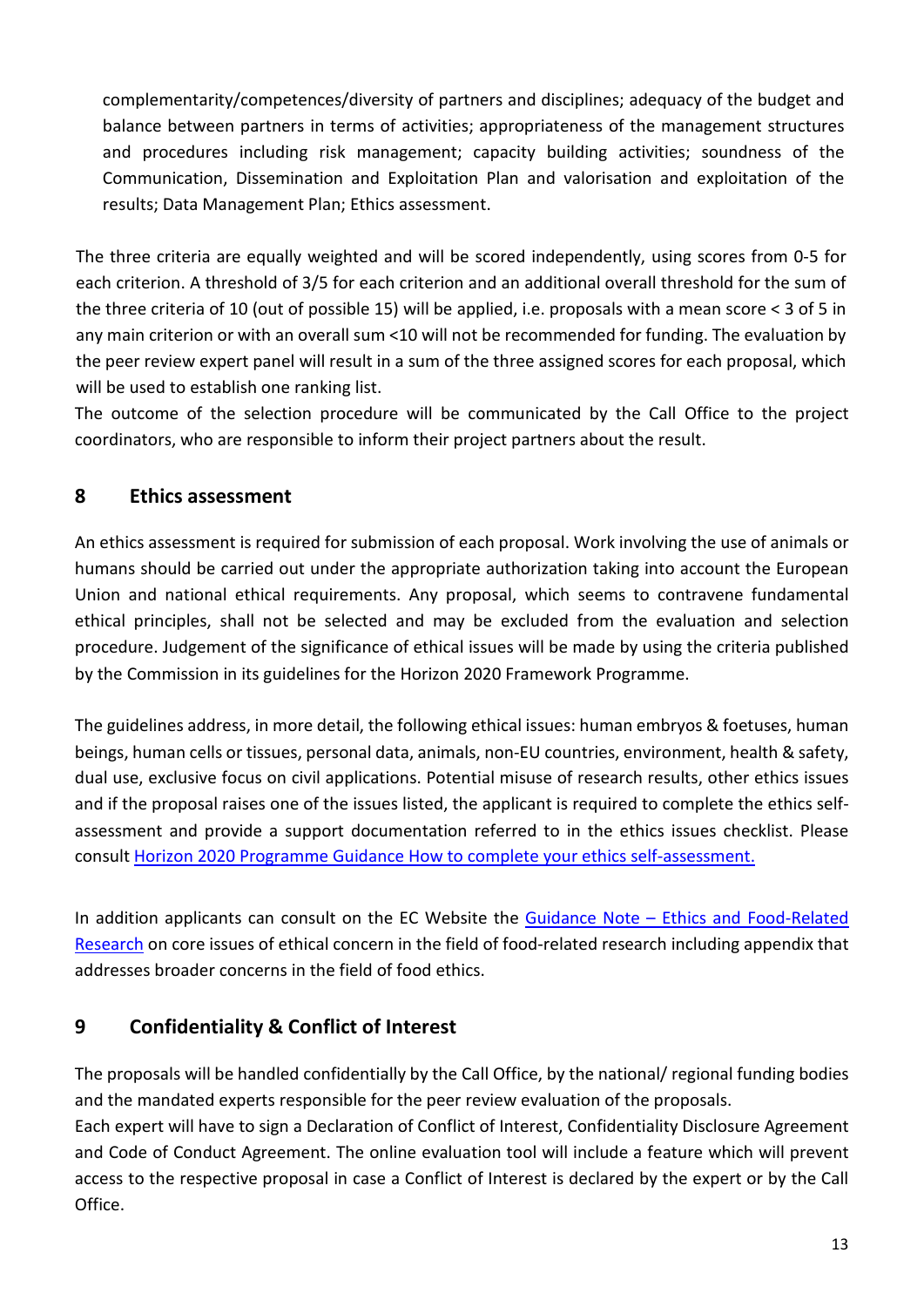# <span id="page-13-0"></span>**10 Obligations for funded projects**

#### **Terms of participation**

The national/regional funding of this Call is provided under the coordination of the Cofund ERA-NETs SUSFOOD2 and FOSC. The partners of the research consortia are required to recognise the coordinating role of SUSFOOD2/FOSC throughout the duration of the funded research projects until the delivery and acceptance of the final project report.

#### **Consortium Agreement**

The consortia selected for funding are advised by the Call Board to enter into a Consortium Agreement, in order to manage the project activities, finances, intellectual property rights (IPR) and to avoid disputes which might be detrimental to the completion of the project. The Consortium Agreement must specify in particular (i) the sharing of the intellectual property rights of the project results; (ii) the conditions of publication / dissemination of the results; (iii) the technology transfer and the exploitation of the project results.

It will be the responsibility of the project coordinator to draw up a Consortium Agreement suitable to the respective consortium. The purpose of this document is to underpin the project partners' collaboration and provide the project partners with mutual assurance on project management structures and procedures, and their rights and obligations towards one another.

In some countries, such an agreement might be required for release of the funds. Applicants have to comply with Call Board indication and respective National Regulations regarding this issue.

Support for the preparation of a Consortium Agreement can be found on th[e DESCA webpage.](http://www.desca-2020.eu/)

#### **Start date of projects**

The project coordinator is responsible for informing project partners about the selection result, for the implementation of possible conditions and recommendations and for synchronising the project start among the partners. A project can start when all national contracts have been concluded, exceptions from this rule must be agreed by the respective funders and the Call Office. Once the national contracts come into force, eligible national costs may be claimed according to the national procedures. **Projects should start between December 2021 and April 2022.**

#### **Publishable data**

A list of the funded projects will be published after the proposal selection. Therefore applicants should be aware that the following information from the proposals may be published:

- » Project title and project acronym,
- » Duration of the project,
- » Total funding of the project,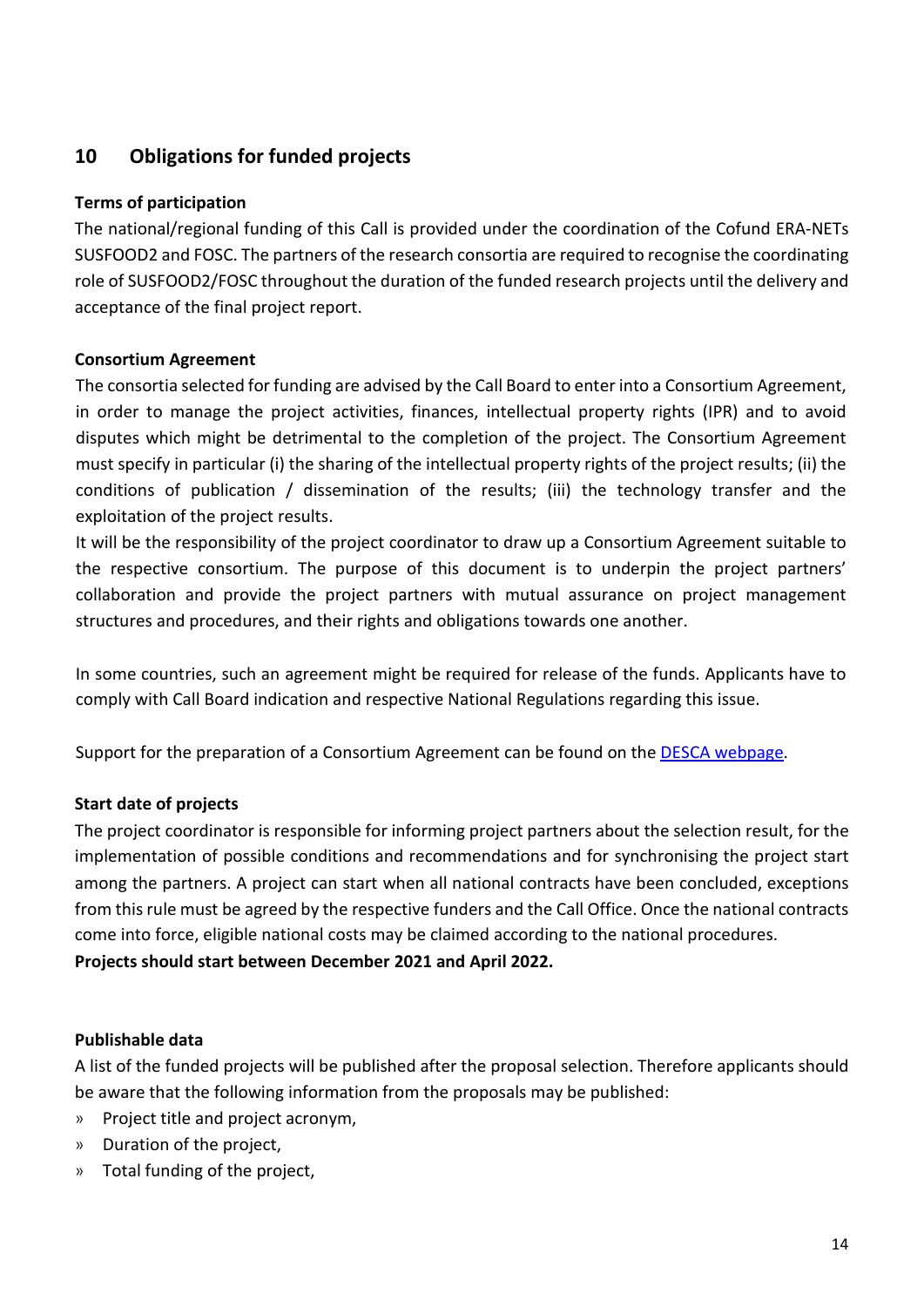- » Name of the project coordinator (including professional contact information e.g. email and telephone number),
- » Name of each project partner,
- » Country and organisation name of each partner
- » The publishable summary of the project from the application.

Information on each funded project, including data on each participant and overview on the achieved results will be sent to the European Commission after the end of the project period.

With the submission of the proposal all project partners agree that the above mentioned information can be published. All personal data offered for project applications, reviewers and expert assessments, mailing lists, tracking websites, registration for activities and events will be collected, stored and processed in accordance with the General Data Protection Regulation (GDPR) (Regulation (EU) 2016/679). A data protection officer (DPO) is appointed to ensure compliance GDPR rules. For more information please consult the privacy policy on the submission website.

#### **National/ regional contracts**

The Joint Call is a collaboration between national/regional funding bodies with the aim of establishing transnational research collaboration. However, the contracts with project participants as well as funding procedures and regulations remain the full responsibility of the national funding bodies according to applicable national/regional funding rules. After the project has been selected, the project partners will be contacted by their national/regional contact points in order to start the grant negotiation and accomplish the remaining steps until the research project can start.

#### **Financial issues and changes to the work plan or consortium**

For the whole duration of the project, it is the responsibility of the project coordinator to inform the Call Board/Call Office about any changes in his project, i.e. modifications within the work plan, project consortium or contract. The changes will need to be approved by the respective funding bodies.

#### **Project monitoring, meetings and reporting**

Partners from each funded project are expected to organise regular project meetings. The costs for these meetings should be included in the project budgets. To enhance dissemination of the project results, additionally or in parallel to the own project meetings, all project coordinators should calculate costs for the attendance of **three mandatory joint network meetings (kick-off-, mid-term- and final meeting)** in their project plan.

An internal SUSFOOD2/FOSC monitoring group will follow up the work performed by the projects' consortia and may attend the project meetings. In order to promote coherence, project coordinators will be required to submit a mid-term and a final report to the funders about the results of their transnational project as a whole (in addition to reporting required by the national funding bodies). Detailed information on the reporting and monitoring procedures as well as templates will be provided to the coordinators of the proposals selected for funding in due time.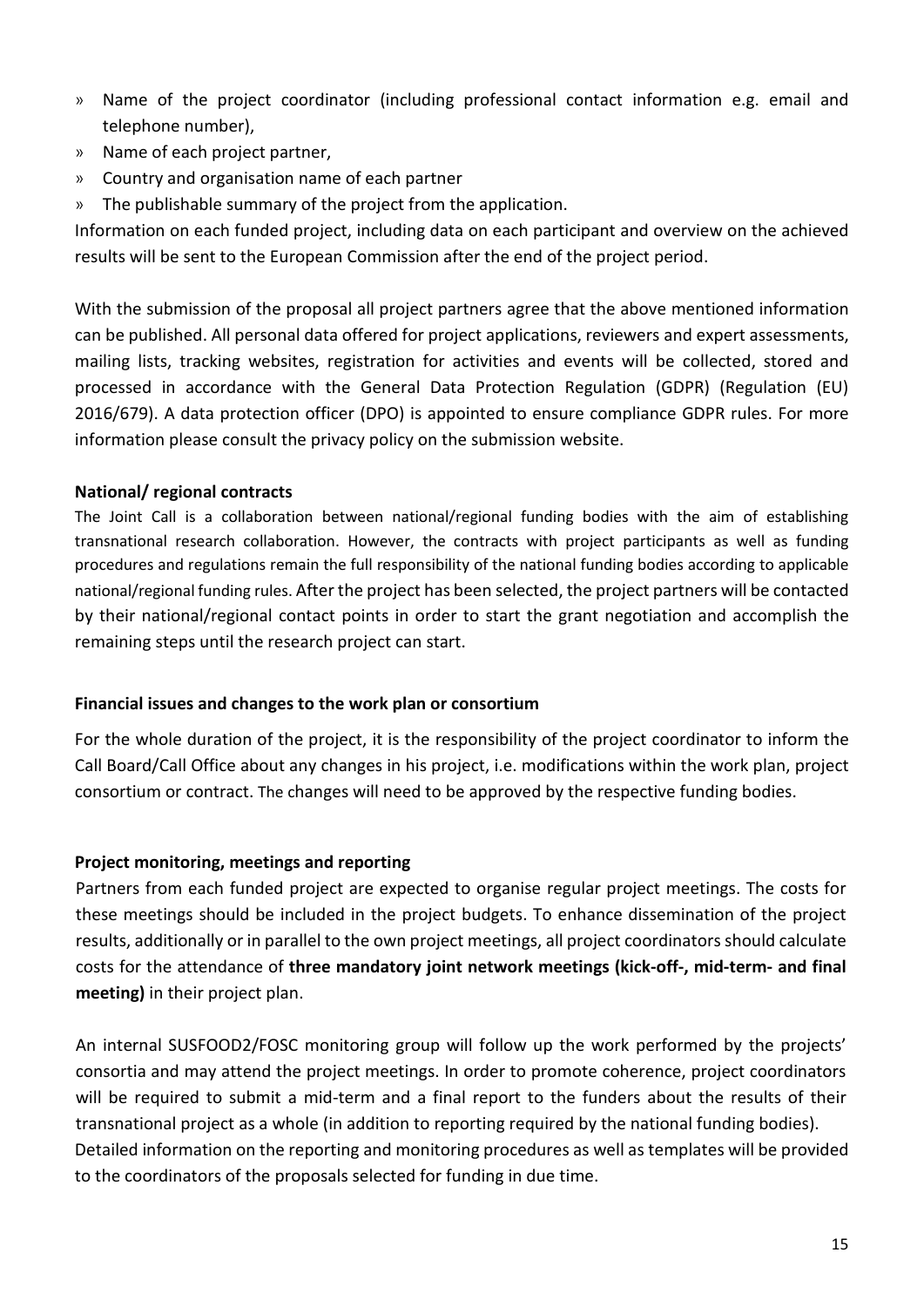#### **Communication, dissemination and exploitation of results**

Communication, dissemination and exploitation of project outputs is obligatory and in the responsibility of the funded project partners. A **Plan for communication, dissemination and exploitation of results including information on stakeholder engagement** has to be provided in the proposals and is considered in the evaluation procedure. This can be organized in form of various communication paths such as scientific papers, posters, stakeholder involvement, course or training material, web-based tools, workshops or direct intervention towards end users. For more information please read the "Guidance on Communication, Dissemination and Exploitation" (Annex E).

We strongly support the European Commission´s [recommendation](http://ec.europa.eu/research/science-society/document_library/pdf_06/recommendation-access-and-preservation-scientific-information_en.pdf) to make research results from public-funds more accessible and thereby strengthening the knowledge base for science and the society alike. For more information please refer to the Commission´s information on [Open Science](https://ec.europa.eu/programmes/horizon2020/en/h2020-section/open-science-open-access) [\(Open Access\)](https://ec.europa.eu/programmes/horizon2020/en/h2020-section/open-science-open-access) and [Guidelines on FAIR Data Management in Horizon 2020.](https://ec.europa.eu/research/participants/data/ref/h2020/grants_manual/hi/oa_pilot/h2020-hi-oa-data-mgt_en.pdf)

It is the project partner's obligation prior to the submission of the full proposal to consult the national regulations for funding of open access fees or contact the respective NCPs.

#### **Data Management Plan**

Each full proposal must include a one page **Data Management Plan** to ensure the availability of data generated by the research proposed.

This plan should detail how the project partners will manage the research data generated and/or collected during the project.

A detailed description of the content and structure of a Data Management Plan can be found in **Annex F**.

#### **Intellectual property rights, use and access to results**

Intellectual Property Rights (IPR) will need to fulfil the legal requirements in the bilateral agreement between the research organisation and the national funding body as set out within the National Regulations. Further, results and new Intellectual Property Rights (IPR) arising from research projects funded through the Joint Call will be owned by the project partners according to the conditions stated in their Consortium Agreement

Researchers are encouraged to actively exploit the results of the research project and make them available for use, whether for commercial gain or not, for public benefit to be obtained from the knowledge created.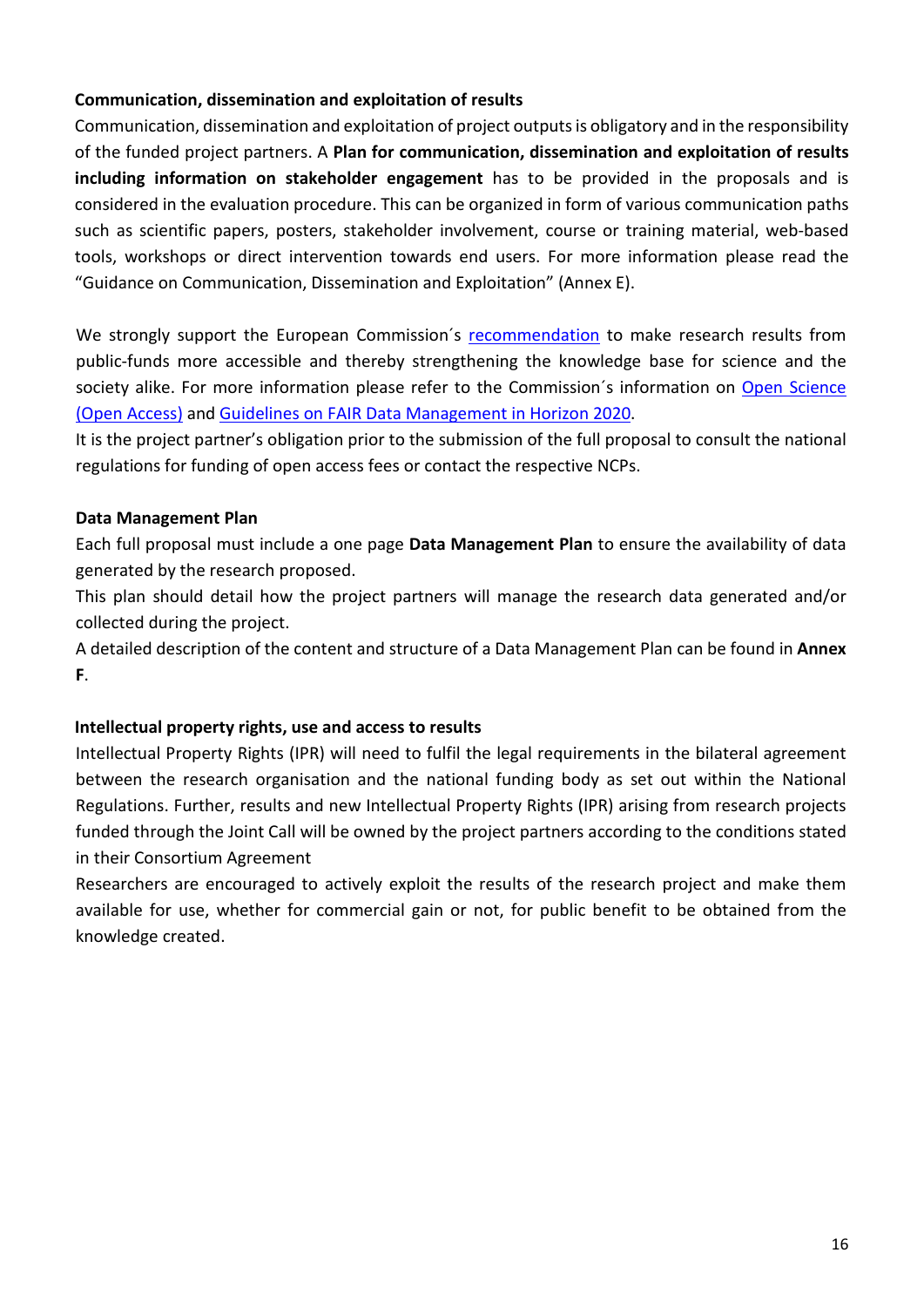# <span id="page-16-0"></span>**11 Definitions**

Call Board: funding bodies of the Joint Call.

Call Office: responsible for administrative support regarding the Call, Call documents and procedures, submission tool and webinar.

Food system: "Food systems comprise food production activities, processing and packaging, distribution and retail, as well as consumption. At the same time the diversity of food systems (local, high-tech, traditional, etc.) raise the need to find the right approach to increase their sustainability and resilience. Various factors, like environmental and socio-economic drivers, influence the systems and therefore, different approaches can affect the resilience and sustainability of such a complex network" (definition outlined in Chapter 1.2).

SUSFOOD2/FOSC fully endorse the EU Food 2030 strategy and its approach to the concept of Food System. For further information:

- [https://publications.europa.eu/en/publication-detail/-/publication/76d1b04c-aefa-](https://publications.europa.eu/en/publication-detail/-/publication/76d1b04c-aefa-11e7-837e-01aa75ed71a1)[11e7-837e-01aa75ed71a1](https://publications.europa.eu/en/publication-detail/-/publication/76d1b04c-aefa-11e7-837e-01aa75ed71a1)
- [https://www.youtube.com/watch?time\\_continue=126&v=gJaD2tvoQWE](https://www.youtube.com/watch?time_continue=126&v=gJaD2tvoQWE)

Sustainability of food systems: "A food system that supports food security, makes optimal use of natural and human resources, and respects biodiversity and ecosystems for present and future generations, which is culturally acceptable and accessible, environmentally sound and economically fair and viable, and provides the consumer with nutritionally adequate, safe, healthy and affordable food" (definition outlined in Chapter 1.2).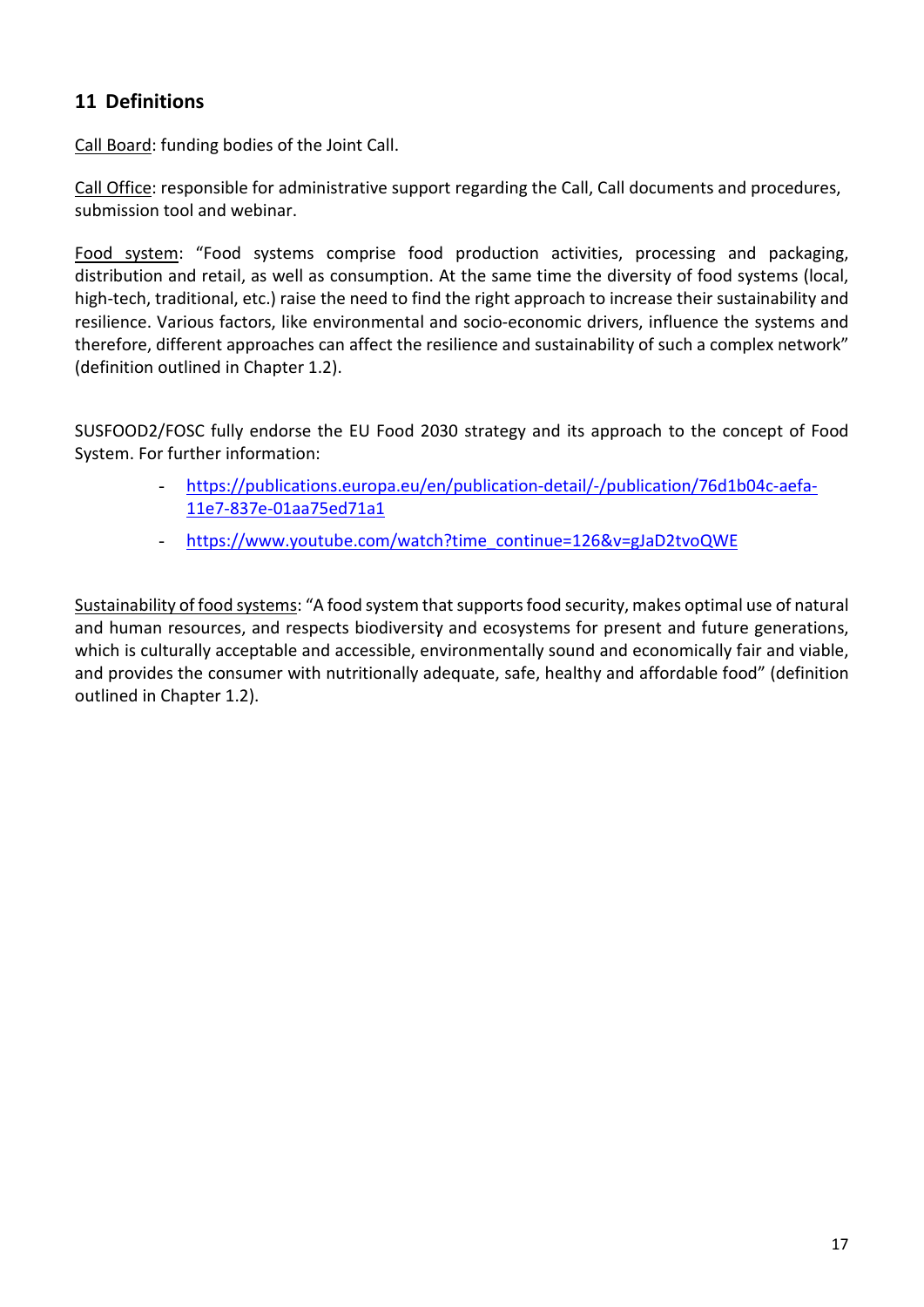# <span id="page-17-0"></span>**Annex A: Call topics**

# **Topic I: Innovations to improve food systems sustainability, with a focus on increasing resource efficiency and reducing waste**

#### Background

Improving food systems sustainability is a challenging endeavour, because the complexity of food systems requires a holistic and coordinated approach to avoid undesired effects from actions in specific supply chain areas in other sections. All stakeholders and elements within food systems, as well as the relationships and related effects across the supply chain must be taken into account.

In order to be sustainable, food systems need to generate positive value along three dimensions at the same time: economic, social and environmental. Given the urgency of the climate crisis and the fact that current unsustainable food systems contribute to climate change in a profound way, sustainable food systems have to meet the environmental dimension of sustainability, which means climate smart and reduced contribution to climate change.

An additional challenge is to balance aspects of food production related to the social dimension of sustainability, more precisely public health, accessibility to food and consumer satisfaction such as preserving the product quality (including food safety, food security and nutritional value) and important characteristics (taste, affordability) required by the consumers. An option to improve the sustainability of food systems without compromising food security and quality is to increase efficiency and circularity of resource use throughout the whole food systems and to reduce food loss and waste. However, sustainable food systems are not only efficient but are also based on sufficiency, while enabling sustainable food production and processing, and are consistent with the carrying capacity of ecosystems, the ecological balance and the territorial, cultural and socio-economic context.

To further support the transition towards a sustainable, resilient, efficient, competitive and profitable food and drink sector as well as better planning and organisation of the value chain, in combination with a systemic approach, it is essential to consider all the steps involved in food production from farm to fork.

Research to develop these systematic changes will need a combination of expertise from various areas and dialogue with relevant stakeholders in the food systems to improve acceptability and practical uptake of results.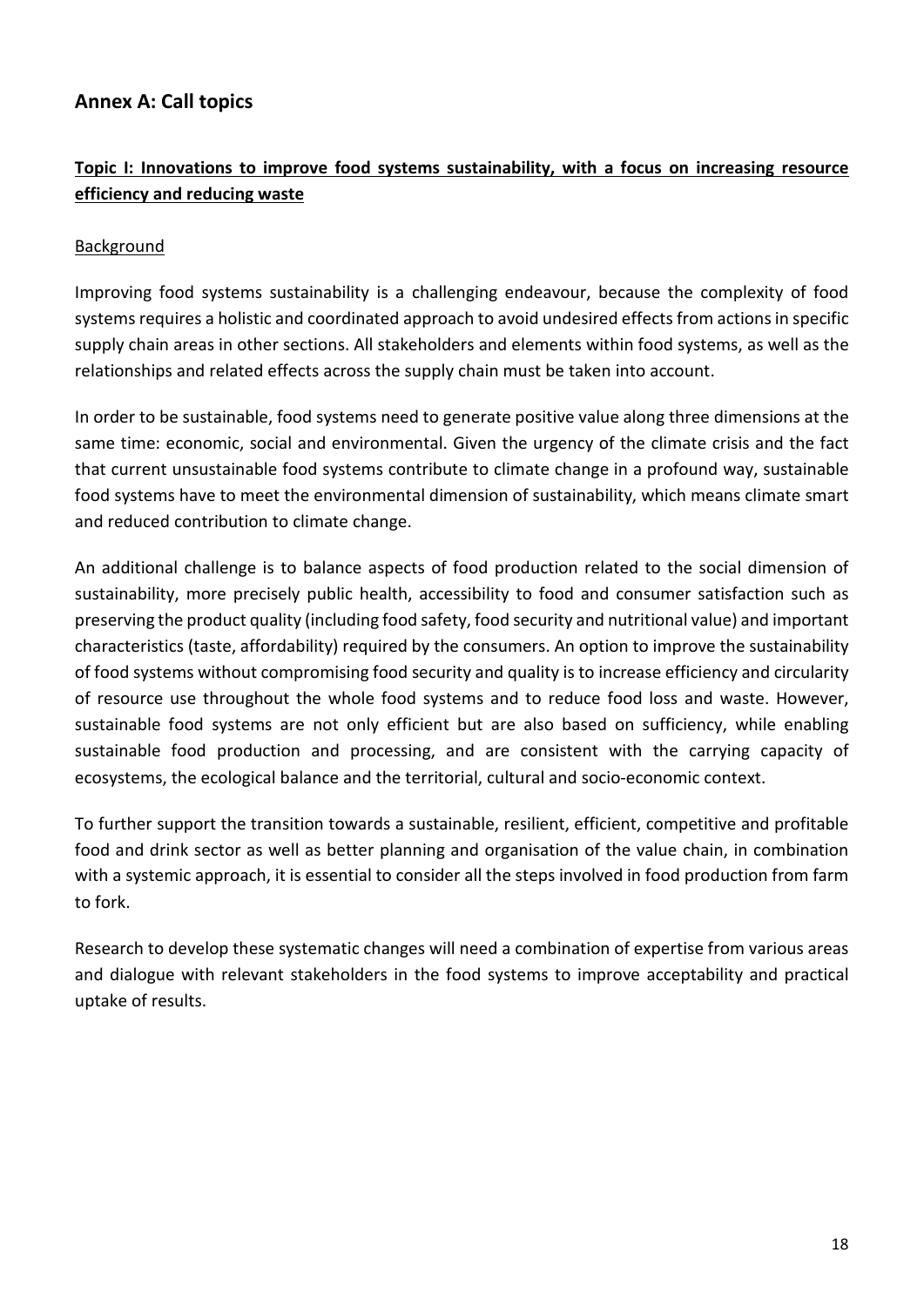#### Research Themes

Towards this overall aim, an exemplary but not exhaustive list of possible research themes related to these objectives is presented below. The listing order does not reflect priorities.

- Identification of leverage and intervention points to improve food systems sustainability by reducing the use of non-renewable resources (water, energy, land);
- Reduction of food loss and waste in food systems;
- Consideration of the circular economy concept and redesign of the food value chain from farm to fork towards sustainability, (climate) resilience and diversity, with a focus on valorisation and use of side streams to retain resources in the system as long as possible, and implementation of sustainable materials and products;
- Assessing and/or developing methods to improve the sustainability of the packaging, transport and storage of food (smart logistics, improved storage or recycling technologies);
- Analysis of the effects and potential trade-offs of new products, services, businesses and marketing strategies that promote new sustainable ways for actors along the value chain;
- Identification of incentives and barriers to the uptake of existing strategies, solutions and tools (e.g. reusable shoppers and food containers, minimal packaging designs, last-minute marketing platforms and applications, other digital technologies), validation of the benefits of these strategies for users/consumers, and assessment of technical and economic performance at a system level;
- Analysis of the influence of socio-economic aspects and consumer behaviour on sustainability;
- Analysis of the impact of increased sustainability and sufficiency of food systems on the sociocultural environment.

#### Expected Outcomes

- Increased understanding of the effects and impacts of new and emerging technologies to support the shift towards sustainable food systems;
- Evaluated critical points and intervention points and recommended actions to improve the sustainability of food systems;
- Improved efficiency in the use and re-use of raw materials and resources (energy, water etc.) on the food system level, and hence reduced negative impacts on the environment;
- Better understanding of socio-economic drivers and leverage points to reduce food waste within whole supply chains and food systems;
- Intervention strategies to reduce waste in the food chain and re-use of valuable components to the benefit of industry, policy makers and end-users;
- Increased uptake of technological and social innovations, contributing to greater circularity and sustainability within food systems;
- Assessments of the relevance of socio-economic determinants on sustainable diets and behaviour.
- Improve the understanding of how to mainstream resource efficiency and sufficiency on consumer level.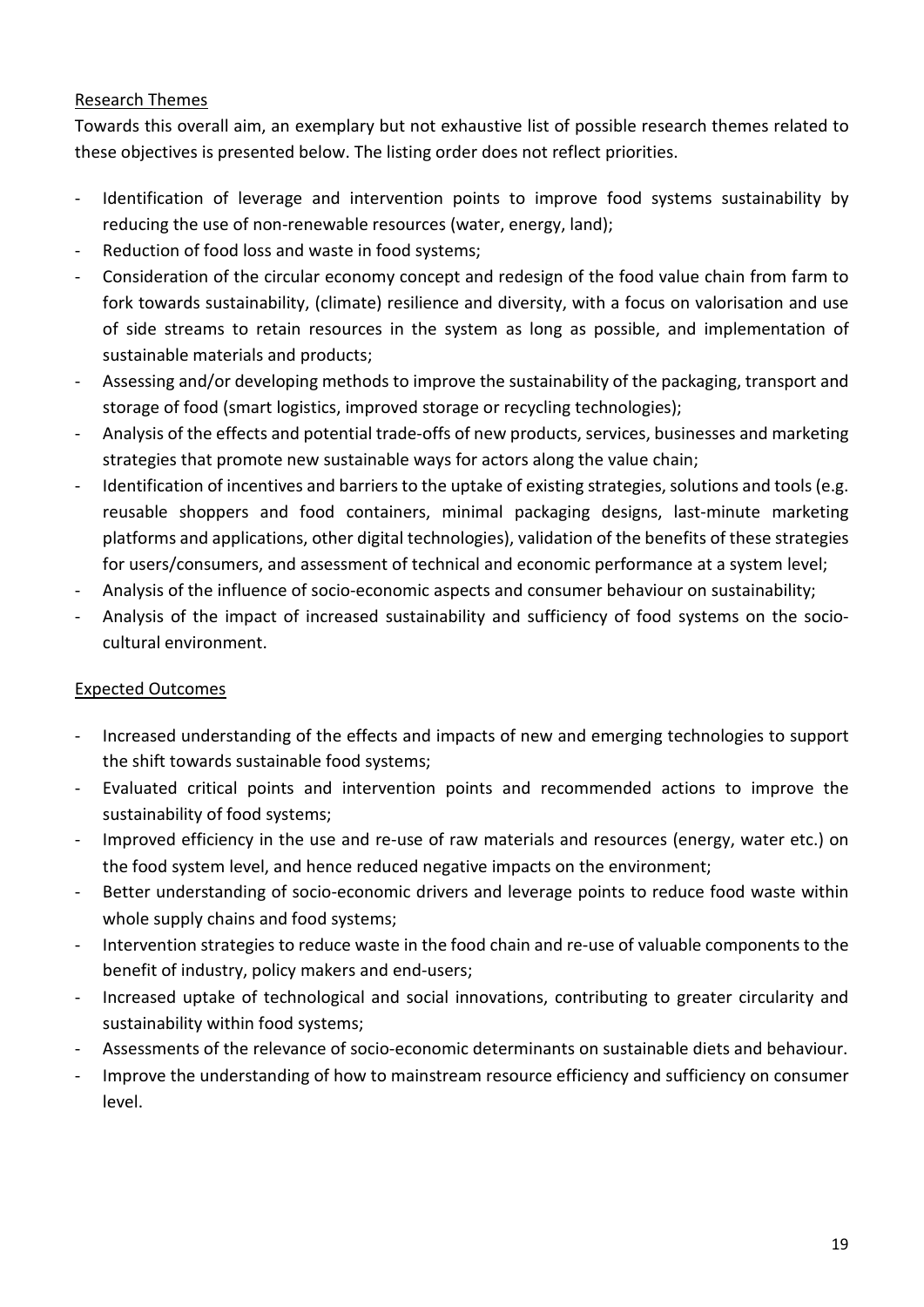#### **Topic II: Food Systems adaptation and resilience to system shocks**

#### **Background**

The need for food systems less vulnerable and more resilient to changing environments and shocks has been dramatically exacerbated by recent crises, like the COVID-19 pandemic and the desert locust plague. The COVID-19 pandemic is an unprecedented event in modern times and, among other devastating impacts on human lives and livelihoods it represents a huge challenge to existing practices in the global food systems. The origin of the pandemic seems to be related to food markets, and its direct and indirect effects on the food systems range from the disruption of food chains under lockdown regimes to the breakdown of some system activities due to population density in a location. Less debated in the media, but still dramatic in its effects, is the shock created by the 2019-2021 desert locust plague, which is threatening the food security of East Africa, the Arabian Peninsula and the Indian subcontinent.

More shocks are expected due to climate change. Climate change is not a shock in a strict sense, but rather a stressor that progressively modifies the conditions under which farming and other food systems functions interact. Tackling climate change is a challenge in itself, and the food systems are called to contribute towards climate change mitigation (as addressed in Topic 1), and to flexibly react to it.

Climate change is leading to the occurrence of more frequent "extreme weather events", often geographically focused. We refer to well-known events like floods, droughts, wildfires, etc. Moreover, climate change influences other shocks like pests or diseases, or sudden biodiversity losses that weaken or endanger the delivery of ecosystem services.

In addition, the increasing complexity of our societies, alongside benefits and positive outcomes, leads to exposure to other kinds of shocks, like political shocks, technological breakdowns or market shocks and financial crises. Many of these shocks are inter-related, sometimes mutually reinforcing. Some are to a certain extent known, although not fully predictable, others are unknown and cannot be predicted, like natural disasters. However, each of them affects the food systems in specific ways and uncertainty shall not be an argument for inaction.

This topic focuses on the exploration of food systems vulnerability to shocks and the identification of solutions aimed at improving the capacity to adapt and to be resilient when single or multiple shocks occur. Projects must contribute to the identification and assessment of possible solutions for increasing food systems' resilience to system shocks. This could also require the exploration of shocks and related challenges and mapping them.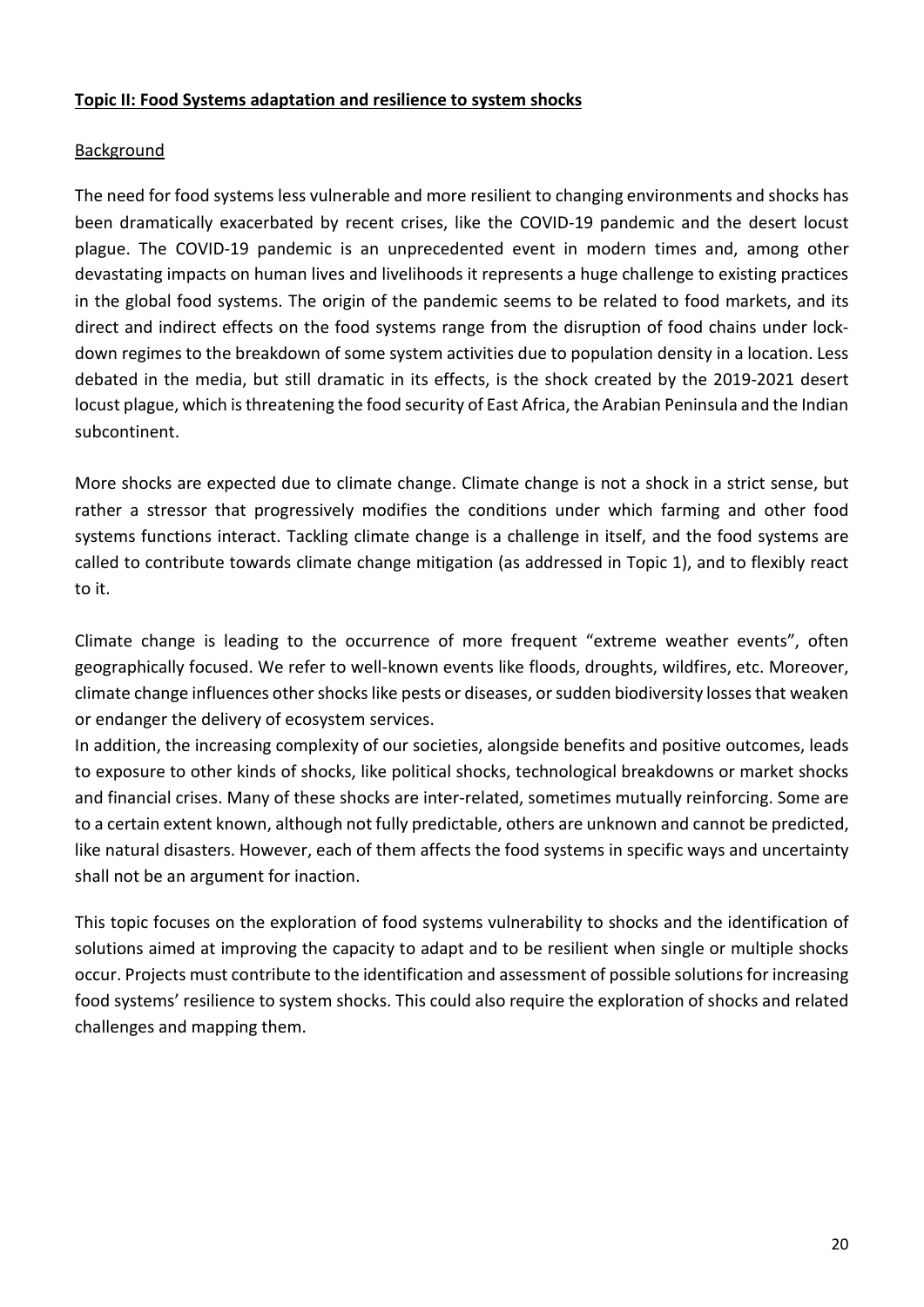#### Research Themes

Towards this overall aim, an exemplary but not exhaustive list of possible research themes related to these objectives is shown below. The listing order does not reflect priorities.

- Identifying and assessing the possible shocks that can impact food systems;
- Pin-pointing elements, activities and outcomes of the food systems that are most vulnerable to the various types of shocks. For example, the functioning of market channels and logistics are among the system activities that can be mainly impacted by a pandemic, whereas farming can be mainly impacted by extreme weather events;
- Understanding how and why shocks hit some regions or some social groups worse than others and which measures can be explored;
- Understanding the societal aspects of resilience-oriented innovation, analysing how social and cultural habits can either speed up or slow down change.
- Identifying and testing solutions to reduce the impact of possible system shocks, with particular regard to the loss of food security, and to enhance system resilience. Different shocks may require different solutions;
- Exploring and suggesting manageable solutions to be prepared for the unknown and minimising risks related to threats that are less predictable and less known than the ones we are already facing. These solutions include, but are not limited to, the development of prevention measures, and the valorisation of diversity at various levels: from agro-biodiversity to diversity in supply chains, business models, dietary habits, etc.;
- Identifying and analysing synergies and trade-offs, between solutions for resilience and efficiency, as well as possible trade-offs among solutions (organisational, technological, economic, and so on) tailored to face different types of shocks;
- Exploring solutions for a better interaction between policy, economy, research, education and society to strengthen food system resilience;
- Understanding positive effects of shocks.

#### Expected Outcomes

- Forecast and horizon scanning for possible shocks and of vulnerable activities and outcomes of food systems with a focus on specific regional or social groups;
- Description of the societal influence on resilience-oriented innovation, with attention to how social and cultural habits can either speed or block change;
- Solutions to reduce the impact of system shocks, with particular regard to the loss of food security, and to enhance system resilience;
- Recommendation of food policies from local to transnational level that foster sustainable food systems, including food system adaptation and resilience to system shocks.
- Solutions for preparedness for the unknown and for minimising risks related to less predictable threats;
- Identification of synergies and trade-offs between different solutions for the same shock or for different types of shocks.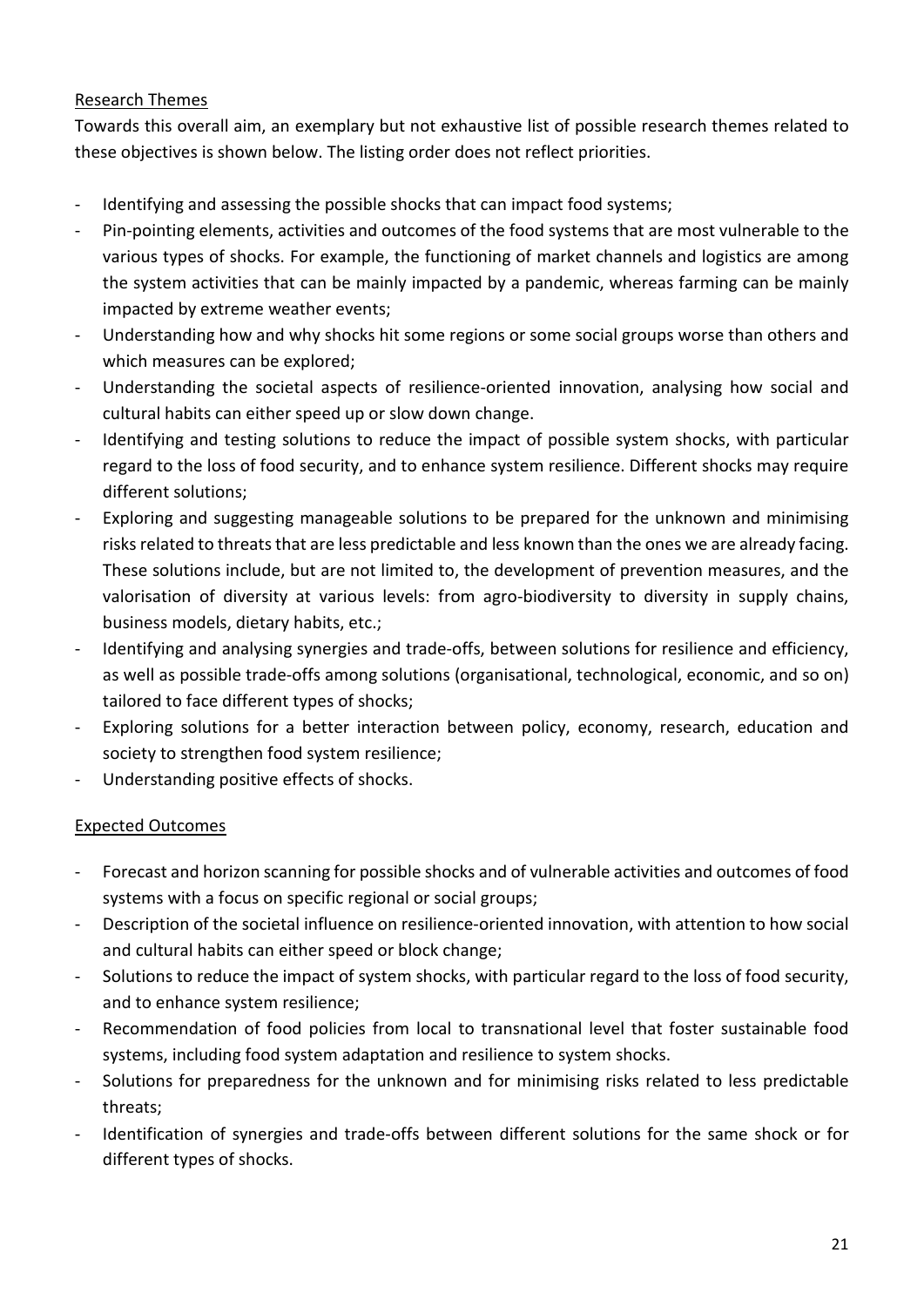# <span id="page-21-0"></span>**Annex B: Indicative Call budget (in 1000 EUR)**

| Country                  | Institution                                                                                                                                                                              | <b>TOPIC 1</b> | <b>TOPIC 2</b> | <b>Total</b> |
|--------------------------|------------------------------------------------------------------------------------------------------------------------------------------------------------------------------------------|----------------|----------------|--------------|
| <b>Algeria</b>           | <b>Directorate General For Scientific</b><br><b>Research and Technological</b><br>Development (DGRSDT)/ Ministry of<br><b>Higher Education and Scientific</b><br><b>Research (MESRS)</b> | 50             | 50             | 100          |
| Argentina                | <b>National Institute of Agriculture</b><br><b>Technology (INTA)</b>                                                                                                                     | x              | X              | 100          |
| <b>Belgium</b>           | Fonds de la Recherche Scientifique -<br>(F.R.S.-FNRS)                                                                                                                                    | x              | X              | 200          |
| <b>Belgium</b>           | <b>Flanders Innovation and</b><br><b>Entrepreneurship (VLAIO)</b>                                                                                                                        | x              | X              | 1000         |
| <b>Estonia</b>           | <b>Ministry of Rural Affairs (MEM)</b>                                                                                                                                                   | X              | X              | 100          |
| <b>Finland</b>           | <b>Ministry of Agriculture and Forestry</b><br>(MMM)                                                                                                                                     | x              | x              | 300          |
| <b>France</b>            | <b>The French National Research</b><br><b>Agency (ANR)</b>                                                                                                                               |                | X              | 2000         |
| Ireland                  | <b>Department of Agriculture, Food</b><br>and the Marine (DAFM)                                                                                                                          | x              | X              | 650          |
| <b>Italy</b>             | <b>Ministry of Agricultural Food and</b><br><b>Forestry Policies (MIPAAF)</b>                                                                                                            | 200            | 400            | 600          |
| <b>Morocco</b>           | <b>Ministry of National Education,</b><br><b>Vocational Training, Higher</b><br><b>Education and Scientific Research</b><br>(MENFPESRS)                                                  | X              | X              | 400          |
| <b>Norway</b>            | The Research Council of Norway<br>(RCN)                                                                                                                                                  |                | X              | 1000         |
| Romania                  | The Executive Agency for Higher<br><b>Education, Research, Development</b><br>and Innovation Funding (UEFISCDI)                                                                          | X              | X              | 500          |
| <b>Turkey</b>            | The Scientific and Technological<br><b>Research Council of Turkey</b><br>(TÜBİTAK)                                                                                                       | X              | X              | 500          |
| <b>United Kingdom</b>    | <b>Department for Environment, Food</b><br>and Rural Affairs (DEFRA)                                                                                                                     | x              | X              | $400^2$      |
| <b>Total Call Budget</b> |                                                                                                                                                                                          |                | 7850           |              |

<span id="page-21-1"></span><sup>&</sup>lt;sup>2</sup> DEFRA (UK) - The contribution of DEFRA (UK) is £350,000 (British pound sterling); the exchange rate from sterling to EUR will be applied at the time of SUSFOOD2/FOSC Call publication.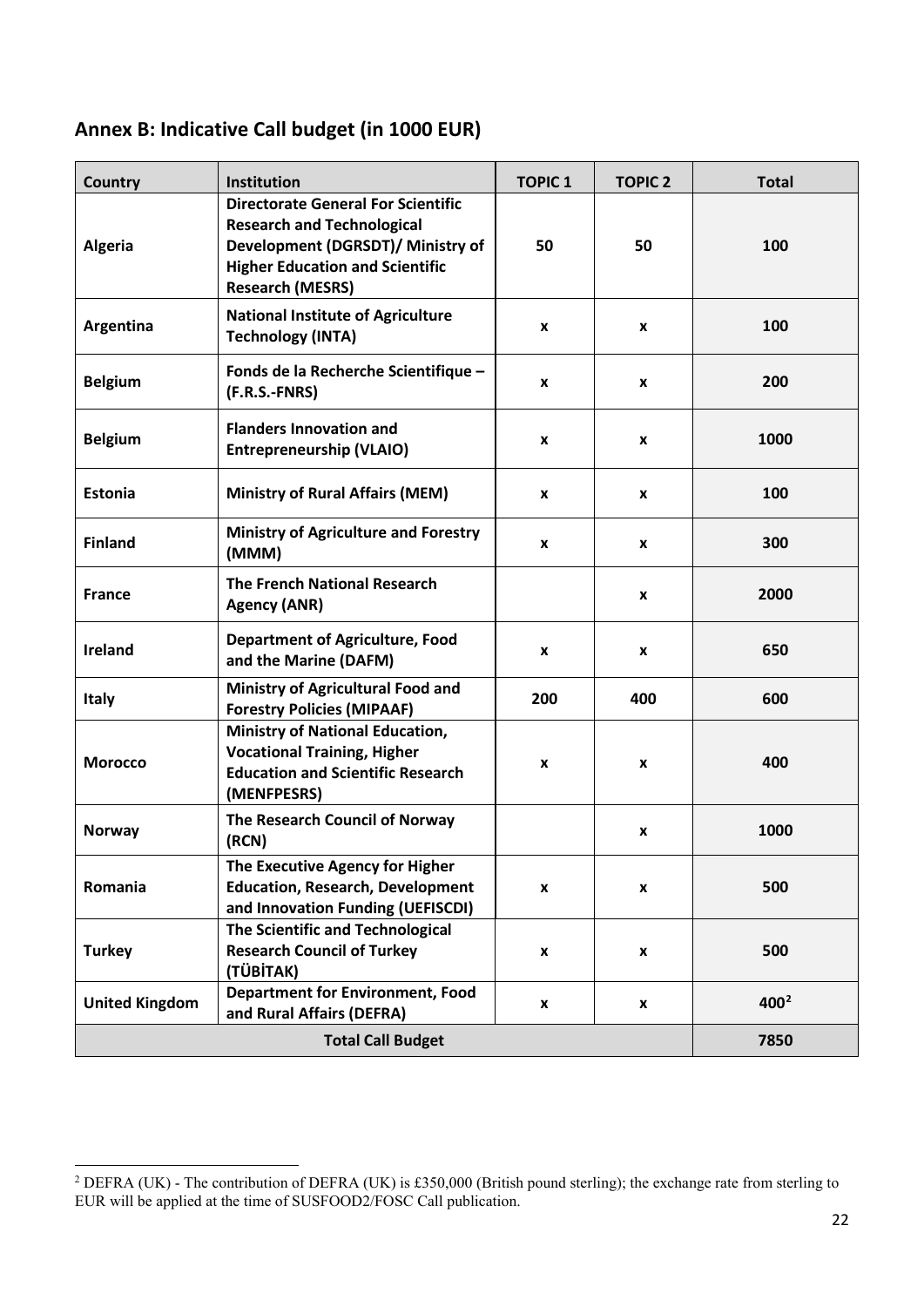# **Annex C: National Contact Points (NCP)**

<span id="page-22-0"></span>

| Country               | <b>Funding body</b> | <b>Name</b>                                                               | <b>Telephone</b>                                                                        | E-mail                                                                                                       |
|-----------------------|---------------------|---------------------------------------------------------------------------|-----------------------------------------------------------------------------------------|--------------------------------------------------------------------------------------------------------------|
| <b>Algeria</b>        | <b>MESRS</b>        | Hamza Merabet                                                             | +213 21278818                                                                           | h.merabet@mesrs.dz<br>h.merabet@dgrsdt.dz                                                                    |
| Argentina             | <b>INTA</b>         | Alejandro Valeiro                                                         | +54 91134214156                                                                         | Valeiro.alejandro@inta.gob.ar                                                                                |
| <b>Belgium</b>        | <b>F.R.S.-FNRS</b>  | Joël Groeneveld                                                           | +32 25049270                                                                            | joel.groeneveld@frs-fnrs.be<br>international@frs-fnrs.be                                                     |
| <b>Belgium</b>        | <b>VLAIO</b>        | <b>Marianne Claessens</b>                                                 | +32 494494064                                                                           | Marianne.claessens@vlaio.be                                                                                  |
| <b>Estonia</b>        | <b>MEM</b>          | Gret-Kristel Mällo                                                        | +372 6256553                                                                            | gret-kristel.mallo@agri.ee                                                                                   |
| <b>Finland</b>        | <b>MMM</b>          | Suvi Ryynänen                                                             | +358 295162126                                                                          | suvi.ryynanen@mmm.fi                                                                                         |
| <b>France</b>         | <b>ANR</b>          | Claude Yven                                                               | +33 173548287                                                                           | claude.yven@agencerecherche.fr                                                                               |
| <b>Ireland</b>        | <b>DAFM</b>         | Noeleen McDonald<br>Aidan Holohan                                         | +353 873826054<br>+353 873807504                                                        | Noeleen.mcdonald@agriculture.gov.ie<br>Aidan.holohan@agriculture.gov.ie                                      |
| <b>Italy</b>          | <b>MIPAAF</b>       | Serenella Puliga<br>Elena Capolino<br>Alice Albertini                     | +39 0552492220<br>+39 0646655076                                                        | s.puliga@politicheagricole.it<br>e.capolino@politicheagricole.it<br>alice.albertini.ext@politicheagricole.it |
| <b>Morocco</b>        | <b>MENFPESRS</b>    | Ahmed Hammouch<br>Abdelouahid Ezzarfi<br>Anas Chokairi<br>Jihane Benarafa | +212 537217649<br>+212 672210327<br>+212 537217653/<br>+212 672210357<br>+212 662552446 | ah.hammouch@gmail.com<br>a.ezzarfi@yahoo.fr<br>chokairi.anas@gmail.com<br>jbenarafa.drsi@gmail.com           |
| <b>Norway</b>         | <b>RCN</b>          | Thorbjørn Gilberg                                                         | +47 22037433                                                                            | thgi@rcn.no                                                                                                  |
| Romania               | <b>UEFISCDI</b>     | Adrian Asanica<br>Luciana Bratu<br>Andreea Popa                           | +40 744450011<br>+40 213071987<br>+40 21 3071991                                        | adrian.asanica@uefiscdi.ro<br>luciana.bratu@uefiscdi.ro<br>andreea.popa@uefiscdi.ro                          |
| <b>Turkey</b>         | <b>TÜBİTAK</b>      | Mustafa Emre Sarı                                                         | +90 3122981265                                                                          | emre.sari@tubitak.gov.tr                                                                                     |
| <b>United Kingdom</b> | <b>DEFRA</b>        | Jessica Finch<br>Victor Aguilera                                          | +44 2087201395<br>+44 2080264253                                                        | jessica.finch@defra.gov.uk<br>victor.aguilera@defra.gov.uk                                                   |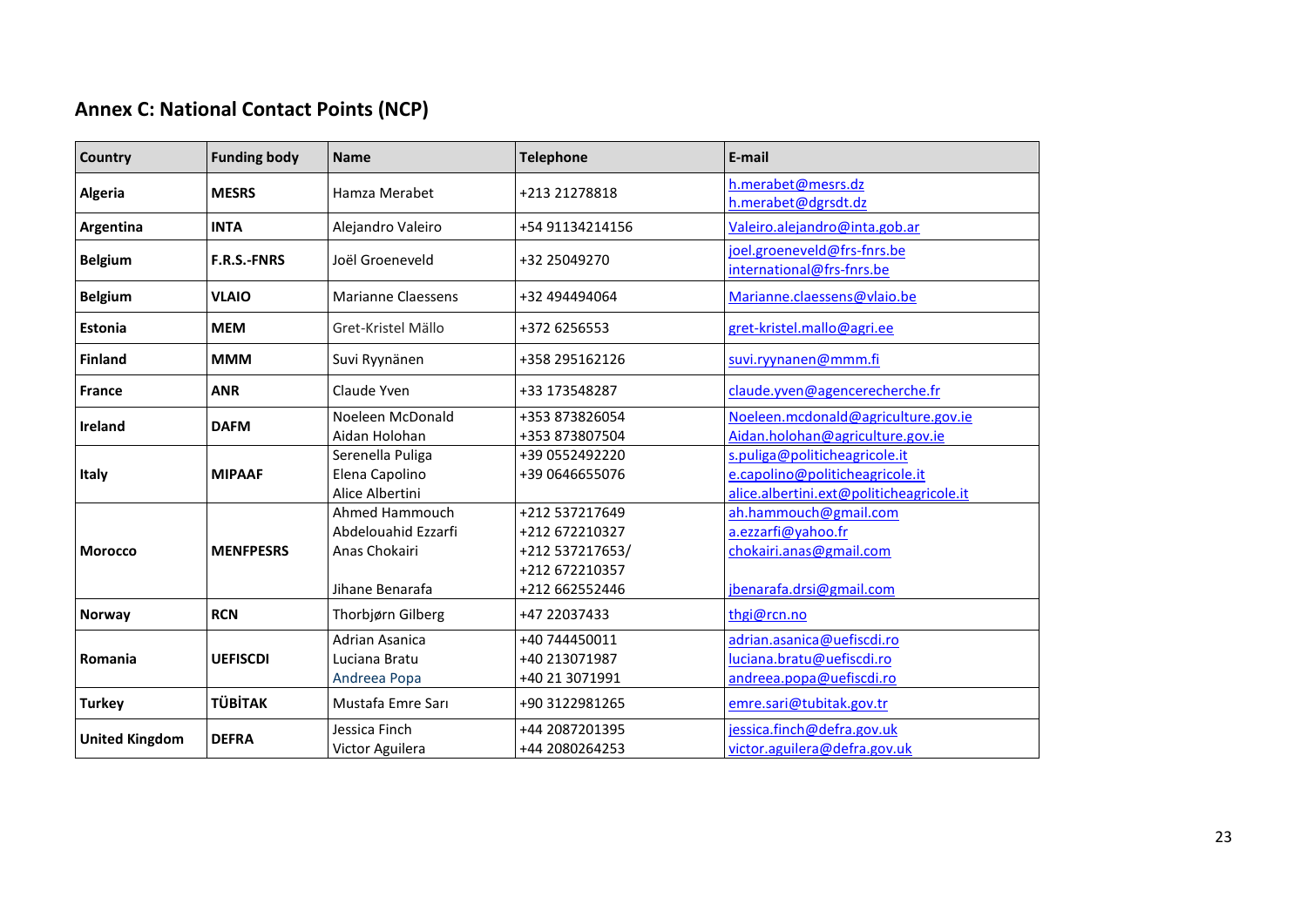#### <span id="page-23-0"></span>**Annex D: National regulations**

**Country Algeria Funding organisation** Directorate-General for Scientific Research and Technological Development (DGRSDT) **National contact person** Mr Hamza Merabet Deputy Director – DGRSDT Tel/Fax:+213- 21 27 88 18 Mobile: +213 770 87 95 13 E-mail: [h.merabet@mesrs.dz](mailto:h.merabet@mesrs.dz) [h.merabet@dgrsdt.dz](mailto:h.merabet@dgrsdt.dz) **Overall Funding commitment [€]** 100,000 **Funding Distribution per Topic, if applicable [€]** Topic 1: 50,000 Topic 2: 50,000 **Maximum funding per grant awarded to a project [€]** 50,000 **Eligibility of partners**  This call is open to Algerian legal entities established and based in Algeria. The Algerian partner could be: a team/ a division/ a laboratory/ a research centre/ a research unit or a public or private research entity from socio economic sector. The partner responsible for the project should have the means and heavy facilities for a better implementation of the proposed project. **Eligibility of costs, types and their caps List of eligible costs Reimbursement of expenses** -Travel costs of Algerian researchers in Algeria and abroad (7 days maximum). -Scientific events: organizational expenses, accommodation, catering and transport. -Investigators fees. -Guide fees. -Experts and consultants fees. -Study, work and services costs done for the research entity. **Equipment and furniture** -Materials, scientific and audiovisual instruments. -Renewing computing materials, purchasing accessories, software and consumables. -Maintenance and repair. **Supplies** -Chemicals. -Consumables. -Electronic, mechanical and audiovisual components. -Stationery and office furniture.

**Algeria**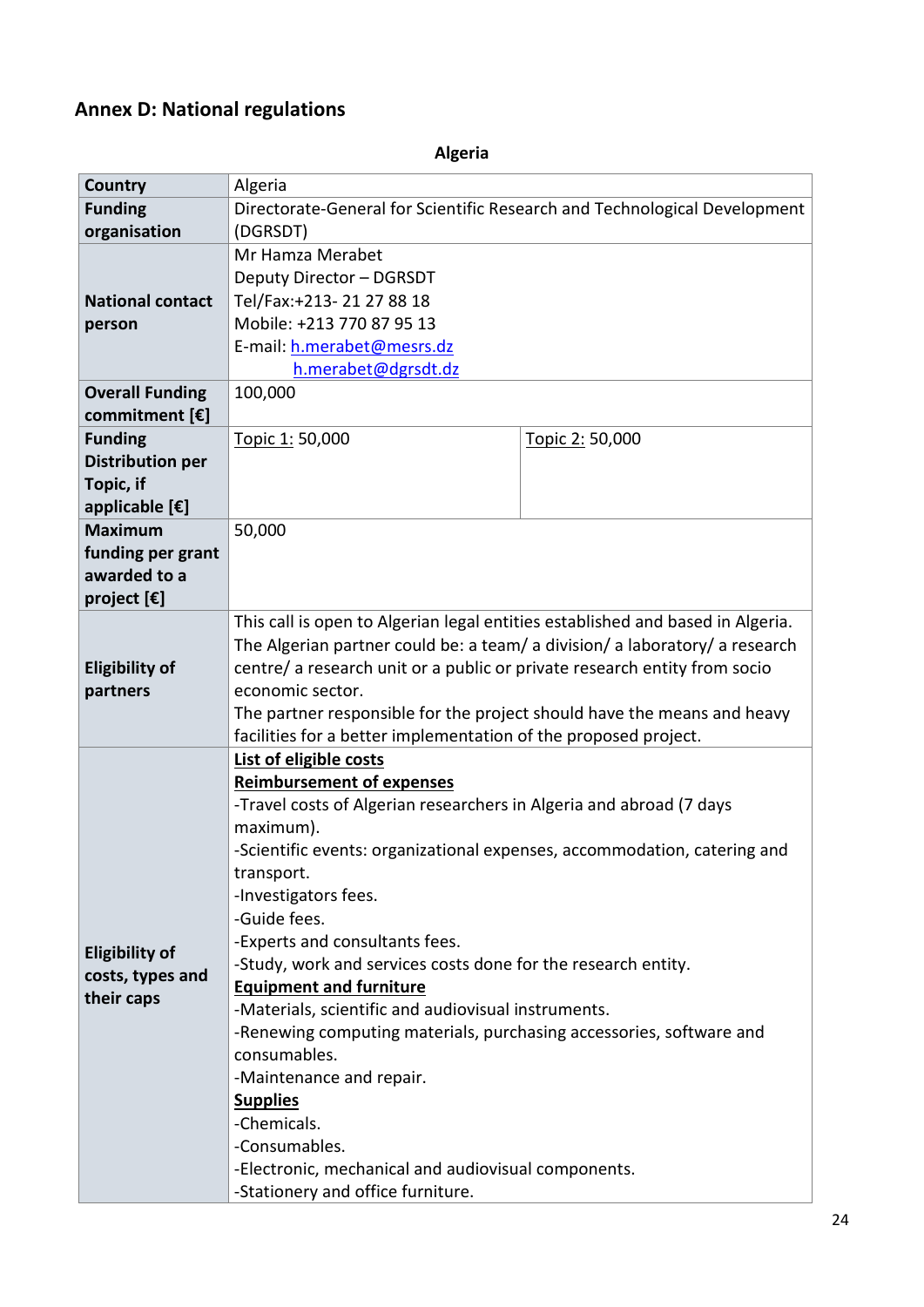|                          | -Periodicals.                                                                 |
|--------------------------|-------------------------------------------------------------------------------|
|                          | -Documentation and research books.                                            |
|                          | -Laboratory furniture (animals, plants, etc).                                 |
|                          | <b>Additional charges</b>                                                     |
|                          | -Printing and publishing.                                                     |
|                          | -Postage charges.                                                             |
|                          | -Telephone, Fax and Internet.                                                 |
|                          | -Other costs (taxes, custom duty, financial costs, insurance, storage costs,  |
|                          | etc).                                                                         |
|                          | -Data bank (acquisition and subscribing).                                     |
|                          | Car park                                                                      |
|                          | -Car rent for research in the field.                                          |
|                          | Costs of valorization and technological development                           |
|                          | -Costs of training and support of project holders.                            |
|                          | <b>Costs of intellectual property</b>                                         |
|                          | -Anteriority research.                                                        |
|                          | -Patent, brand and template deposit request.                                  |
|                          | -Software deposit.                                                            |
|                          | -Protection of vegetable, animal abstentions and other.                       |
|                          | -Costs of representatives.                                                    |
|                          | -Costs of design and definition of the project to be developed.               |
|                          | -Incubation costs.                                                            |
|                          | <b>Costs of valorization services</b>                                         |
|                          | -Costs of design and developing prototypes, mock-ups, test series, pilot      |
|                          | facilities and demonstrations.                                                |
|                          | <b>Additional information</b>                                                 |
|                          | Funding Institution: Ministry of Higher Education and Scientific Research     |
|                          | (MESRS).                                                                      |
|                          | Directorate-General for Scientific Research and Technological Development     |
|                          | (DGRSDT).                                                                     |
|                          | Contact Person: Hamza Merabet, E-mail: h.merabet@mesrs.dz                     |
|                          | Name of the Funding Party, address and country                                |
|                          | Ministry of Higher Education and Scientific Research (MESRS). Directorate-    |
|                          | General for                                                                   |
|                          | Scientific Research and Technological Development (DGRSDT).                   |
|                          | 128 Chemin Mohamed Gacem, El Madania - Alger, Algérie.                        |
|                          | http://www.dgrsdt.dz                                                          |
|                          |                                                                               |
|                          | NB: It should be noted that according to the provisions of the regulations in |
|                          | force, other costs under the international projects are subject to a request  |
|                          | for the DGRSDT.                                                               |
| <b>Submission of the</b> | Not necessary.                                                                |
| proposal at              |                                                                               |
| national level           |                                                                               |
| before the               |                                                                               |
| submission               |                                                                               |
| deadline                 |                                                                               |
|                          |                                                                               |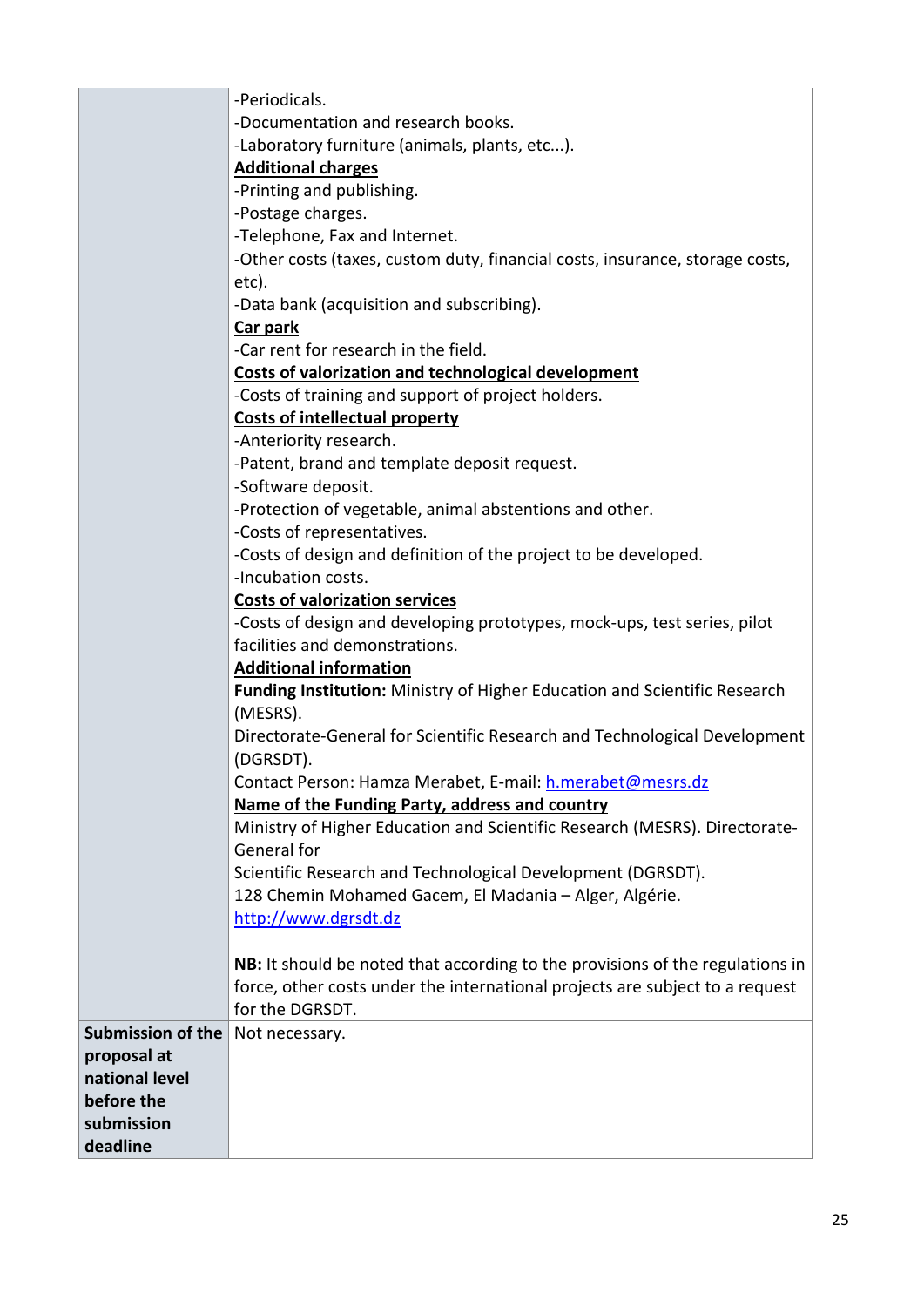| Submission of<br>other<br>information at<br>national level<br>before the<br>submission | Not necessary. |
|----------------------------------------------------------------------------------------|----------------|
| deadline                                                                               |                |
| <b>Further guidance</b>                                                                |                |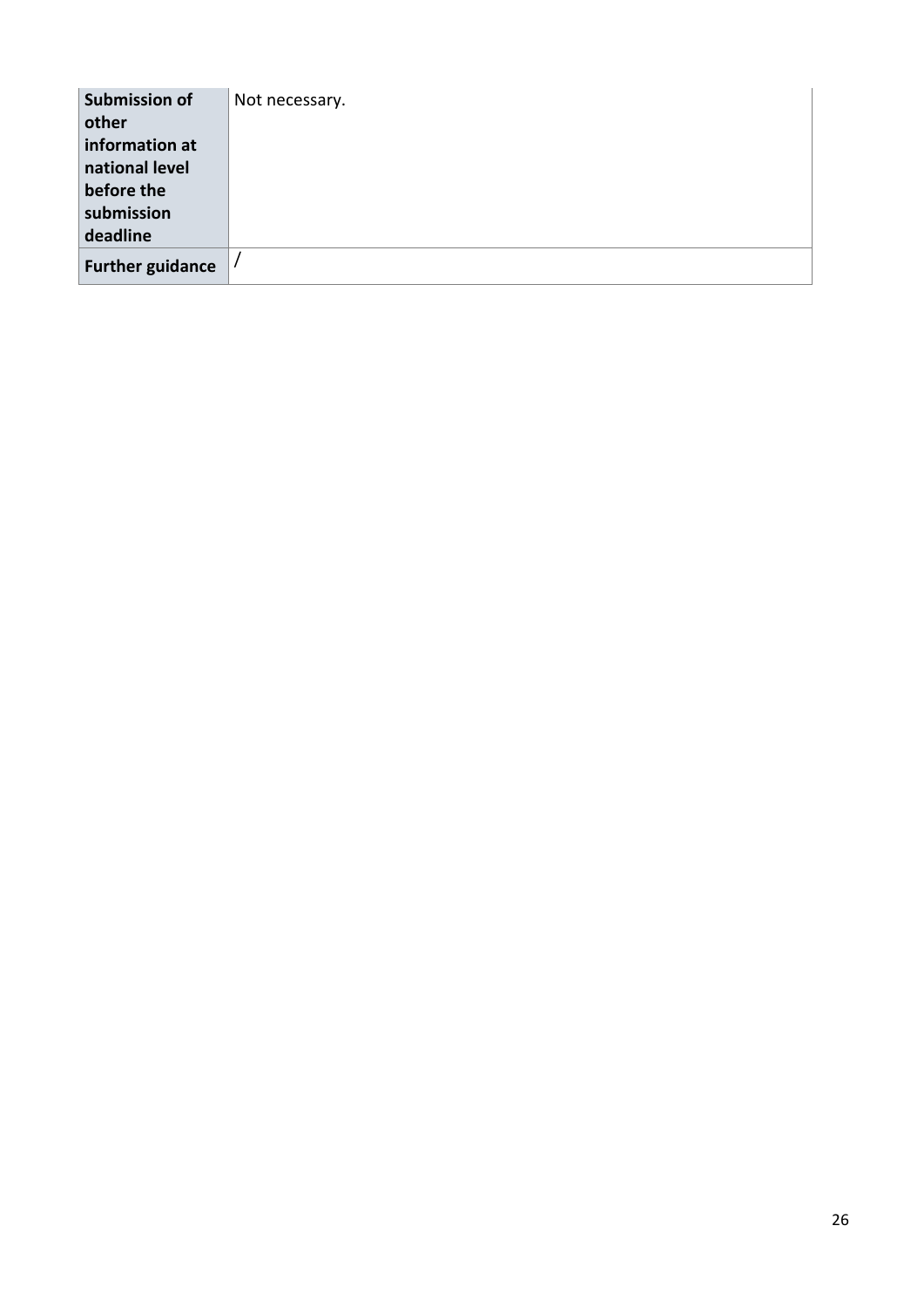# **Argentina**

| Country                                                                                             | Argentina                                                                                                                                                                                                                                                                                                                                                                                                                                                                                                                                                                                                                                                                                                                                                                                                                                                                               |                         |  |
|-----------------------------------------------------------------------------------------------------|-----------------------------------------------------------------------------------------------------------------------------------------------------------------------------------------------------------------------------------------------------------------------------------------------------------------------------------------------------------------------------------------------------------------------------------------------------------------------------------------------------------------------------------------------------------------------------------------------------------------------------------------------------------------------------------------------------------------------------------------------------------------------------------------------------------------------------------------------------------------------------------------|-------------------------|--|
| <b>Funding organisation</b>                                                                         | National Institute of Agriculture Technology (INTA)                                                                                                                                                                                                                                                                                                                                                                                                                                                                                                                                                                                                                                                                                                                                                                                                                                     |                         |  |
| <b>National contact</b><br>person                                                                   | Alejandro Valeiro<br>valeiro.alejandro@inta.gob.ar                                                                                                                                                                                                                                                                                                                                                                                                                                                                                                                                                                                                                                                                                                                                                                                                                                      |                         |  |
| <b>Overall Funding</b><br>commitment [€]                                                            | 100,000                                                                                                                                                                                                                                                                                                                                                                                                                                                                                                                                                                                                                                                                                                                                                                                                                                                                                 |                         |  |
| <b>Funding Distribution</b><br>per Topic, if<br>applicable [€]                                      | Topic 1: not applicable                                                                                                                                                                                                                                                                                                                                                                                                                                                                                                                                                                                                                                                                                                                                                                                                                                                                 | Topic 2: not applicable |  |
| <b>Maximum funding</b><br>per grant awarded to<br>a project [€]                                     | 100,000                                                                                                                                                                                                                                                                                                                                                                                                                                                                                                                                                                                                                                                                                                                                                                                                                                                                                 |                         |  |
| <b>Eligibility of partners</b>                                                                      | The call will be restricted to INTA researchers within the usual institutional<br>planning system.                                                                                                                                                                                                                                                                                                                                                                                                                                                                                                                                                                                                                                                                                                                                                                                      |                         |  |
| <b>Eligibility of costs,</b><br>types and their caps                                                | Funding eligibility includes travel and per diem, consumables and other<br>agreed costs, but no investments or personnel expenses.                                                                                                                                                                                                                                                                                                                                                                                                                                                                                                                                                                                                                                                                                                                                                      |                         |  |
| <b>Submission of the</b><br>proposal at national<br>level before the<br>submission deadline         | All applications requesting financing for Argentina under this call must<br>include a letter of support from INTA.                                                                                                                                                                                                                                                                                                                                                                                                                                                                                                                                                                                                                                                                                                                                                                      |                         |  |
| <b>Submission of other</b><br>information at<br>national level before<br>the submission<br>deadline |                                                                                                                                                                                                                                                                                                                                                                                                                                                                                                                                                                                                                                                                                                                                                                                                                                                                                         |                         |  |
| <b>Further guidance</b>                                                                             | a. Proposals must meet the general eligibility criteria established by the<br>Joint Call document and fit within the mission and strategic objectives of<br><b>INTA</b><br>b. All applications requesting financing for Argentina under this call must<br>include a letter of support from INTA.<br>c. The call will be restricted to INTA researchers who work in the selected<br>research areas.<br>d. Proposals must include a plan for dissemination of information.<br>e. All intellectual property that may arise from the projects supported by<br>this call will be managed through an IP Plan. Proposals should generally<br>indicate how IP will be managed, with a full IP Plan developed at the<br>procurement phase.<br>f. Proposals must not exceed 36 months of project duration.<br>g. INTA will prioritize proposals that adopt a holistic approach to the<br>problem. |                         |  |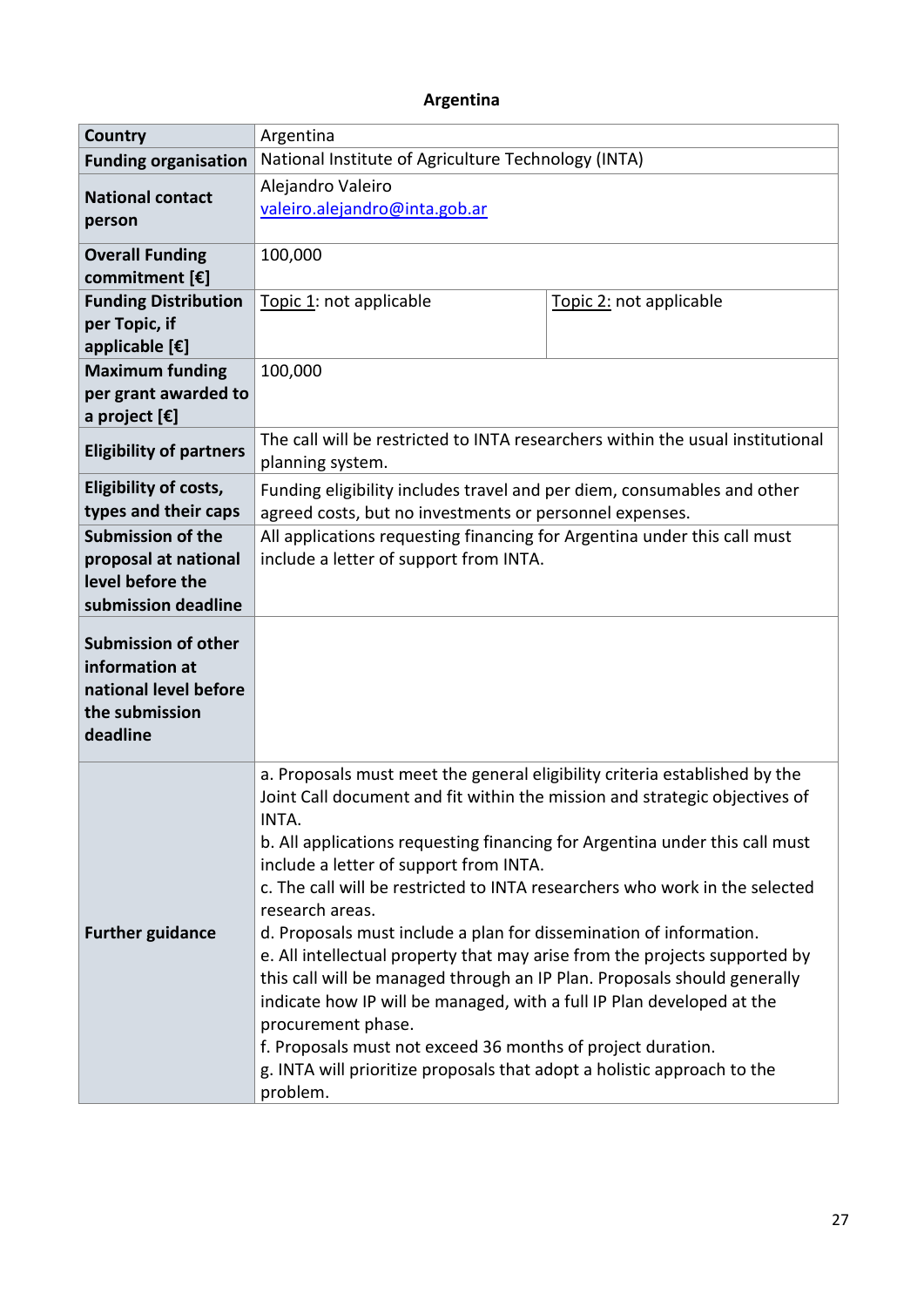# **Belgium (F.R.S.-F.N.R.S)**

| Country                         | Belgium                                                                                                                           |
|---------------------------------|-----------------------------------------------------------------------------------------------------------------------------------|
| <b>Funding organisation</b>     | Fonds de la Recherche Scientifique - FNRS (F.R.S.-FNRS)                                                                           |
|                                 | Joël Groeneveld                                                                                                                   |
| <b>National contact</b>         | Tel.: +32 2504 9270                                                                                                               |
| person                          | joel.groeneveld@frs-fnrs.be                                                                                                       |
|                                 | international@frs-fnrs.be                                                                                                         |
| <b>Overall Funding</b>          | 200,000                                                                                                                           |
| commitment [€]                  |                                                                                                                                   |
| <b>Funding Distribution</b>     | N/A                                                                                                                               |
| per Topic, if                   |                                                                                                                                   |
| applicable [€]                  |                                                                                                                                   |
| <b>Maximum funding</b>          |                                                                                                                                   |
| per grant awarded to            | 200,000                                                                                                                           |
| a project $[\mathbf{\epsilon}]$ |                                                                                                                                   |
| <b>Eligibility of partners</b>  | All eligibility rules and criteria can be found in the PINT-MULTI regulations.<br>This call is NOT co-funded (See article III.6). |
| <b>Eligibility of costs,</b>    | All eligibility rules and criteria can be found in the PINT-MULTI regulations.                                                    |
| types and their caps            | This call is NOT co-funded (See article III.6).                                                                                   |
|                                 | Applicants to F.R.S.-FNRS funding must provide basic administrative data                                                          |
| <b>Submission of the</b>        | by submitting an administrative application <b>E-SPACE</b> within 5 working days                                                  |
| proposal at national            | after the general deadline of the SUSFOOD2/FOSC call to be eligible. Please                                                       |
| level before the                | select the "PINT-MULTI" funding instrument when creating the                                                                      |
| submission deadline             | administrative application.                                                                                                       |
| <b>Submission of other</b>      | It is advisable to contact the F.R.S.-FNRS before submission of the proposal.                                                     |
| information at                  |                                                                                                                                   |
| national level before           |                                                                                                                                   |
| the submission                  |                                                                                                                                   |
| deadline                        |                                                                                                                                   |
| <b>Further guidance</b>         | https://www.ncp.frs-fnrs.be/appels/era-nets                                                                                       |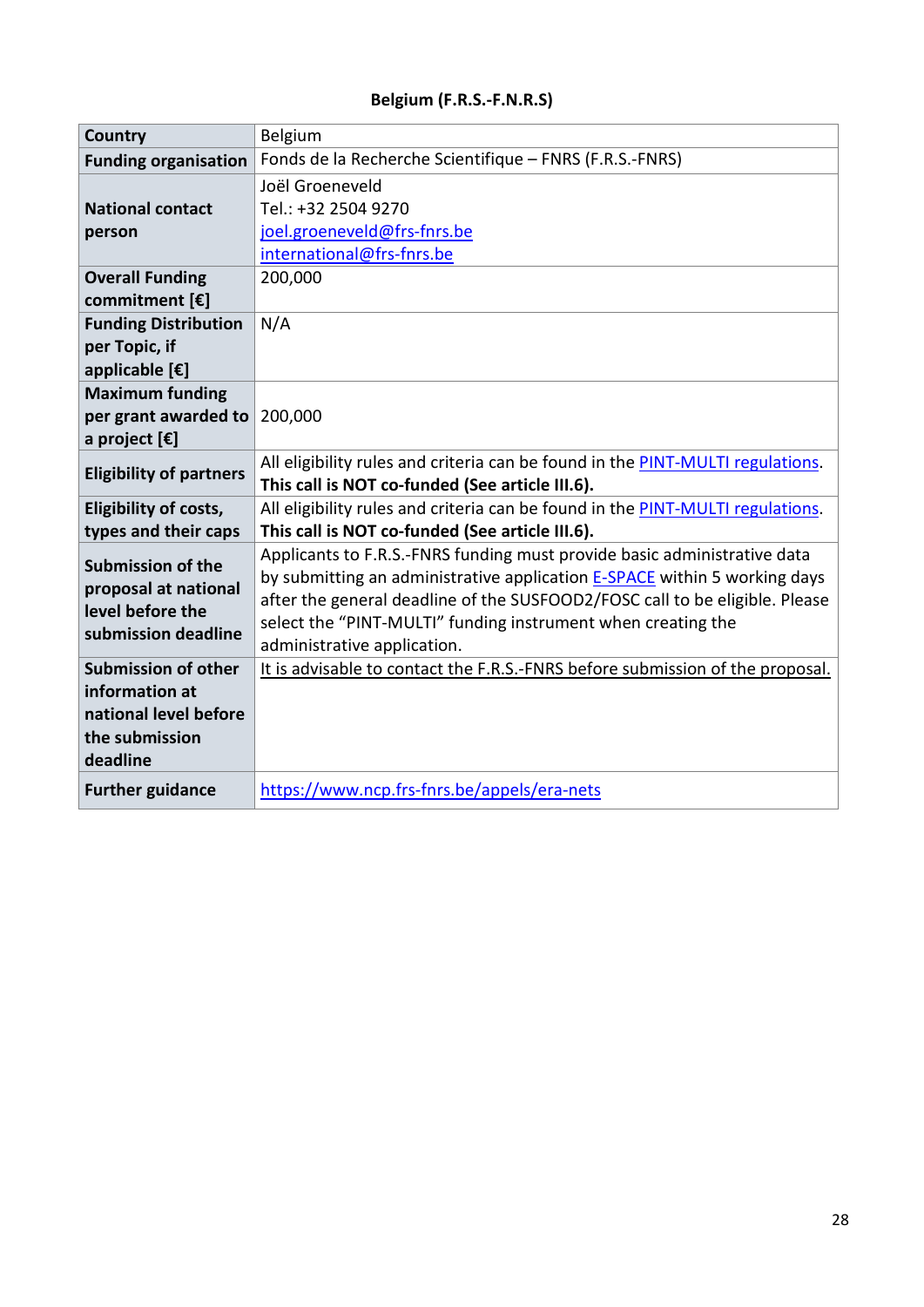# **Belgium (VLAIO)**

| <b>Country</b>                   | Flanders - Belgium                                                        |                 |
|----------------------------------|---------------------------------------------------------------------------|-----------------|
| <b>Funding organisation</b>      | Agency for Innovation and Entrepreneurship (VLAIO)                        |                 |
| <b>National contact</b>          | <b>Marianne Claessens</b>                                                 |                 |
| person                           |                                                                           |                 |
| <b>Overall Funding</b>           | 1,000,000 (can be increased if necessary)                                 |                 |
| commitment $[\mathbf{\epsilon}]$ |                                                                           |                 |
| <b>Funding Distribution</b>      | Topic 1:                                                                  | Topic 2:        |
| per Topic, if                    | No distribution                                                           | No distribution |
| applicable [€]                   |                                                                           |                 |
| <b>Maximum funding</b>           | < 500,000                                                                 |                 |
| per grant awarded to             |                                                                           |                 |
| a project $[\mathbf{\epsilon}]$  |                                                                           |                 |
| <b>Eligibility of partners</b>   | Evaluated during extended eligibility period. Valorization in Flanders in |                 |
|                                  | terms of FTE and investment is required.                                  |                 |
| <b>Eligibility of costs,</b>     | idem                                                                      |                 |
| types and their caps             |                                                                           |                 |
| <b>Submission of the</b>         | Yes, during extended eligibility period                                   |                 |
| proposal at national             |                                                                           |                 |
| level before the                 |                                                                           |                 |
| submission deadline              |                                                                           |                 |
| <b>Submission of other</b>       | Yes, additional templates to be completed                                 |                 |
| information at                   |                                                                           |                 |
| national level before            |                                                                           |                 |
| the submission<br>deadline       |                                                                           |                 |
|                                  |                                                                           |                 |
| <b>Further guidance</b>          | We do not fund projects that are related to war and arms.                 |                 |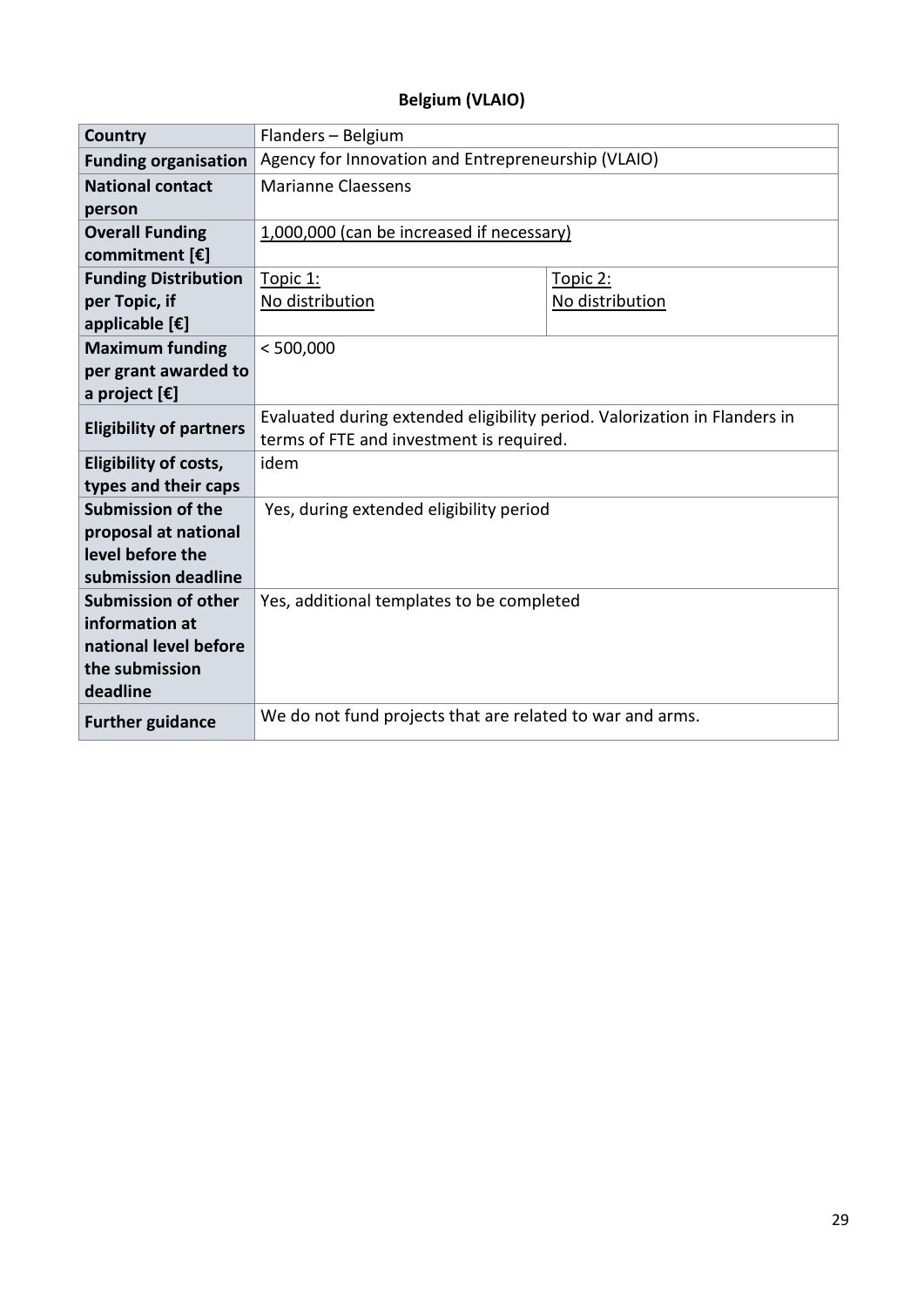#### **Estonia**

| <b>Country</b>                 | Estonia                                                                     |                  |  |
|--------------------------------|-----------------------------------------------------------------------------|------------------|--|
| <b>Funding organisation</b>    | Maaeluministeerium (MEM)                                                    |                  |  |
| <b>National contact</b>        | Gret-Kristel Mällo                                                          |                  |  |
| person                         | Tel.: +372 6256553                                                          |                  |  |
|                                | gret-kristel.mallo@agri.ee                                                  |                  |  |
| <b>Overall Funding</b>         | 100,000                                                                     |                  |  |
| commitment [€]                 |                                                                             |                  |  |
| <b>Funding Distribution</b>    | Topic 1: 100,000                                                            | Topic 2: 100,000 |  |
| per Topic, if                  |                                                                             |                  |  |
| applicable [€]                 |                                                                             |                  |  |
| <b>Maximum funding</b>         | The total requested funding for all Estonian partners within one            |                  |  |
| per grant awarded to           | consortium may not exceed 100,000 € (VAT is included).                      |                  |  |
| a project [€]                  |                                                                             |                  |  |
| <b>Eligibility of partners</b> | Ministry of Rural Affairs will fund research institutions, only.            |                  |  |
| <b>Eligibility of costs,</b>   | There is a 5% of own contribution required upon total budget of the         |                  |  |
| types and their caps           | project.                                                                    |                  |  |
| <b>Submission of the</b>       | It is not necessary to submit any additional national application forms to  |                  |  |
| proposal at national           | the Ministry; a transnational application to the central Call Office is     |                  |  |
| level before the               | sufficient. However, it is strongly recommended to contact the NCP to       |                  |  |
| submission deadline            | discuss eligibility criteria before submitting the proposal.                |                  |  |
| <b>Submission of other</b>     | The application must meet requirements of eligibility determined by the     |                  |  |
| information at                 | national programme "Applied Research and Development in Agriculture         |                  |  |
| national level before          | 2015-2021". Scientific results of the projects must be made publicly        |                  |  |
| the submission                 | available.                                                                  |                  |  |
| deadline                       |                                                                             |                  |  |
| <b>Further guidance</b>        | Estonian project partners with positively evaluated full proposals will be  |                  |  |
|                                | invited by the Estonian Ministry of Rural Affairs to agreement negotiation. |                  |  |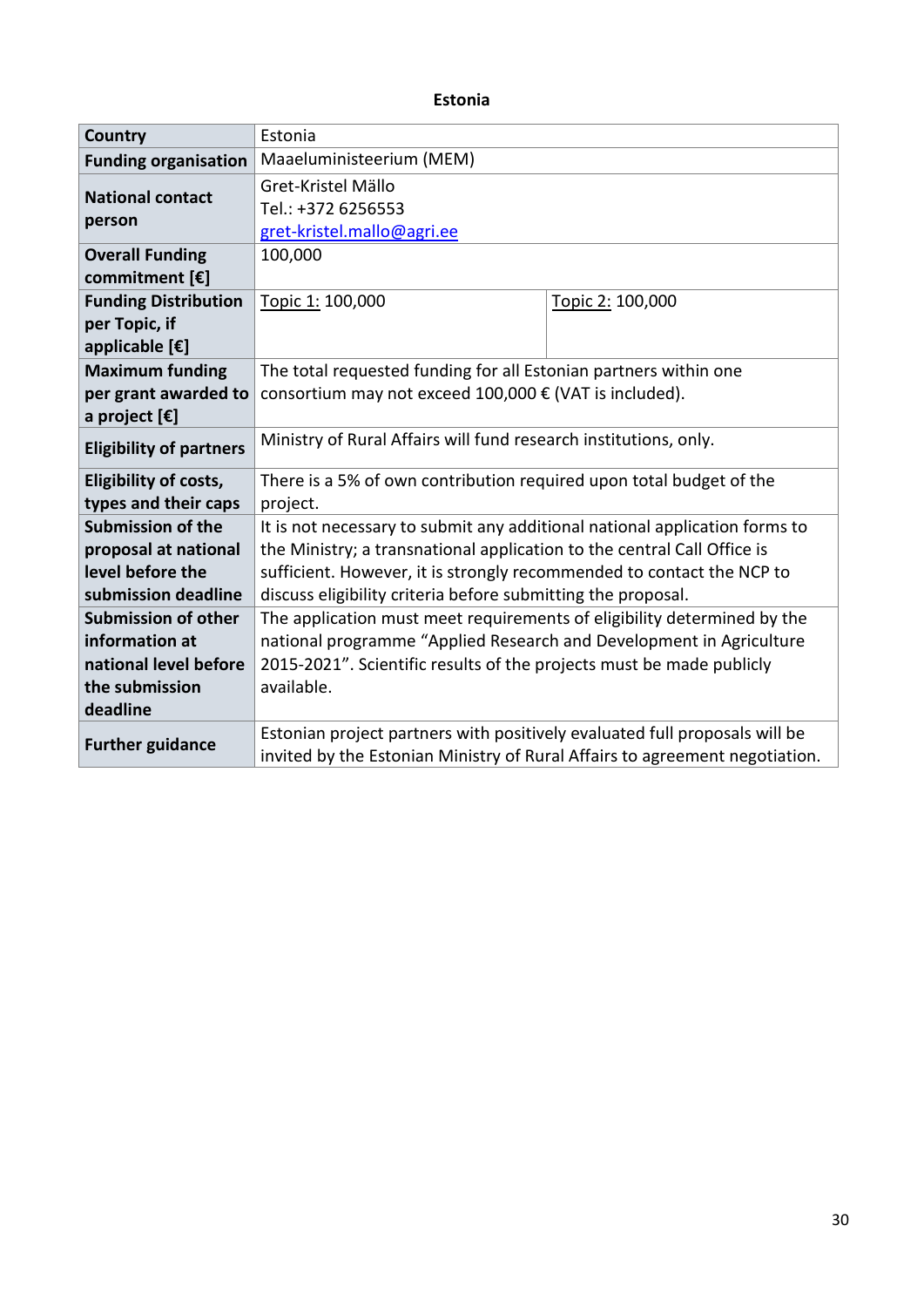# **Finland**

| <b>Country</b>                                                                                      | Finland                                                                                                                                                                                                                                                                                                                                                                                                                                                                                                                                                                                                                                                                                                                                                                                                                                                                                                                                                                                                                                                                                                                                                                                                                                                                                        |          |  |
|-----------------------------------------------------------------------------------------------------|------------------------------------------------------------------------------------------------------------------------------------------------------------------------------------------------------------------------------------------------------------------------------------------------------------------------------------------------------------------------------------------------------------------------------------------------------------------------------------------------------------------------------------------------------------------------------------------------------------------------------------------------------------------------------------------------------------------------------------------------------------------------------------------------------------------------------------------------------------------------------------------------------------------------------------------------------------------------------------------------------------------------------------------------------------------------------------------------------------------------------------------------------------------------------------------------------------------------------------------------------------------------------------------------|----------|--|
| <b>Funding organisation</b>                                                                         | Ministry of Agriculture and Forestry, MMM                                                                                                                                                                                                                                                                                                                                                                                                                                                                                                                                                                                                                                                                                                                                                                                                                                                                                                                                                                                                                                                                                                                                                                                                                                                      |          |  |
| <b>National contact</b><br>person                                                                   | Suvi Ryynänen<br>Tel.: +358 29516 2126<br>suvi.ryynanen@mmm.fi                                                                                                                                                                                                                                                                                                                                                                                                                                                                                                                                                                                                                                                                                                                                                                                                                                                                                                                                                                                                                                                                                                                                                                                                                                 |          |  |
| <b>Overall Funding</b><br>commitment $[\mathbf{\epsilon}]$                                          | 300,000                                                                                                                                                                                                                                                                                                                                                                                                                                                                                                                                                                                                                                                                                                                                                                                                                                                                                                                                                                                                                                                                                                                                                                                                                                                                                        |          |  |
| <b>Funding Distribution</b><br>per Topic, if<br>applicable [€]                                      | Topic 1:                                                                                                                                                                                                                                                                                                                                                                                                                                                                                                                                                                                                                                                                                                                                                                                                                                                                                                                                                                                                                                                                                                                                                                                                                                                                                       | Topic 2: |  |
| <b>Maximum funding</b><br>per grant awarded to<br>a project $[\mathbf{\epsilon}]$                   | 170,000                                                                                                                                                                                                                                                                                                                                                                                                                                                                                                                                                                                                                                                                                                                                                                                                                                                                                                                                                                                                                                                                                                                                                                                                                                                                                        |          |  |
| <b>Eligibility of partners</b>                                                                      | Mainly research organizations and universities, but even other stakeholders<br>and industry partners.                                                                                                                                                                                                                                                                                                                                                                                                                                                                                                                                                                                                                                                                                                                                                                                                                                                                                                                                                                                                                                                                                                                                                                                          |          |  |
| Eligibility of costs,<br>types and their caps                                                       | The main national criteria emphasizes that the research shall benefit the<br>agri-food (excluding marine food system) livelihood. The work carried out<br>must be pre-competitive research and/or prototype demonstration. Product<br>development supporting individual companies will not be supported.<br>Financial involvement must be clearly stated in the application. The<br>application must contain a plan for communication of results.<br>Costs that are necessary and reasonable in view of the project work and<br>which can be allocated to the project in accounting are eligible (see<br>Additional information: the general terms and instructions).<br>Funding does not cover expenditures for activities before the project has<br>been granted. Normally 70 % of the project's gross eligible costs can be<br>covered by the MMM funding (e.g. research organizations and universities).<br>Applicants must provide the necessary apparatus for the project themselves.<br>If a special apparatus is needed an explanation and application for funding<br>for apparatus must be included and accepted by MMM. If the applicant has<br>not earlier given the explanation for indirect employee costs and overheads<br>the applicant has to give an account to the ministry. |          |  |
| <b>Submission of the</b><br>proposal at national                                                    | <b>No</b>                                                                                                                                                                                                                                                                                                                                                                                                                                                                                                                                                                                                                                                                                                                                                                                                                                                                                                                                                                                                                                                                                                                                                                                                                                                                                      |          |  |
| level before the<br>submission deadline                                                             |                                                                                                                                                                                                                                                                                                                                                                                                                                                                                                                                                                                                                                                                                                                                                                                                                                                                                                                                                                                                                                                                                                                                                                                                                                                                                                |          |  |
| <b>Submission of other</b><br>information at<br>national level before<br>the submission<br>deadline | Check the eligibility of the project, budget and applicant with the National<br>contact person before submission.                                                                                                                                                                                                                                                                                                                                                                                                                                                                                                                                                                                                                                                                                                                                                                                                                                                                                                                                                                                                                                                                                                                                                                              |          |  |
| <b>Further guidance</b>                                                                             | Applicants are advised that this annex is for general guidance only. For more<br>detailed rules and regulations, please contact the National Contact Point. See:<br>https://mmm.fi/tutkimus-ja-kehittaminen/lomakkeet-ja-ohjeet                                                                                                                                                                                                                                                                                                                                                                                                                                                                                                                                                                                                                                                                                                                                                                                                                                                                                                                                                                                                                                                                |          |  |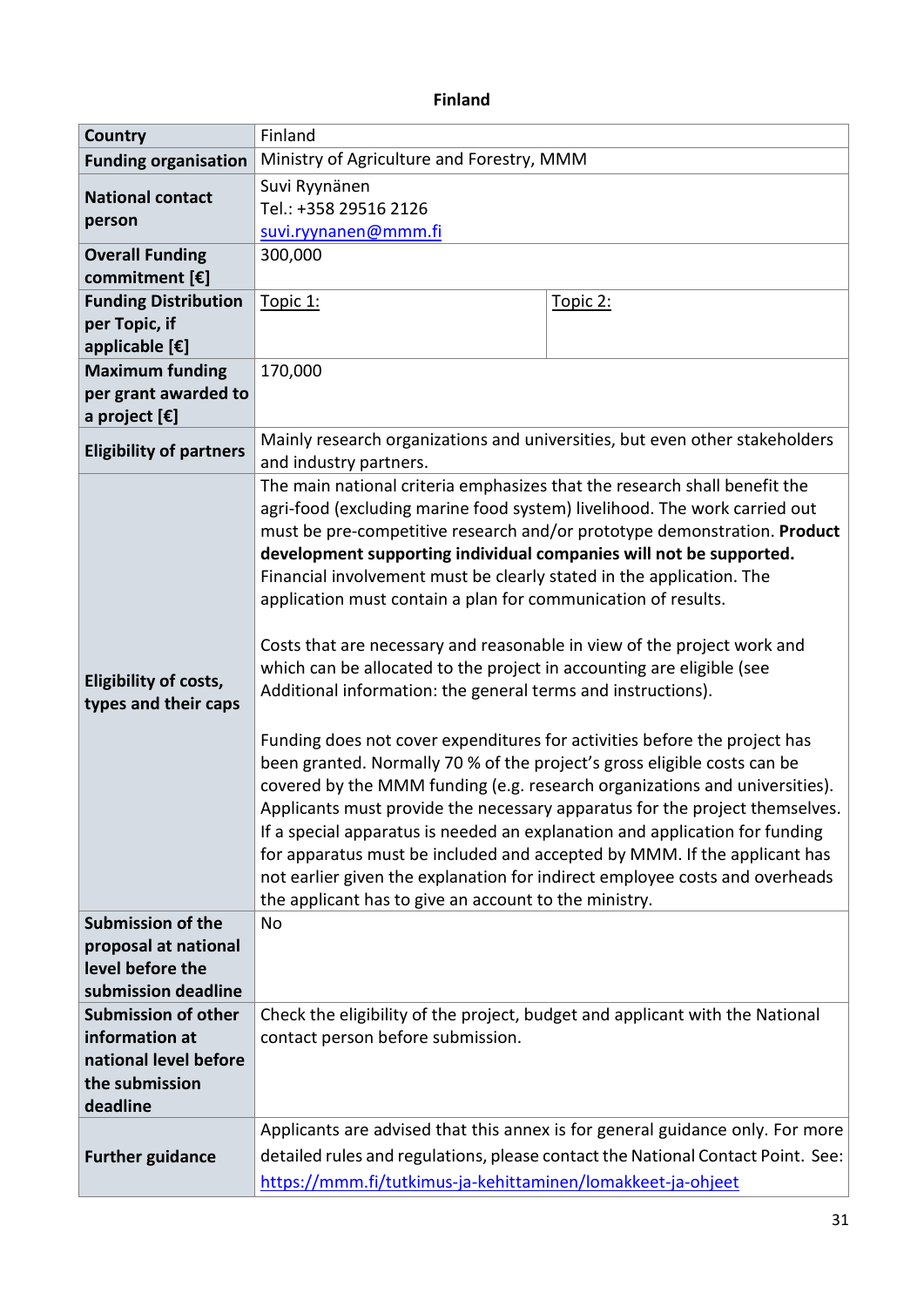| -> Maa- ja metsätalousministeriön rahoittaman T&K-toiminnan yleiset ehdot<br>ja ohjeet (in Finnish)                                                                                               |
|---------------------------------------------------------------------------------------------------------------------------------------------------------------------------------------------------|
| or:<br>https://mmm.fi/en/research-and-development/funding-for-projects<br>-> General terms and instructions for R&D activities funded by the Ministry of<br>Agriculture and Forestry (in English) |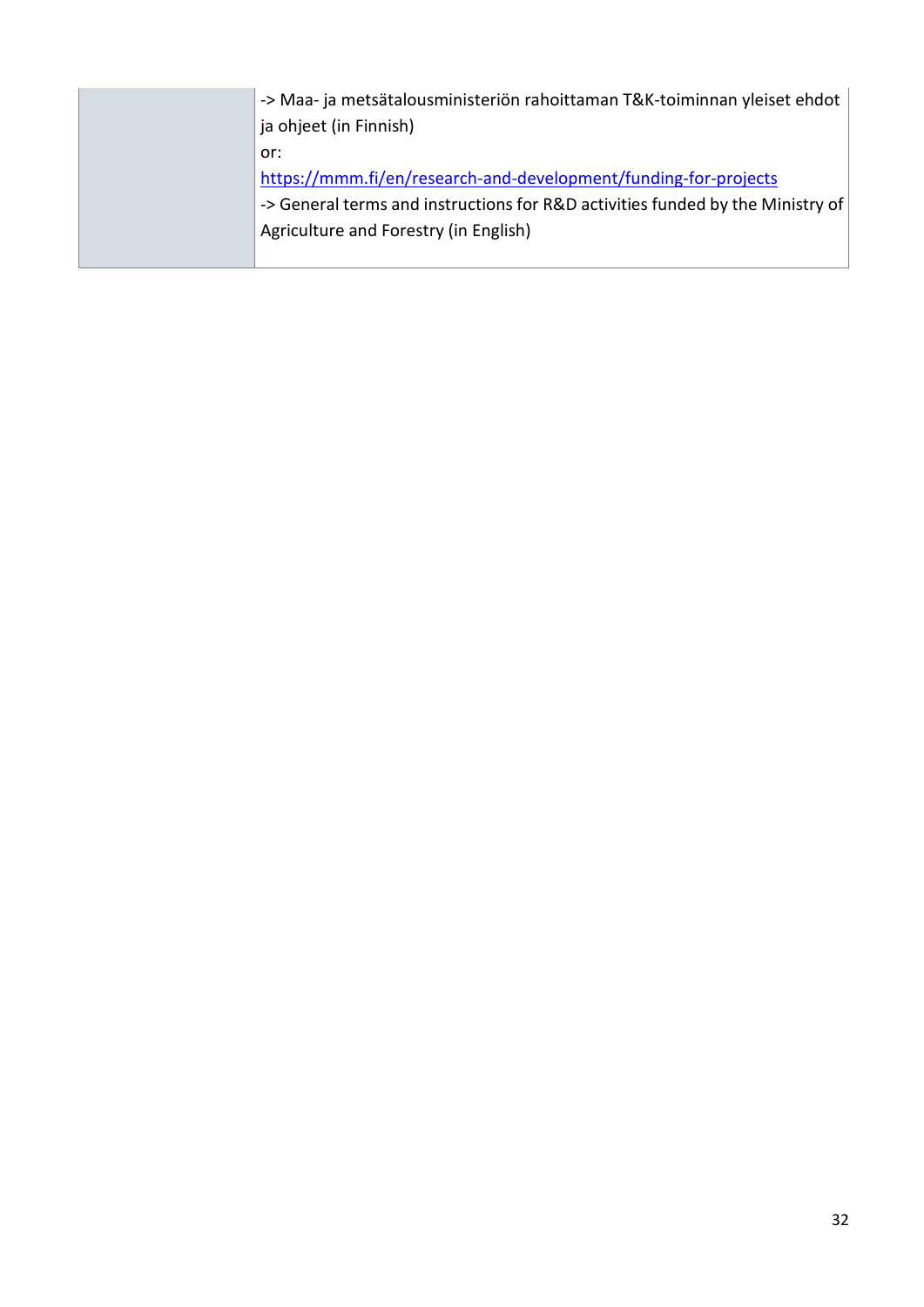#### **France**

| <b>Country</b>                   | France                                                                                                                                                                                                                                                                                                                                                                                                                                                                                                                             |                                                                               |  |
|----------------------------------|------------------------------------------------------------------------------------------------------------------------------------------------------------------------------------------------------------------------------------------------------------------------------------------------------------------------------------------------------------------------------------------------------------------------------------------------------------------------------------------------------------------------------------|-------------------------------------------------------------------------------|--|
| <b>Funding organisation</b>      | Agence Nationale de la Recherche (ANR)                                                                                                                                                                                                                                                                                                                                                                                                                                                                                             |                                                                               |  |
| <b>National contact</b>          | Claude Yven                                                                                                                                                                                                                                                                                                                                                                                                                                                                                                                        |                                                                               |  |
| person                           | claude.yven@agencerecherche.fr                                                                                                                                                                                                                                                                                                                                                                                                                                                                                                     |                                                                               |  |
| <b>Overall Funding</b>           | 2,000,000                                                                                                                                                                                                                                                                                                                                                                                                                                                                                                                          |                                                                               |  |
| commitment [€]                   |                                                                                                                                                                                                                                                                                                                                                                                                                                                                                                                                    |                                                                               |  |
| <b>Funding Distribution</b>      | Topic 1:                                                                                                                                                                                                                                                                                                                                                                                                                                                                                                                           | Topic 2:                                                                      |  |
| per Topic, if                    | ANR does not support Topic 1<br>2,000,000                                                                                                                                                                                                                                                                                                                                                                                                                                                                                          |                                                                               |  |
| applicable $[\mathbf{\epsilon}]$ |                                                                                                                                                                                                                                                                                                                                                                                                                                                                                                                                    |                                                                               |  |
|                                  | The funding requested from ANR for a project must be between 15,000 $\epsilon$                                                                                                                                                                                                                                                                                                                                                                                                                                                     |                                                                               |  |
| <b>Maximum funding</b>           | and 200,000 €. This is an eligibility criterion. If there are several partners                                                                                                                                                                                                                                                                                                                                                                                                                                                     |                                                                               |  |
| per grant awarded to             | requesting funding from ANR, the 200,000 € have to be shared. If a partner                                                                                                                                                                                                                                                                                                                                                                                                                                                         |                                                                               |  |
| a project $[\mathbf{\epsilon}]$  | requesting funding from ANR is coordinator of a proposal, the maximum                                                                                                                                                                                                                                                                                                                                                                                                                                                              |                                                                               |  |
|                                  | amount of funding requested can reach 300,000 €.                                                                                                                                                                                                                                                                                                                                                                                                                                                                                   |                                                                               |  |
|                                  |                                                                                                                                                                                                                                                                                                                                                                                                                                                                                                                                    | ANR may finance Partners that have their primary establishment in France      |  |
|                                  |                                                                                                                                                                                                                                                                                                                                                                                                                                                                                                                                    | and/or Partners established in the EU and that can prove that they have a     |  |
|                                  |                                                                                                                                                                                                                                                                                                                                                                                                                                                                                                                                    | secondary establishment in France. To be eligible, the consortium must        |  |
| <b>Eligibility of partners</b>   |                                                                                                                                                                                                                                                                                                                                                                                                                                                                                                                                    | include at least one French public research organization (EPA, EPSCP, EPST,   |  |
|                                  | EPIC).                                                                                                                                                                                                                                                                                                                                                                                                                                                                                                                             | The involvement of an enterprise is encouraged but not mandatory. If a non-   |  |
|                                  |                                                                                                                                                                                                                                                                                                                                                                                                                                                                                                                                    |                                                                               |  |
|                                  | French enterprise is involved in a project, it is mandatory to involve a French<br>enterprise; otherwise the French partners will be declared ineligible.                                                                                                                                                                                                                                                                                                                                                                          |                                                                               |  |
| Eligibility of costs,            |                                                                                                                                                                                                                                                                                                                                                                                                                                                                                                                                    |                                                                               |  |
| types and their caps             | The ANR funding regulation are available on https://anr.fr/fr/rf/                                                                                                                                                                                                                                                                                                                                                                                                                                                                  |                                                                               |  |
| <b>Submission of the</b>         | Not applicable                                                                                                                                                                                                                                                                                                                                                                                                                                                                                                                     |                                                                               |  |
| proposal at national             |                                                                                                                                                                                                                                                                                                                                                                                                                                                                                                                                    |                                                                               |  |
| level before the                 |                                                                                                                                                                                                                                                                                                                                                                                                                                                                                                                                    |                                                                               |  |
| submission deadline              |                                                                                                                                                                                                                                                                                                                                                                                                                                                                                                                                    |                                                                               |  |
| <b>Submission of other</b>       | Not applicable                                                                                                                                                                                                                                                                                                                                                                                                                                                                                                                     |                                                                               |  |
| information at                   |                                                                                                                                                                                                                                                                                                                                                                                                                                                                                                                                    |                                                                               |  |
| national level before            |                                                                                                                                                                                                                                                                                                                                                                                                                                                                                                                                    |                                                                               |  |
| the submission                   |                                                                                                                                                                                                                                                                                                                                                                                                                                                                                                                                    |                                                                               |  |
| deadline                         |                                                                                                                                                                                                                                                                                                                                                                                                                                                                                                                                    |                                                                               |  |
|                                  | It is important to read carefully the call text, the present document in its                                                                                                                                                                                                                                                                                                                                                                                                                                                       |                                                                               |  |
|                                  |                                                                                                                                                                                                                                                                                                                                                                                                                                                                                                                                    | entirety, the document "Modalités de participation pour les partenaires       |  |
|                                  |                                                                                                                                                                                                                                                                                                                                                                                                                                                                                                                                    | solicitant une aide de l'ANR" on the ANR website and the ANR funding          |  |
|                                  |                                                                                                                                                                                                                                                                                                                                                                                                                                                                                                                                    | regulation (https://anr.fr/fr/rf/) before contacting the NCP and submitting a |  |
|                                  | research project. It is highly recommended to contact the NCP to check the<br>eligibility before submitting a proposal.<br>The project proposal must not be considered to infringe an intellectual<br>property right characterizing a counterfeit within the meaning of intellectual<br>property. The project proposal must not be similare with another proposal.<br>The similarity between two Projects is established when these Projects (in<br>their entirety or in part) describe identical main objectives or result from a |                                                                               |  |
|                                  |                                                                                                                                                                                                                                                                                                                                                                                                                                                                                                                                    |                                                                               |  |
| <b>Further guidance</b>          |                                                                                                                                                                                                                                                                                                                                                                                                                                                                                                                                    |                                                                               |  |
|                                  |                                                                                                                                                                                                                                                                                                                                                                                                                                                                                                                                    |                                                                               |  |
|                                  |                                                                                                                                                                                                                                                                                                                                                                                                                                                                                                                                    |                                                                               |  |
|                                  |                                                                                                                                                                                                                                                                                                                                                                                                                                                                                                                                    |                                                                               |  |
|                                  | simple adaptation.                                                                                                                                                                                                                                                                                                                                                                                                                                                                                                                 |                                                                               |  |
|                                  |                                                                                                                                                                                                                                                                                                                                                                                                                                                                                                                                    |                                                                               |  |
|                                  | <b>Project partners' commitment:</b>                                                                                                                                                                                                                                                                                                                                                                                                                                                                                               |                                                                               |  |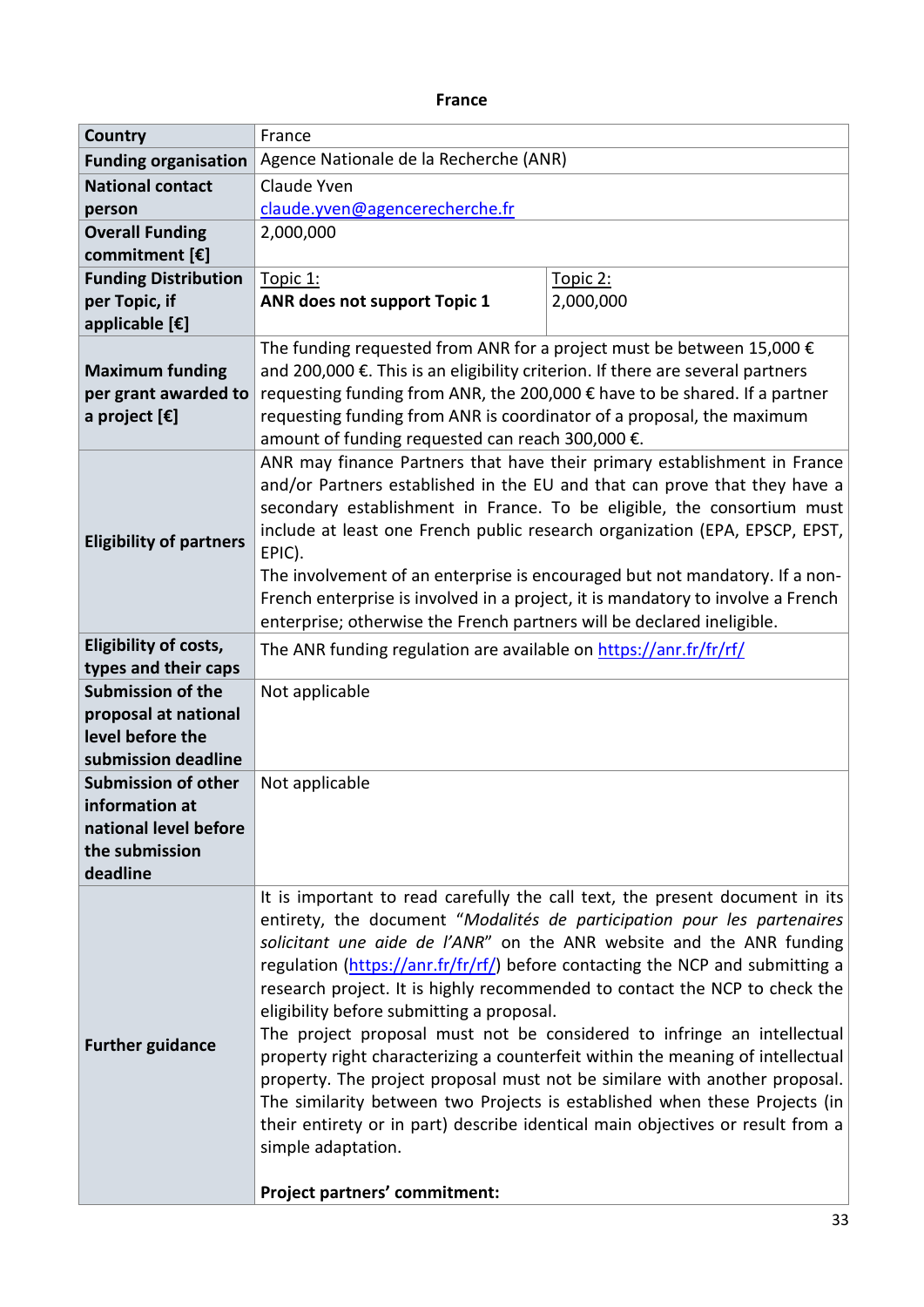#### **Access to genetic resources and traditional knowledge associated with genetic resources**

Pursuant to the Nagoya Protocol, ANR must obtain documentary evidence of Due Diligence Declarations (DDDs) for all research projects that it funds. Projects funded will be asked to make a declaration on potential utilisation of genetic resources during their projects.

DDDs for research work can be submitted online using the special application on the MESRI website. Credentials to access the application can be obtained from the director of the host institution. For full details, go to: [http://www.enseignementsup-recherche.gouv.fr/pid37627/utilisation](http://www.enseignementsup-recherche.gouv.fr/pid37627/utilisation-ressources-genetiques-associees.html)[ressources-genetiques-associees.html](http://www.enseignementsup-recherche.gouv.fr/pid37627/utilisation-ressources-genetiques-associees.html)

#### **Open Science**

As part of the contribution of the ANR to the promotion and implementation of an open science, and in connexion with the National plan for an open science, the applicants formally undertake, if they receive funding, to: (1) post the full texts of all scientific publications resulting from the research project in an open archive (either directly in HAL or via a local institutional archive); and (2) to provide a data management plan (DMP) within 6 months of the project start, as per the ANR Funding regulation (*Règlement financier*) and the arrangements communicated in the act allocating the grant. Besides, the ANR recommends that publications be made in reviews or books in native open access.

**Terms and conditions and important recommendations for partners requesting funding from ANR will be published on ANR website.**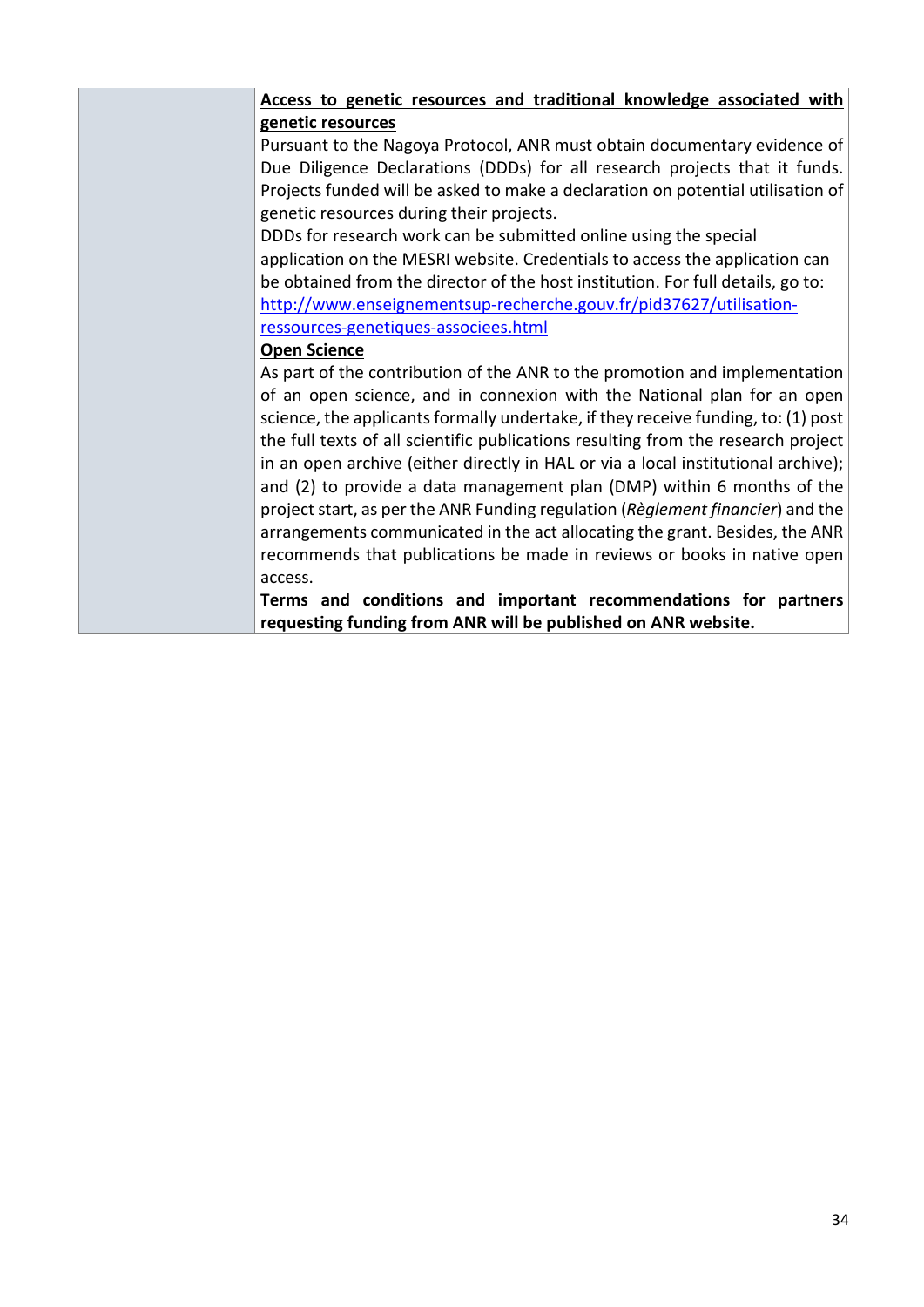### **Ireland**

| Country                                              | Ireland                                                                                                                                                                                                                                                                                                                                                                                                                                                                                                  |            |  |
|------------------------------------------------------|----------------------------------------------------------------------------------------------------------------------------------------------------------------------------------------------------------------------------------------------------------------------------------------------------------------------------------------------------------------------------------------------------------------------------------------------------------------------------------------------------------|------------|--|
| <b>Funding organisation</b>                          | Department of Agriculture, Food and the Marine (DAFM)                                                                                                                                                                                                                                                                                                                                                                                                                                                    |            |  |
| <b>National contact</b><br>person                    | Noeleen McDonald (SUSFOOD2)<br>Tel.: +353 873826054<br>Noeleen.mcdonald@agriculture.gov.ie<br>Aidan Holohan (FOSC)<br>Tel.: +353 873807504<br>Aidan.holohan@agriculture.gov.ie                                                                                                                                                                                                                                                                                                                           |            |  |
| <b>Overall Funding</b>                               | 650,000                                                                                                                                                                                                                                                                                                                                                                                                                                                                                                  |            |  |
| commitment [€]                                       |                                                                                                                                                                                                                                                                                                                                                                                                                                                                                                          |            |  |
| <b>Funding Distribution</b>                          | Topic 1:                                                                                                                                                                                                                                                                                                                                                                                                                                                                                                 | Topic 2:   |  |
| per Topic, if                                        | <u>N/A</u>                                                                                                                                                                                                                                                                                                                                                                                                                                                                                               | <u>N/A</u> |  |
| applicable [€]                                       |                                                                                                                                                                                                                                                                                                                                                                                                                                                                                                          |            |  |
| <b>Maximum funding</b>                               | 325,000                                                                                                                                                                                                                                                                                                                                                                                                                                                                                                  |            |  |
| per grant awarded to                                 |                                                                                                                                                                                                                                                                                                                                                                                                                                                                                                          |            |  |
| a project [€]                                        |                                                                                                                                                                                                                                                                                                                                                                                                                                                                                                          |            |  |
| <b>Eligibility of partners</b>                       | Only Research Performing Organization eligible for grant-aid under DAFM's<br>Research Programmes can make applications and submit funding requests,<br>either as partners or coordinators, under the Joint Call. Public RPOs based in<br>Northern Ireland are not eligible for national funding.<br>Involvement of industry and other stakeholders is encouraged on in-kind/<br>self-financing basis.<br>Please refer to sections 6 and 9 of the Guidelines for Irish Applicants for<br>further details. |            |  |
| <b>Eligibility of costs,</b><br>types and their caps | <b>Funding</b><br>The total indicative funding provided by DAFM in respect of this Call shall not<br>exceed €325,000 per proposal.<br>Eligible costs will be allowed in the categories of:<br>(a)<br><b>Staff Costs</b><br>(b)<br>Equipment<br>Travel and Subsistence (T&S)<br>(c)<br>(d)<br>Consumables<br>Overheads<br>(e)<br>(f)<br>Other agreed costs e.g. Sub-Contracting<br>Please refer to section 7 of the Guidelines for Irish Applicants for further<br>details.                               |            |  |
| <b>Submission of the</b>                             | Not required                                                                                                                                                                                                                                                                                                                                                                                                                                                                                             |            |  |
| proposal at national<br>level before the             |                                                                                                                                                                                                                                                                                                                                                                                                                                                                                                          |            |  |
| submission deadline                                  |                                                                                                                                                                                                                                                                                                                                                                                                                                                                                                          |            |  |
| <b>Submission of other</b>                           | Not required                                                                                                                                                                                                                                                                                                                                                                                                                                                                                             |            |  |
| information at                                       |                                                                                                                                                                                                                                                                                                                                                                                                                                                                                                          |            |  |
| national level before                                |                                                                                                                                                                                                                                                                                                                                                                                                                                                                                                          |            |  |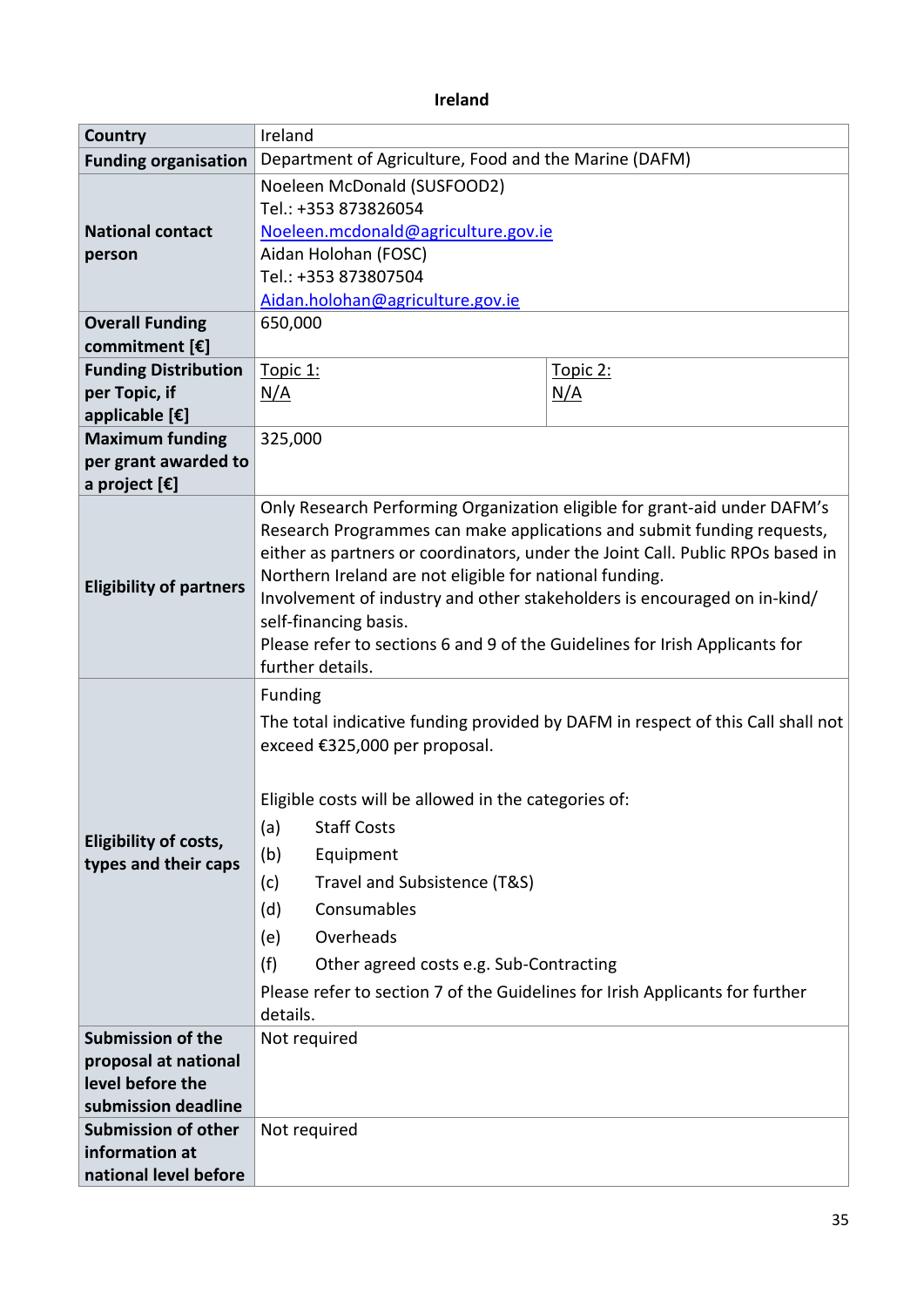| the submission<br>deadline |                                                                                                                                                                     |
|----------------------------|---------------------------------------------------------------------------------------------------------------------------------------------------------------------|
| <b>Further guidance</b>    | The Guidelines for Irish Applicants can be found under current open calls of<br>the DAFM website gov.ie - European Research Area Networks (ERANETs)<br>(www.gov.ie) |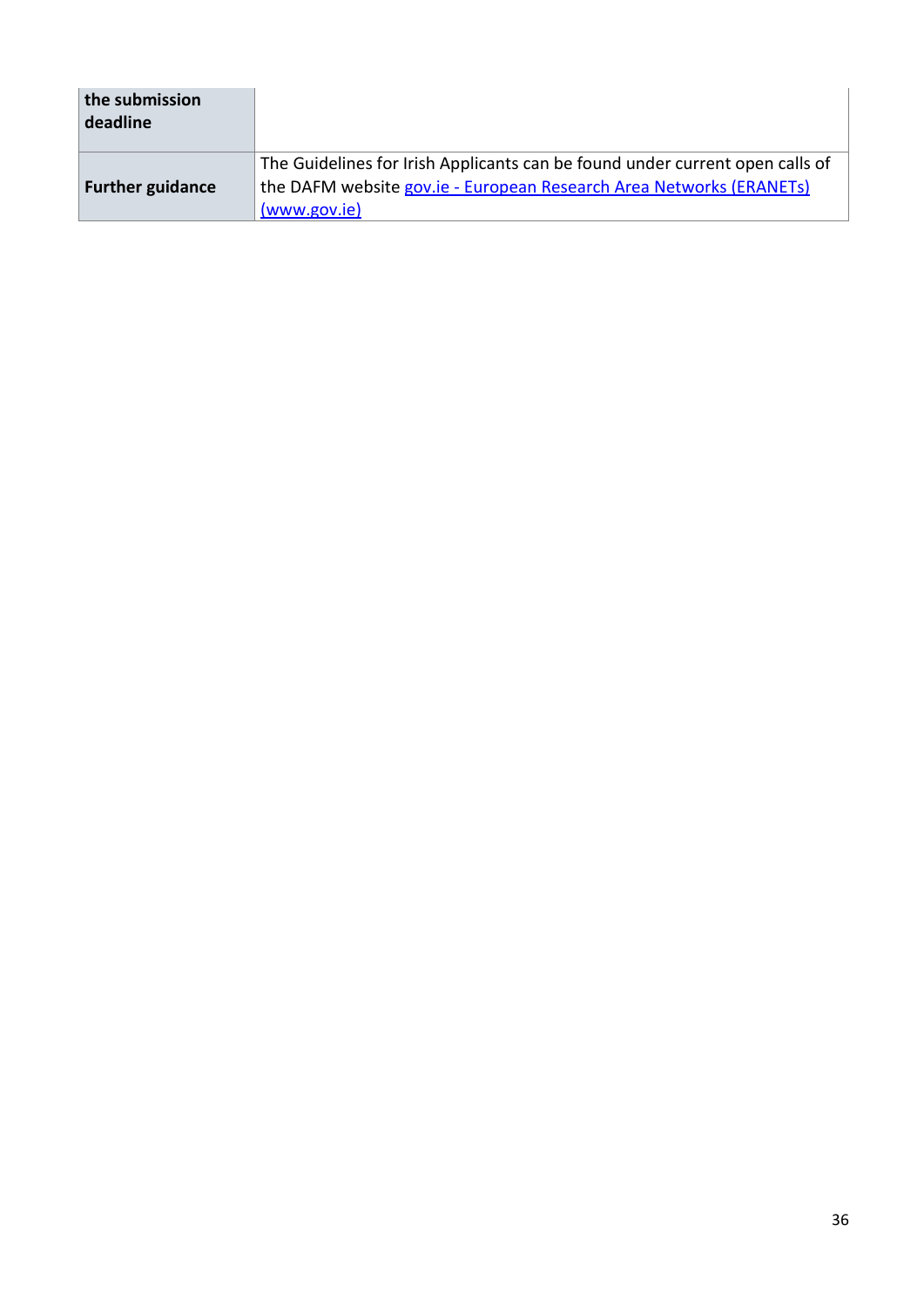**Italy**

| <b>Country</b>                 | Italy                                                                                                   |          |  |
|--------------------------------|---------------------------------------------------------------------------------------------------------|----------|--|
| <b>Funding organisation</b>    | Ministry of agricultural, food and forestry policies (Mipaaf)                                           |          |  |
|                                | Serenella Puliga                                                                                        |          |  |
|                                | Tel.: +39 055 2492220; +39 06 46655076                                                                  |          |  |
|                                | s.puliga@politicheagricole.it                                                                           |          |  |
| <b>National contact</b>        |                                                                                                         |          |  |
| person                         | Elena Capolino<br>Tel.: +39 055 354457 (9 am to 1 pm) or Skype elena.capo63                             |          |  |
|                                |                                                                                                         |          |  |
|                                | e.capolino@politicheagricole.it                                                                         |          |  |
| <b>Overall Funding</b>         | 600,000                                                                                                 |          |  |
| commitment [€]                 |                                                                                                         |          |  |
| <b>Funding Distribution</b>    | Topic 1:                                                                                                | Topic 2: |  |
| per Topic, if                  | 200,000                                                                                                 | 400,000  |  |
| applicable [€]                 |                                                                                                         |          |  |
|                                | The topics are under the main scope of PSIR 2014-2020                                                   |          |  |
|                                | https://www.politicheagricole.it/flex/cm/pages/ServeBLOB.php/L/IT/IDPagina/                             |          |  |
| <b>Reference to</b>            | 9065                                                                                                    |          |  |
| <b>National programme</b>      |                                                                                                         |          |  |
|                                | For this call no financial support from Mipaaf - DISR4 can be admitted for                              |          |  |
|                                | fisheries and aquaculture.                                                                              |          |  |
| <b>Maximum funding</b>         | Budget requested to Mipaaf cannot exceed:                                                               |          |  |
| per grant awarded to           | -200,000 € for each project (including coordination costs, if present)                                  |          |  |
| a project [€]                  | -120,000 € for a single research unit ("unità operativa - UO") (coordination                            |          |  |
|                                | costs excluded)                                                                                         |          |  |
|                                | Eligible institutions: National public and private no profit research institutions<br>and universities. |          |  |
|                                | See details in User's Manual at                                                                         |          |  |
|                                | https://www.politicheagricole.it/flex/cm/pages/ServeBLOB.php/L/IT/IDPagina/                             |          |  |
|                                | 10656                                                                                                   |          |  |
| <b>Eligibility of partners</b> | SMEs and organisations with other statutory nature are welcome to participate                           |          |  |
|                                | if an added value to the project is proven and if their costs are covered by their                      |          |  |
|                                | own or other external resources. Costs cannot be covered by Mipaaf.                                     |          |  |
|                                |                                                                                                         |          |  |
|                                | Please note that for Italian applicants, the same person cannot apply to more                           |          |  |
|                                | than one proposal both as coordinator, participant or team member.                                      |          |  |
|                                | In defining the eligibility for funding of project costs, national applicants must                      |          |  |
|                                | refer to the rules described in the standing User's Manual                                              |          |  |
|                                | https://www.politicheagricole.it/flex/cm/pages/ServeBLOB.php/L/IT/IDPagina/                             |          |  |
|                                | 10656                                                                                                   |          |  |
|                                |                                                                                                         |          |  |
| <b>Eligibility of costs,</b>   | In case the project is selected for funding the Italian institutions will be financed                   |          |  |
| types and their caps           | up to 99% of the eligible requested costs ("costo richiesto" eligible for Mipaaf).                      |          |  |
|                                | The total eligible requested budget (100%) must be indicated in the project                             |          |  |
|                                | proposal financial section and corresponds to all eligibile costs to be declared in                     |          |  |
| the financial reports.         |                                                                                                         |          |  |
|                                |                                                                                                         |          |  |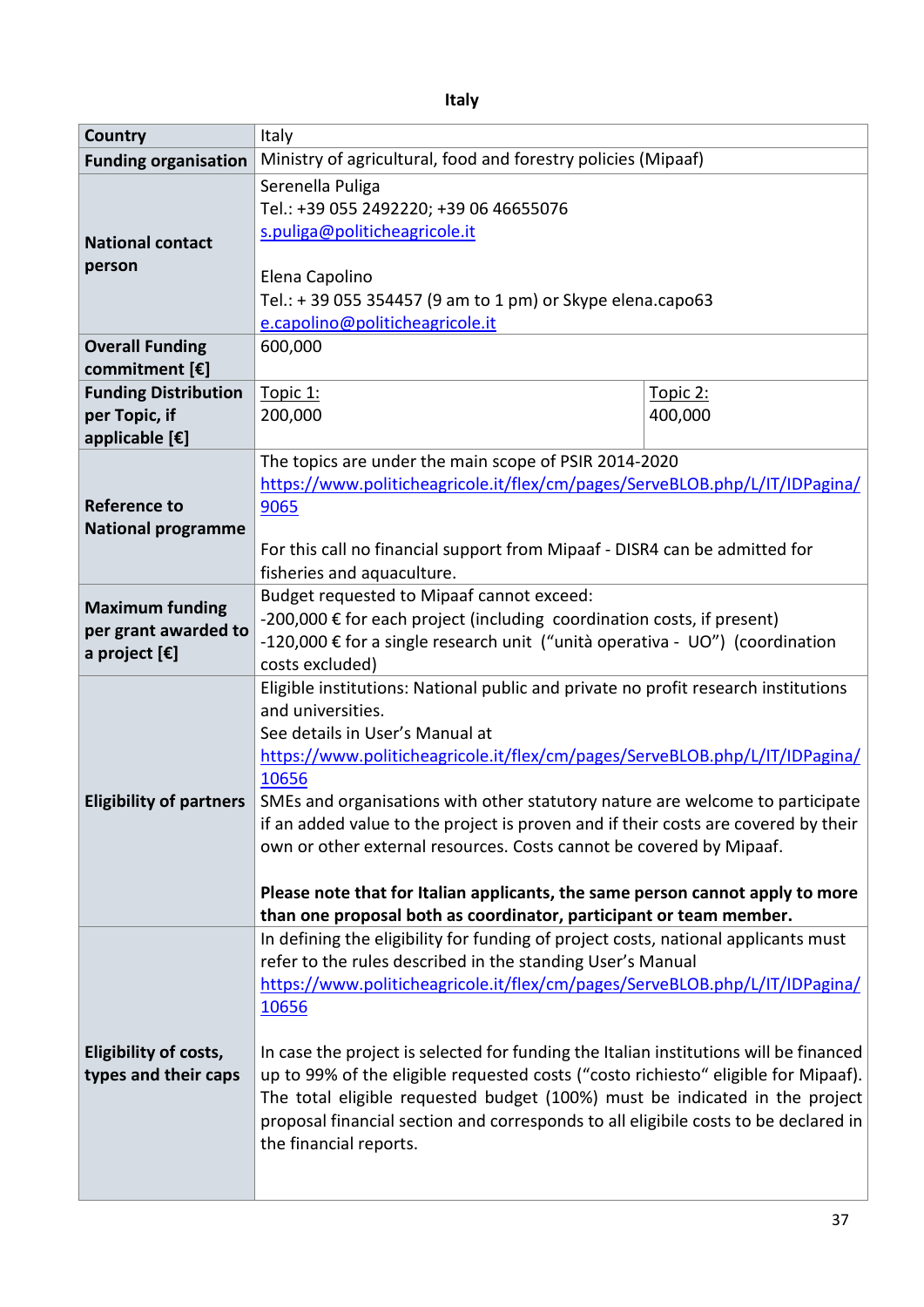| <b>Eligible costs</b> |  |
|-----------------------|--|
|-----------------------|--|

۰ A) **Personnel**

|                                                                                             | A) Personnel<br>1) Salaries - For public institutions/universities only non-permanent scientific<br>staff; for private no-profit institutions also permanent scientific staff;<br>administrative staff can be included only in the coordination activity, if the<br>research unit is also coordinator.<br>Cost of permanent personnel working in the project must be declared (as own<br>contribution) even if it will not be reimbursed.<br>2) Travel expenses – for permanent and non permanent staff working in the<br>project. The amount for this item (excluded coordination) should not exceed 6%<br>of the total partner requested budget. In exceptional cases the request can be<br>higher, if duly motivated in relation to the specificity of the project. Travels<br>related to the coordination activity are included in the coordination costs and<br>separately indicated (see point F)<br><b>B) Consumables</b><br>C) External activity costs - advisory/consultant services, specialistic services<br>supply (scientific, logistics for meetings, open access publication fee, devices and<br>machine rent, etc.)<br>The costs at point C) must be indicated and detailed as "Other" in the financial<br>plan of the call application form (online submission). These costs cannot exceed<br>30% of the sum of the other eligible costs (A+B+D).<br>D) Equipments $-$ Only use cost (related to the project duration) for scientific<br>equipment will be reimbursed.<br>E) Overheads – no more than 12% of the eligible above mentioned costs<br>(A+B+C+D). In the submission tool overheads are splitted in the different items;<br>in the national system (in case of financing) only the sum will be considered.<br>F) Coordination - if the Italian institution is also playing the role of coordinator<br>the eligible costs are those indicated in the User's manual. The maximum<br>allowed coordination costs request is to be calculated on the "total requested<br>funding" of the whole project (including the amount not paid with national<br>resources).<br>No cost for project monitoring by an expert is foreseen, this budget cannot be<br>requested.<br>Costs related to the coordination activity have to be included in the section<br>"Other" in the online submission system and duly justified in the dedicated<br>space. |
|---------------------------------------------------------------------------------------------|---------------------------------------------------------------------------------------------------------------------------------------------------------------------------------------------------------------------------------------------------------------------------------------------------------------------------------------------------------------------------------------------------------------------------------------------------------------------------------------------------------------------------------------------------------------------------------------------------------------------------------------------------------------------------------------------------------------------------------------------------------------------------------------------------------------------------------------------------------------------------------------------------------------------------------------------------------------------------------------------------------------------------------------------------------------------------------------------------------------------------------------------------------------------------------------------------------------------------------------------------------------------------------------------------------------------------------------------------------------------------------------------------------------------------------------------------------------------------------------------------------------------------------------------------------------------------------------------------------------------------------------------------------------------------------------------------------------------------------------------------------------------------------------------------------------------------------------------------------------------------------------------------------------------------------------------------------------------------------------------------------------------------------------------------------------------------------------------------------------------------------------------------------------------------------------------------------------------------------------------------------------------------------------------------------------------------------------------------------------------|
| <b>Submission of the</b><br>proposal at national<br>level before the<br>submission deadline | <b>National documents to be presented</b><br>By the application deadline applicants from public institutions shall not have to<br>submit an application or other documents to Mipaaf, other than the application<br>through the online call submission platform.<br>No-profit private research bodies participating in a project proposal must send<br>to Mipaaf, by the application deadline, copy of the documents stating their<br>research mission (statute and/or articles of incorporation or memorandum of<br>association,<br>following<br>PEC<br>address:<br>$etc.$ )<br>the<br>to<br>aoo.cosvir@pec.politicheagricole.gov.it<br>specifying in the object "SUSFOOD2/FOSC Joint Call 2021 documenti bando -<br>ente privato".                                                                                                                                                                                                                                                                                                                                                                                                                                                                                                                                                                                                                                                                                                                                                                                                                                                                                                                                                                                                                                                                                                                                                                                                                                                                                                                                                                                                                                                                                                                                                                                                                                |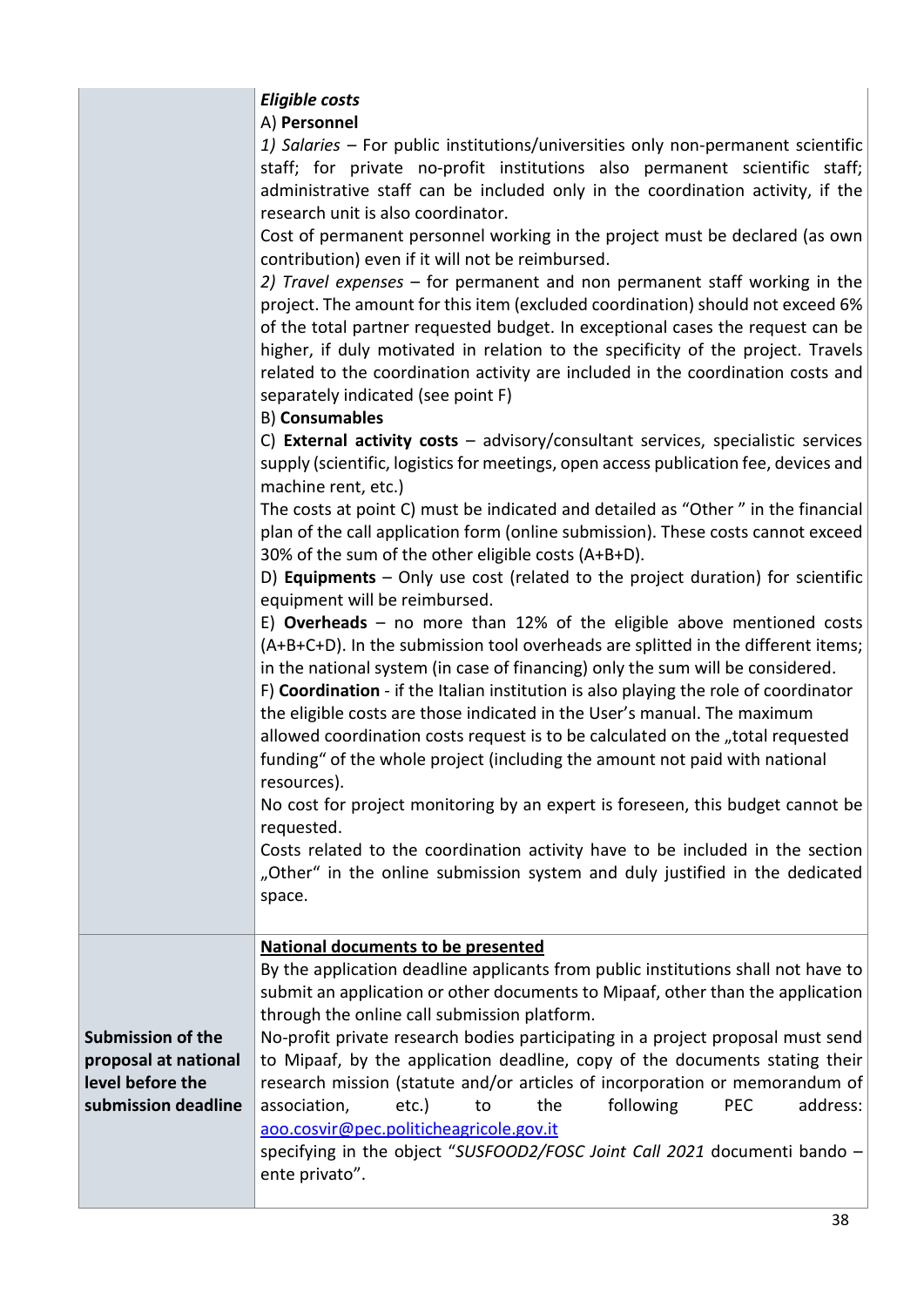|                                                                                                     | Only after the final funding decision, and the official communication by the Call<br>Office to the winning project coordinators, expected in December 2021, Mipaaf<br>DISR IV will request to each Italian research unit of the selected projects to fill in<br>a specific national template which will be sent along with the invitation needed<br>to apply for the national grant.<br>The national template must be filled in in Italian and follow the standing User's<br>Manual rules. |
|-----------------------------------------------------------------------------------------------------|--------------------------------------------------------------------------------------------------------------------------------------------------------------------------------------------------------------------------------------------------------------------------------------------------------------------------------------------------------------------------------------------------------------------------------------------------------------------------------------------|
| <b>Submission of other</b><br>information at<br>national level before<br>the submission<br>deadline | N/A                                                                                                                                                                                                                                                                                                                                                                                                                                                                                        |
| <b>Further guidance</b>                                                                             | N/A                                                                                                                                                                                                                                                                                                                                                                                                                                                                                        |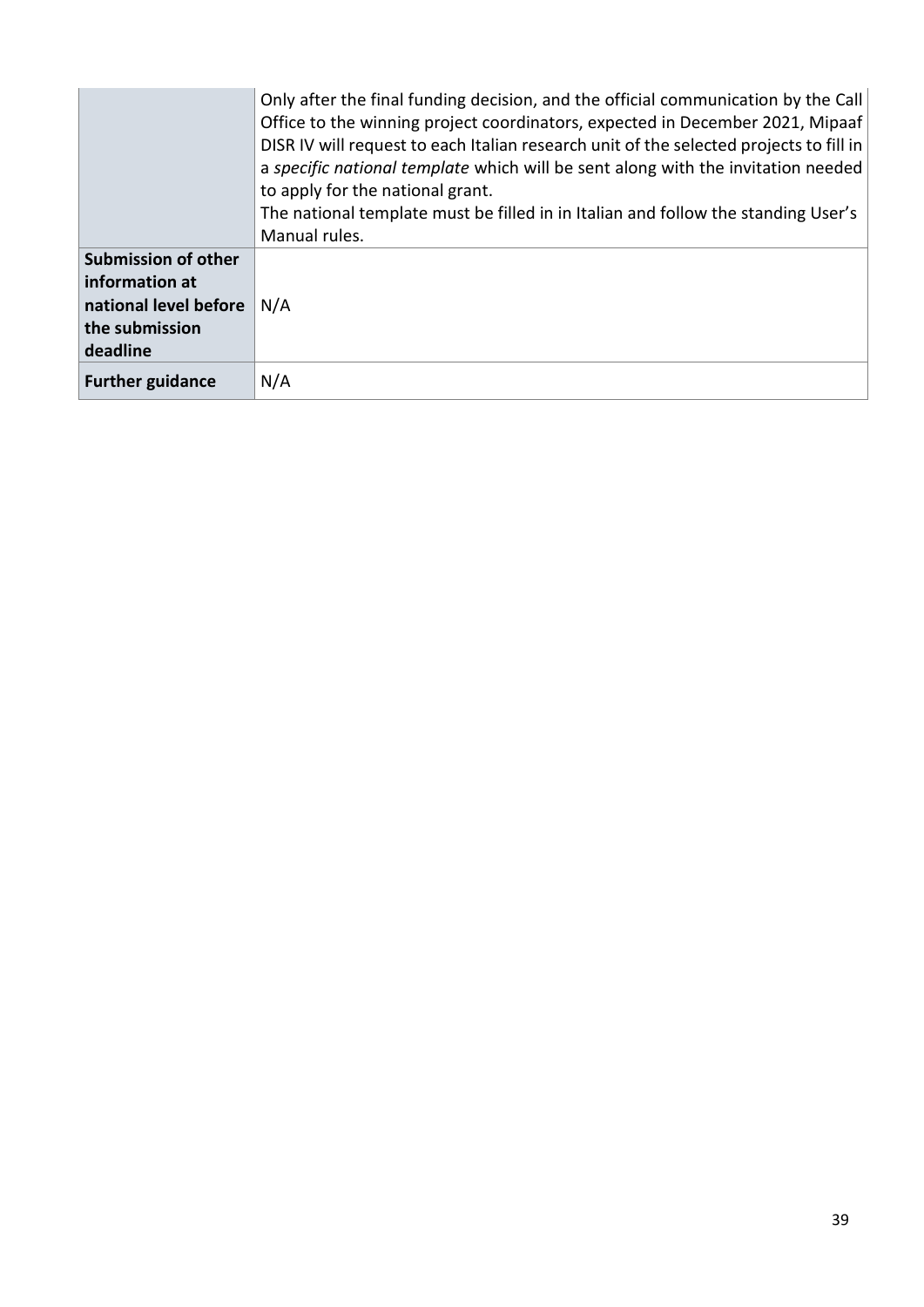#### **Morocco**

| Country                                  | Morocco                                                                                          |                                                                            |  |
|------------------------------------------|--------------------------------------------------------------------------------------------------|----------------------------------------------------------------------------|--|
|                                          | Ministry of National Education, Professional Training, Higher Education and                      |                                                                            |  |
| <b>Funding organisation</b>              | Scientific Research - Department of Higher Education and Scientific Research                     |                                                                            |  |
|                                          | (DHESR)                                                                                          |                                                                            |  |
|                                          | <b>Ahmed HAMMOUCH</b>                                                                            |                                                                            |  |
|                                          | Tel.: +212 5 37 21 76 49                                                                         |                                                                            |  |
|                                          | hammouch a@yahoo.fr / ah.hammouch@gmail.com<br><b>Abdelouahid EZZARFI</b>                        |                                                                            |  |
|                                          | Tel.: +212 6 72 21 03 27                                                                         |                                                                            |  |
|                                          |                                                                                                  |                                                                            |  |
| <b>National contact</b>                  | a.ezzarfi@yahoo.fr<br><b>Anas CHOKAIRI</b>                                                       |                                                                            |  |
| person                                   |                                                                                                  |                                                                            |  |
|                                          | Tel.: +212 5 37 21 76 53 / +212 6 72 21 03 57                                                    |                                                                            |  |
|                                          | chokairi.anas@gmail.com<br><b>Jihane BENARAFA</b>                                                |                                                                            |  |
|                                          | +212 6 62 55 24 46                                                                               |                                                                            |  |
|                                          | jbenarafa.drsi@gmail.com                                                                         |                                                                            |  |
|                                          | 400,000                                                                                          |                                                                            |  |
| <b>Overall Funding</b><br>commitment [€] |                                                                                                  |                                                                            |  |
| <b>Funding Distribution</b>              |                                                                                                  |                                                                            |  |
| per Topic, if                            | Topic 1:                                                                                         | Topic 2:                                                                   |  |
| applicable [€]                           |                                                                                                  |                                                                            |  |
| <b>Maximum funding</b>                   |                                                                                                  |                                                                            |  |
| per grant awarded to                     | The maximum budget granted for each Moroccan partner is 65,000 € with a                          |                                                                            |  |
| a project $[\mathbf{\epsilon}]$          | ceiling of 130,000 € per project.                                                                |                                                                            |  |
|                                          | Public universities;                                                                             |                                                                            |  |
|                                          | $\overline{\phantom{a}}$                                                                         | Universities from the Public-private partnership in collaboration with     |  |
| <b>Eligibility of partners</b>           | public universities;                                                                             |                                                                            |  |
|                                          | Non-university institutions in partnership with public universities;<br>$\overline{\phantom{a}}$ |                                                                            |  |
|                                          | Public research institutions in partnership with public universities.                            |                                                                            |  |
|                                          | No levy by research institutions is allowed from the budget allocated to                         |                                                                            |  |
|                                          | the research projects;                                                                           |                                                                            |  |
|                                          |                                                                                                  | Permanent staff cannot receive research allowances. The remuneration of    |  |
|                                          |                                                                                                  | the non-statutory staff (PhD students, post-docs and CDD) participating in |  |
|                                          |                                                                                                  | the project can be financed (Comply with the joint decision of 14 January  |  |
|                                          |                                                                                                  | 2016 concerning the management of the own resources of public              |  |
| <b>Eligibility of costs,</b>             | institutions of higher education and scientific research);                                       |                                                                            |  |
| types and their caps                     |                                                                                                  | Costs requested for Research allowances, travel and mission expenses       |  |
|                                          | cannot exceed 60% of the total budget allocated to the Moroccan team;                            |                                                                            |  |
|                                          | The budget requested for the first payment cannot exceed 60% of the                              |                                                                            |  |
|                                          | total budget allocated to the Moroccan team;                                                     |                                                                            |  |
|                                          |                                                                                                  | The second payment will be made only after validation of the mid-term      |  |
|                                          | report.                                                                                          |                                                                            |  |
| <b>Submission of the</b>                 |                                                                                                  |                                                                            |  |
| proposal at national                     |                                                                                                  |                                                                            |  |
| level before the                         | No                                                                                               |                                                                            |  |
| submission deadline                      |                                                                                                  |                                                                            |  |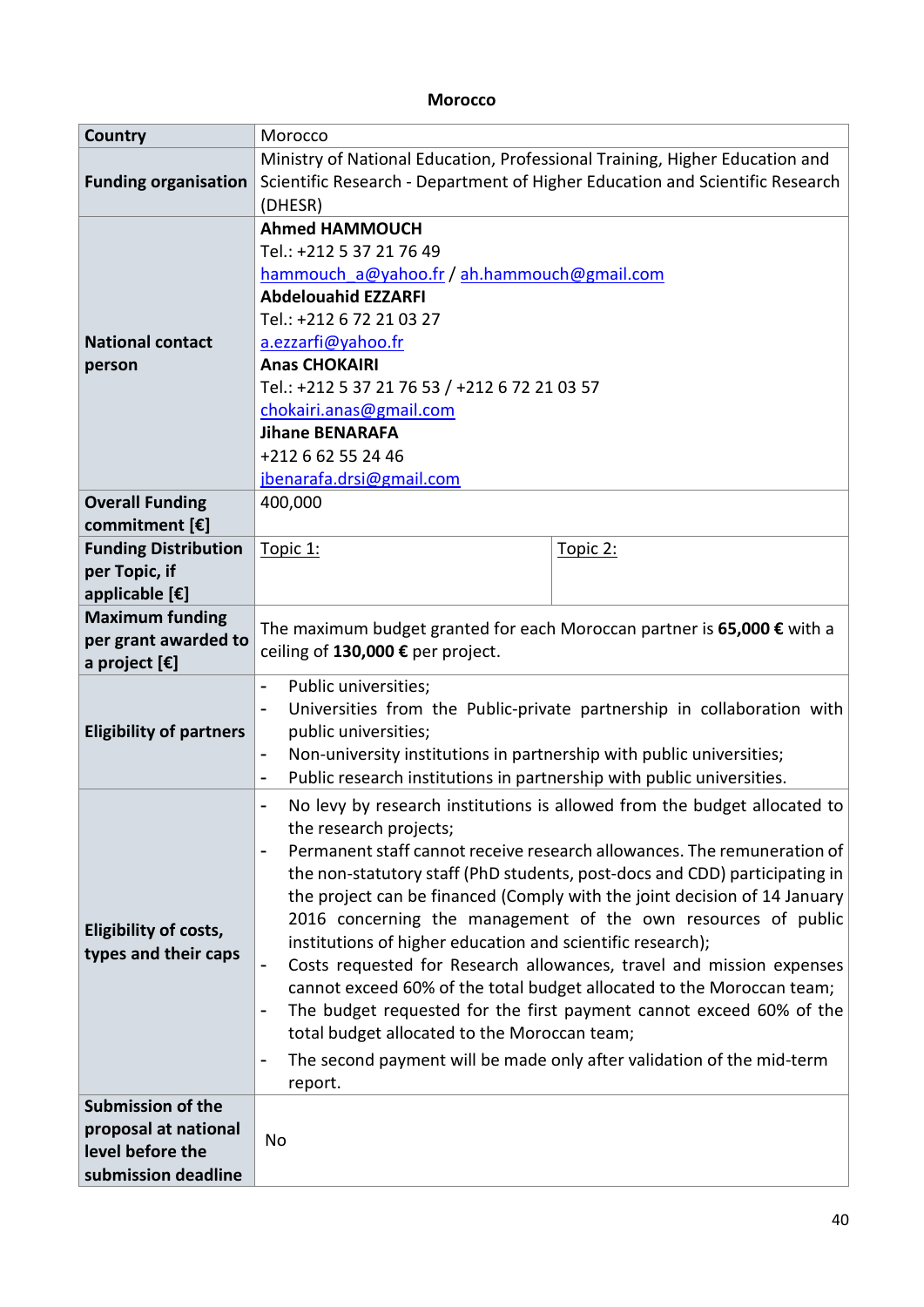| Submission of other<br>information at |
|---------------------------------------|
| national level before No              |
| the submission                        |
| deadline                              |
| <b>Further guidance</b>               |
|                                       |

# **Rubriques Budget demandé (DH) Premier versement (DH) Deuxième versement (DH)** *Dépenses du personnel* **Indemnités liées aux travaux de recherche et de prestation de service (Bourses des doctorants, CDD, …) Taxes postales et frais d'affranchissement**

#### **Eligible expenses Morocco**

| Taxes et redevances pour l'utilisation  |  |  |
|-----------------------------------------|--|--|
| des lignes de réseaux spécifiques       |  |  |
| Taxes et redevances de                  |  |  |
| télécommunications                      |  |  |
| Matériel, Mobilier de bureau et         |  |  |
| fournitures                             |  |  |
| Achat de fournitures de bureau, de      |  |  |
| papeterie et d'imprimés                 |  |  |
| Achat de fournitures informatiques      |  |  |
| Achat de matériels informatiques        |  |  |
| Achat de matériels scientifiques        |  |  |
| Achat de matériels et mobilier de       |  |  |
| bureau                                  |  |  |
| Achat de réactifs, kits et produits     |  |  |
| chimiques                               |  |  |
| Entretien et réparation                 |  |  |
| Entretien et réparation de matériels    |  |  |
| scientifiques et informatiques          |  |  |
| <b>Transport et Déplacement</b>         |  |  |
| Indemnités de déplacement à l'intérieur |  |  |
| du Royaume                              |  |  |
| <b>Indemnités Kilométriques</b>         |  |  |
| Frais de transport au Maroc et à        |  |  |
|                                         |  |  |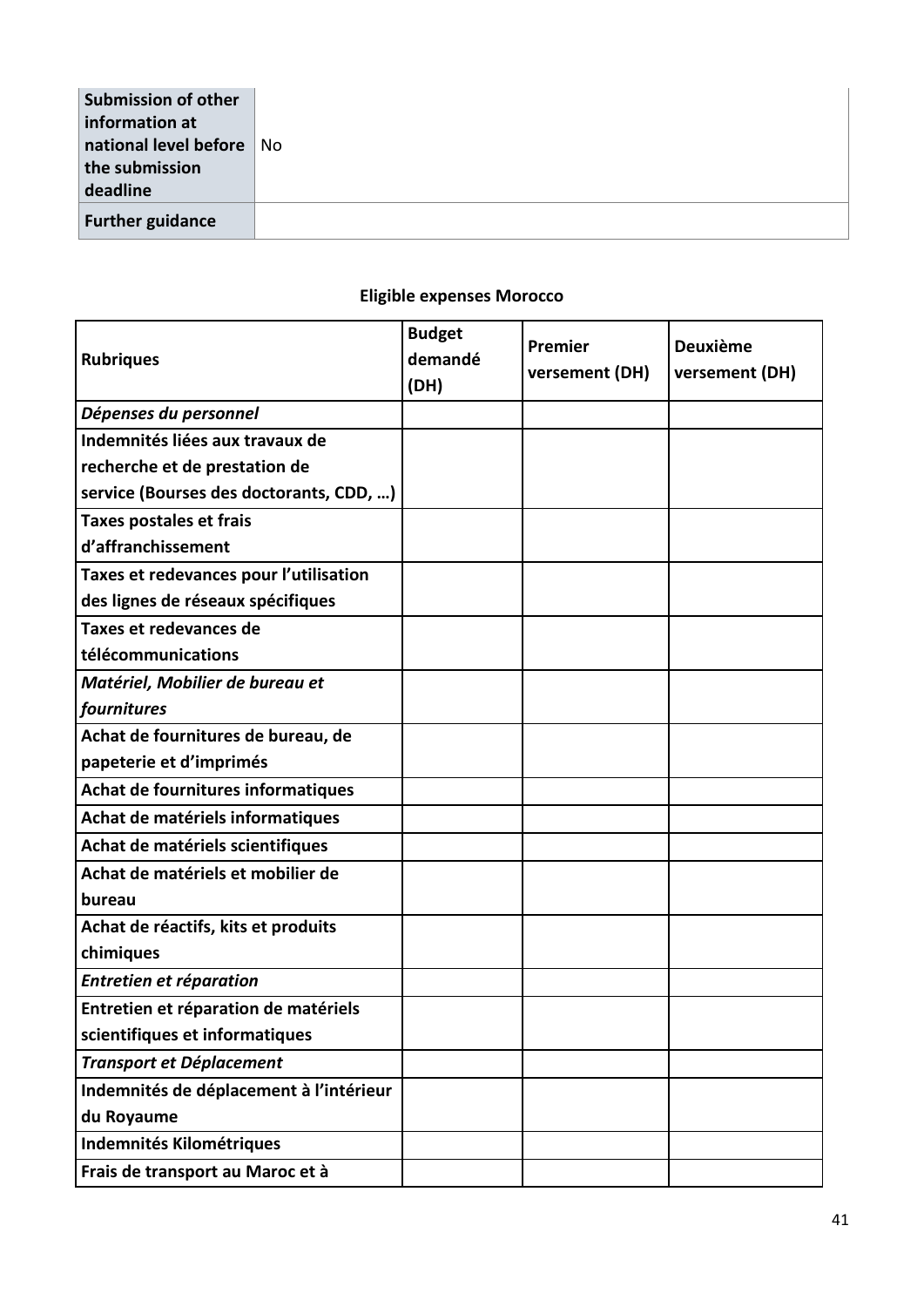| <b>Rubriques</b>                          | <b>Budget</b><br>demandé<br>(DH) | Premier<br>versement (DH) | <b>Deuxième</b><br>versement (DH) |
|-------------------------------------------|----------------------------------|---------------------------|-----------------------------------|
| l'étranger                                |                                  |                           |                                   |
| Frais de transport des missionnaires et   |                                  |                           |                                   |
| chercheurs étrangers                      |                                  |                           |                                   |
| Frais de mission à l'étranger             |                                  |                           |                                   |
| Frais de séjour des missionnaires         |                                  |                           |                                   |
| étrangers au Maroc                        |                                  |                           |                                   |
| <b>Autres Dépenses</b>                    |                                  |                           |                                   |
| Frais de documentation, d'impression et   |                                  |                           |                                   |
| de publication                            |                                  |                           |                                   |
| Achat de matières premières et de petit   |                                  |                           |                                   |
| outillage                                 |                                  |                           |                                   |
| Frais de réalisation de maquettes et de   |                                  |                           |                                   |
| prototype                                 |                                  |                           |                                   |
| Frais de démonstration et de publicité    |                                  |                           |                                   |
| Frais d'étude, d'analyse et de sous-      |                                  |                           |                                   |
| traitance                                 |                                  |                           |                                   |
| Frais de participation aux séminaires     |                                  |                           |                                   |
| Frais d'organisation de séminaires        |                                  |                           |                                   |
| Frais de dépôt et de gestion des brevets, |                                  |                           |                                   |
| de licence et/ou de droit auteur          |                                  |                           |                                   |
| <b>Total</b>                              |                                  |                           |                                   |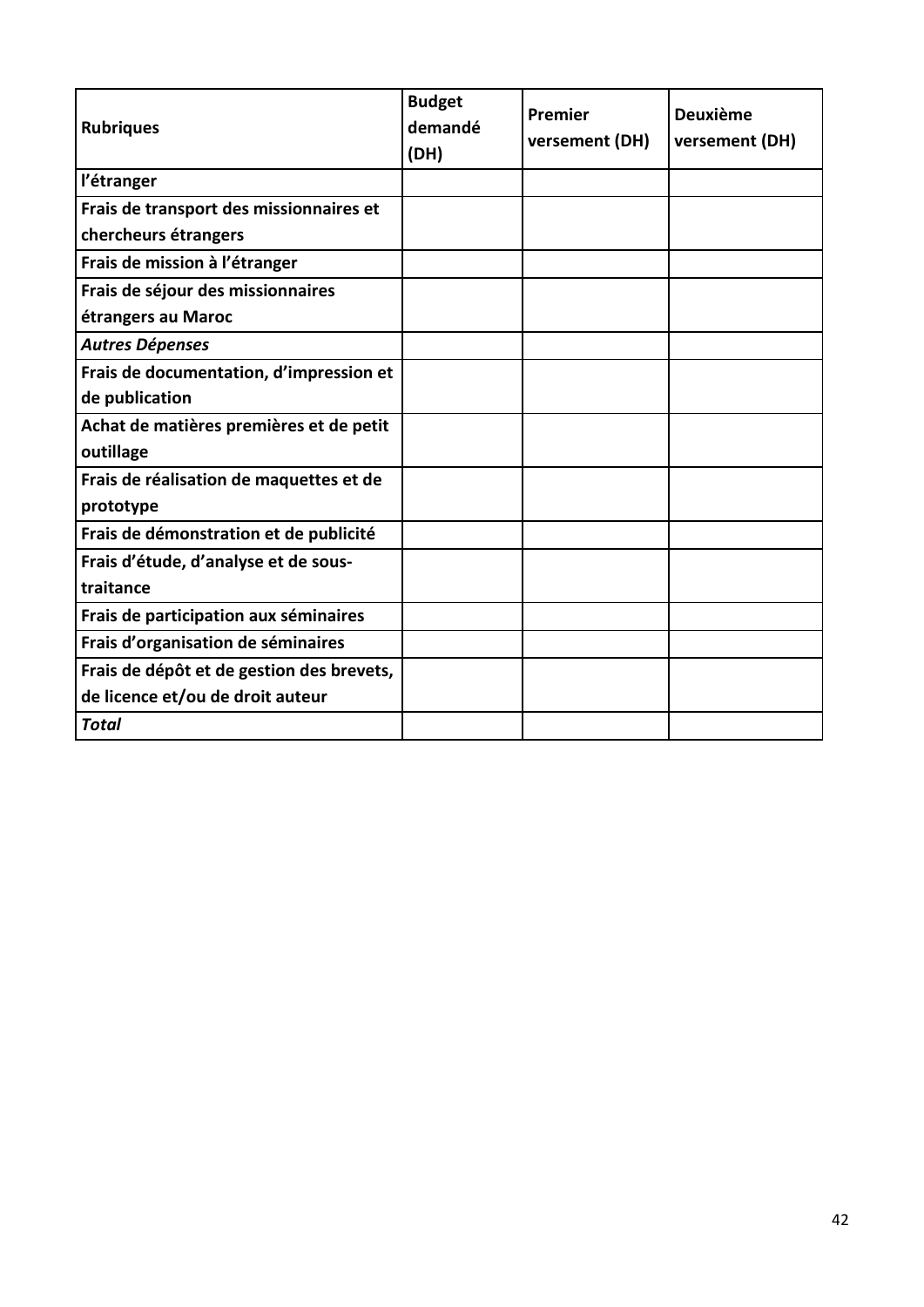#### **Norway**

| Country                                                         | Norway                                                                                                                                                                                         |                       |  |
|-----------------------------------------------------------------|------------------------------------------------------------------------------------------------------------------------------------------------------------------------------------------------|-----------------------|--|
| <b>Funding organisation</b>                                     | The Research Council of Norway (RCN)                                                                                                                                                           |                       |  |
| <b>National contact</b><br>person                               | Thorbjørn Gilberg<br>Tel.: +47 22037433<br>thgi@rcn.no                                                                                                                                         |                       |  |
| <b>Overall Funding</b><br>commitment [€]                        | 1,000,000                                                                                                                                                                                      |                       |  |
| <b>Funding Distribution</b><br>per Topic, if<br>applicable [€]  | Topic 1:                                                                                                                                                                                       | Topic 2:<br>1,000,000 |  |
| <b>Maximum funding</b><br>per grant awarded to<br>a project [€] | 400,000                                                                                                                                                                                        |                       |  |
| <b>Eligibility of partners</b>                                  | Eligible partners are research institutions, list of institutions.<br>Eligible are also industry partners in accordance with the conditions for<br>awarding state aid.                         |                       |  |
| Eligibility of costs,                                           | Funding is provided within the remit of the portfolio Land-based food, the                                                                                                                     |                       |  |
| types and their caps                                            | environment and bioresources (Norwegian only).                                                                                                                                                 |                       |  |
| <b>Submission of the</b>                                        | N/A                                                                                                                                                                                            |                       |  |
| proposal at national                                            |                                                                                                                                                                                                |                       |  |
| level before the                                                |                                                                                                                                                                                                |                       |  |
| submission deadline                                             |                                                                                                                                                                                                |                       |  |
| <b>Submission of other</b>                                      | N/A                                                                                                                                                                                            |                       |  |
| information at<br>national level before                         |                                                                                                                                                                                                |                       |  |
| the submission<br>deadline                                      |                                                                                                                                                                                                |                       |  |
| <b>Further guidance</b>                                         | Selected projects for funding will be required to register the project with the<br>RCN in the standard format for research projects under the general<br>guidelines for research institutions. |                       |  |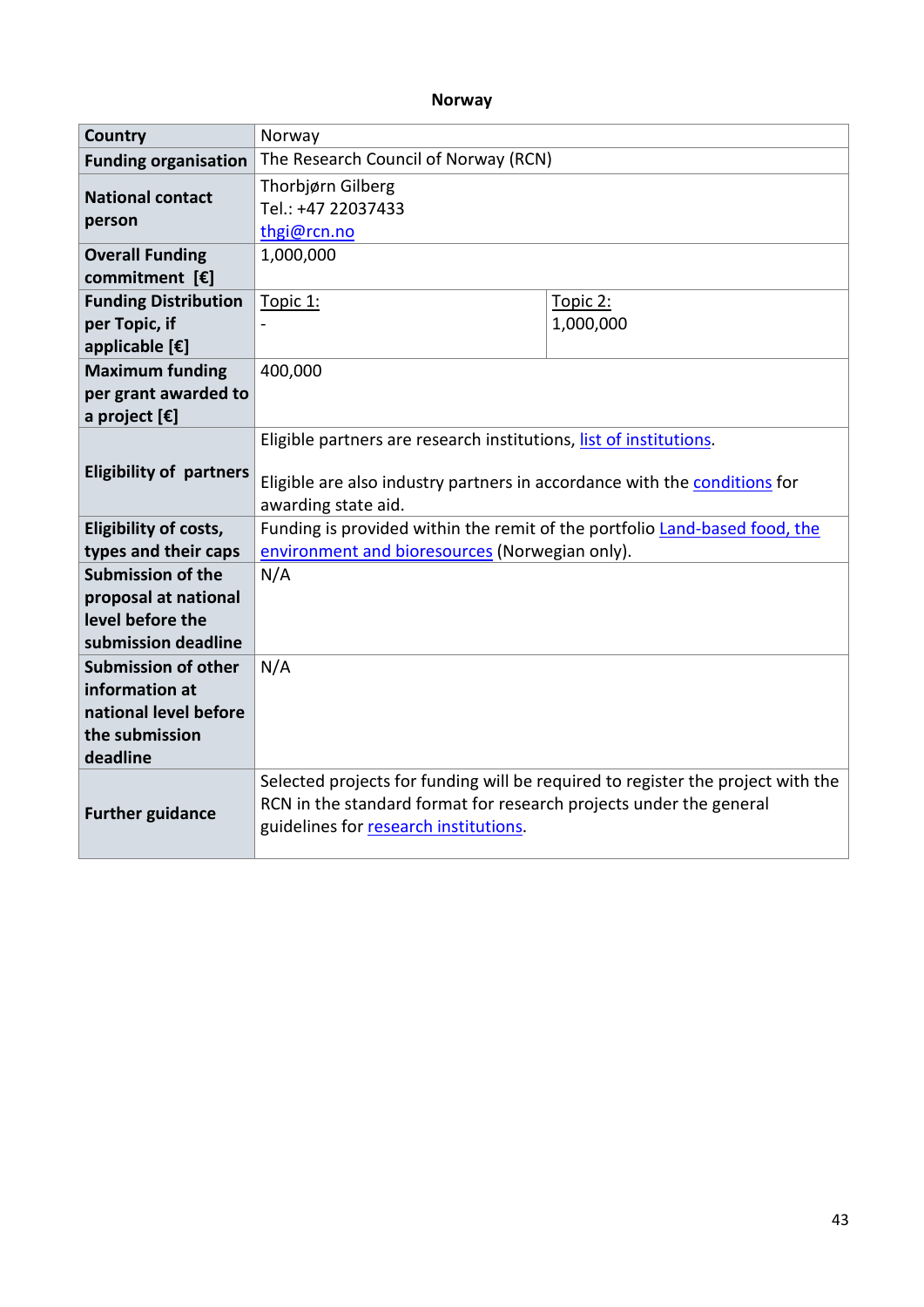#### **Romania**

| Country                          | Romania                                                                                                                                                        |                                                                             |  |  |
|----------------------------------|----------------------------------------------------------------------------------------------------------------------------------------------------------------|-----------------------------------------------------------------------------|--|--|
| <b>Funding organisation</b>      | The Executive Agency for Financing Higher Education, Research,                                                                                                 |                                                                             |  |  |
|                                  | Development and Innovation (UEFISCDI)                                                                                                                          |                                                                             |  |  |
|                                  | <b>Adrian Asanica</b>                                                                                                                                          |                                                                             |  |  |
|                                  | Tel.: +40 744 45 00 11                                                                                                                                         |                                                                             |  |  |
|                                  | adrian.asanica@uefiscdi.ro                                                                                                                                     |                                                                             |  |  |
| <b>National contact</b>          | Luciana Bratu                                                                                                                                                  |                                                                             |  |  |
| person                           | Tel.: +40 21307 19 87                                                                                                                                          |                                                                             |  |  |
|                                  | luciana.bratu@uefiscdi.ro                                                                                                                                      |                                                                             |  |  |
|                                  | Andreea Popa                                                                                                                                                   |                                                                             |  |  |
|                                  | Tel.: +40 21 307 19 91                                                                                                                                         |                                                                             |  |  |
|                                  | andreea.popa@uefiscdi.ro                                                                                                                                       |                                                                             |  |  |
| <b>Overall Funding</b>           | 500,000                                                                                                                                                        |                                                                             |  |  |
| commitment $[\mathbf{\epsilon}]$ |                                                                                                                                                                |                                                                             |  |  |
| <b>Funding Distribution</b>      | Topic 1: N/A                                                                                                                                                   | Topic 2: N/A                                                                |  |  |
| per Topic, if                    |                                                                                                                                                                |                                                                             |  |  |
| applicable [€]                   |                                                                                                                                                                |                                                                             |  |  |
| <b>Maximum funding</b>           | The maximum funding for one project from the public budget is 250,000                                                                                          |                                                                             |  |  |
| per grant awarded to             | Euro if Romania is the coordinator of the transnational project.                                                                                               |                                                                             |  |  |
| a project $[\mathbf{\epsilon}]$  | The maximum funding for one project from the public budget is 200,000                                                                                          |                                                                             |  |  |
|                                  | Euro if Romania is partner in the transnational project.                                                                                                       |                                                                             |  |  |
|                                  | Legal entities established in Romania are eligible to get funding, i.e. public<br>and private accredited universities, national R&D institutes, other research |                                                                             |  |  |
|                                  |                                                                                                                                                                |                                                                             |  |  |
|                                  | organizations, SMEs, large industrial enterprises with R&D activity within                                                                                     |                                                                             |  |  |
| <b>Eligibility of partners</b>   | their domains. We can fund only Romanian research teams. For                                                                                                   |                                                                             |  |  |
|                                  | universities, public institutions, R&D national institutions funding is 100%,<br>and for SMEs and Large companies, financing is under the permit NASR          |                                                                             |  |  |
|                                  |                                                                                                                                                                |                                                                             |  |  |
|                                  | Decision no 9281/8.13.2015 approving the scheme of State aid for Program<br>3: European and international cooperation.                                         |                                                                             |  |  |
|                                  |                                                                                                                                                                |                                                                             |  |  |
|                                  | A. Staff costs (researchers, technicians and support staff, including all                                                                                      |                                                                             |  |  |
|                                  | corresponding state and social contributions; these contributions are                                                                                          |                                                                             |  |  |
|                                  | subject to national regulations in force);                                                                                                                     |                                                                             |  |  |
|                                  | B. Consumables (materials, supplies or similar);                                                                                                               |                                                                             |  |  |
|                                  | C. Equipments (in full compliance with state aid regulations), no more than                                                                                    |                                                                             |  |  |
|                                  | 30% of the total funding from the public budget;                                                                                                               |                                                                             |  |  |
| Eligibility of costs,            | D. Subcontracting (max. 25% of the total funding from the public budget);                                                                                      |                                                                             |  |  |
| types and their caps             |                                                                                                                                                                | The subcontracted parts should not be core/substantial parts of the project |  |  |
|                                  | work;                                                                                                                                                          |                                                                             |  |  |
|                                  | E. Travel expenses (in Romania or abroad, only for project teams'                                                                                              |                                                                             |  |  |
|                                  | members);                                                                                                                                                      |                                                                             |  |  |
|                                  | F. Overheads (calculated as a percentage of direct costs: staff costs, travel                                                                                  |                                                                             |  |  |
|                                  | expenses and logistics costs - excluding capital costs). Indirect costs will not                                                                               |                                                                             |  |  |
|                                  | exceed 20% of direct costs, excluding subcontracting.                                                                                                          |                                                                             |  |  |
|                                  | Expenses are eligible if incurred after signature of the contract.                                                                                             |                                                                             |  |  |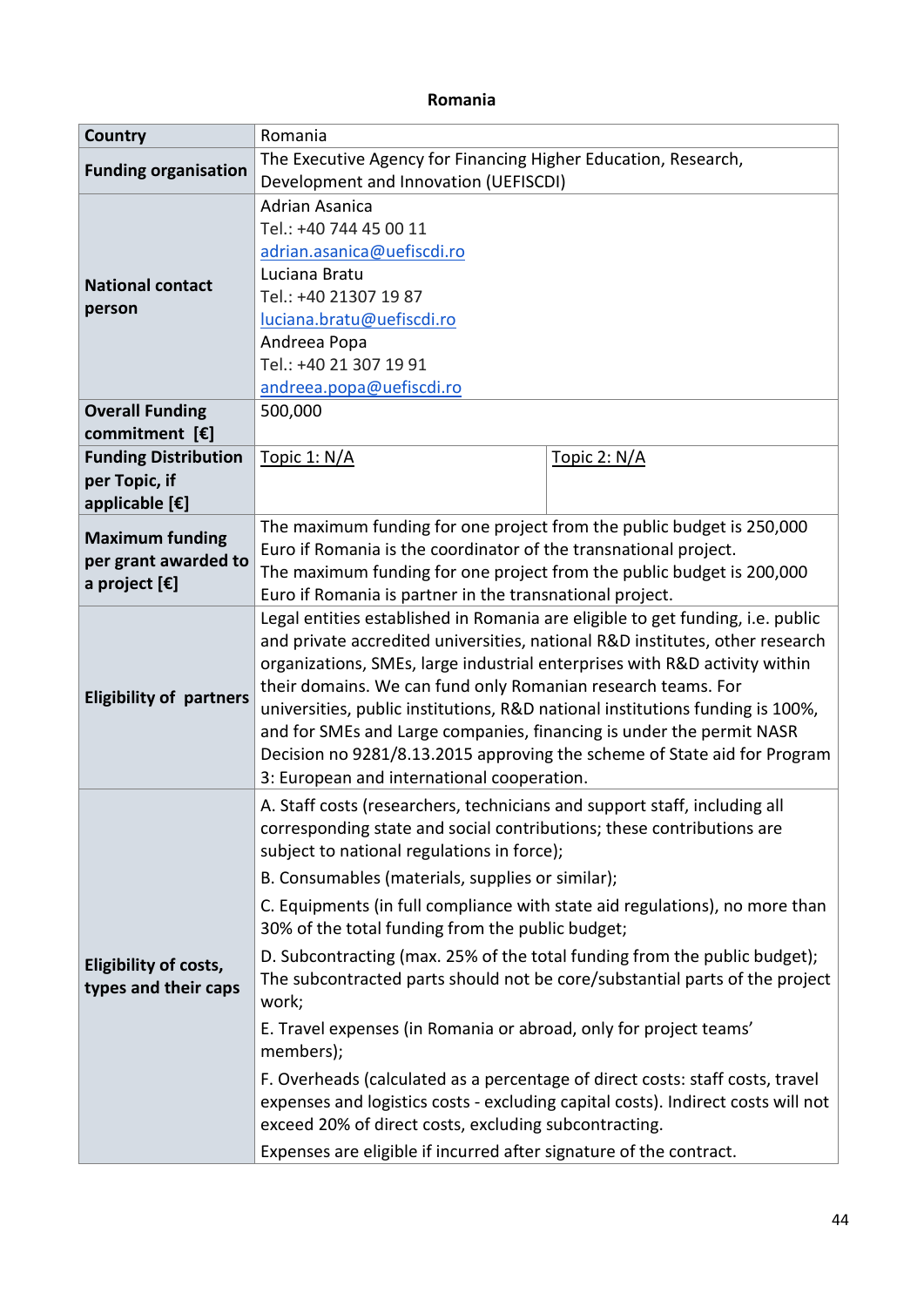| <b>Submission of the</b><br>proposal at national                                                    | Not Applicable                                                                                                                                                                                                                                                                                                                                                                                                                                                                                                                                                                                                                                                                                                                                                                                                                                                                                                                                                                                                                                                                                                                                                                                                                                                                                                                                                                                                                                                                                                                                                                                                                                                                                                                                                                                                                          |
|-----------------------------------------------------------------------------------------------------|-----------------------------------------------------------------------------------------------------------------------------------------------------------------------------------------------------------------------------------------------------------------------------------------------------------------------------------------------------------------------------------------------------------------------------------------------------------------------------------------------------------------------------------------------------------------------------------------------------------------------------------------------------------------------------------------------------------------------------------------------------------------------------------------------------------------------------------------------------------------------------------------------------------------------------------------------------------------------------------------------------------------------------------------------------------------------------------------------------------------------------------------------------------------------------------------------------------------------------------------------------------------------------------------------------------------------------------------------------------------------------------------------------------------------------------------------------------------------------------------------------------------------------------------------------------------------------------------------------------------------------------------------------------------------------------------------------------------------------------------------------------------------------------------------------------------------------------------|
| level before the<br>submission deadline                                                             |                                                                                                                                                                                                                                                                                                                                                                                                                                                                                                                                                                                                                                                                                                                                                                                                                                                                                                                                                                                                                                                                                                                                                                                                                                                                                                                                                                                                                                                                                                                                                                                                                                                                                                                                                                                                                                         |
| <b>Submission of other</b><br>information at<br>national level before<br>the submission<br>deadline | Not Applicable                                                                                                                                                                                                                                                                                                                                                                                                                                                                                                                                                                                                                                                                                                                                                                                                                                                                                                                                                                                                                                                                                                                                                                                                                                                                                                                                                                                                                                                                                                                                                                                                                                                                                                                                                                                                                          |
| <b>Further guidance</b>                                                                             | The Principal Investigator of Romanian team must hold a Ph.D. degree. This<br>condition does not apply if the Romanian host institution is an enterprise<br>according with the specific European and national laws.<br>One research team leader will participate only one time in a proposal<br>within the transnational call as responsible or coordinator.<br>No simultaneous funding is possible for more than one application under<br>the same call.<br>The Principal Investigator of Romanian team is full time employed within<br>the host institution with permanent position, with fixed term contract<br>covering at least the duration of the project or has an agreement with the<br>host institution for his/her employment at least for the duration of the<br>contract;<br>It is forbidden to submit a proposal which seeks to fund activities already<br>funded by other public sources;<br>The host institution does not have a seizure on its accounts; it has not been<br>declared bankrupt or wound up; it has not made false declarations<br>concerning its economic and legal statute; it has not broken other contract<br>previously signed with a public contracting authority; The host institution<br>agrees to ensure the necessary administrative support, to provide access to<br>all necessary resources/infrastructures, to support the project<br>implementation in good conditions and to employ the members of the<br>Romanian team, in respect of all legal provisions in force, if the project is<br>selected for funding.<br>Maximum project duration: proposed participations may last up to 36<br>months.<br>The guideline according to the National Plan for Research, Development<br>and Innovation 2015-2020, for ERA-NET Cofund projects has to be<br>consulted and respected by applicants. |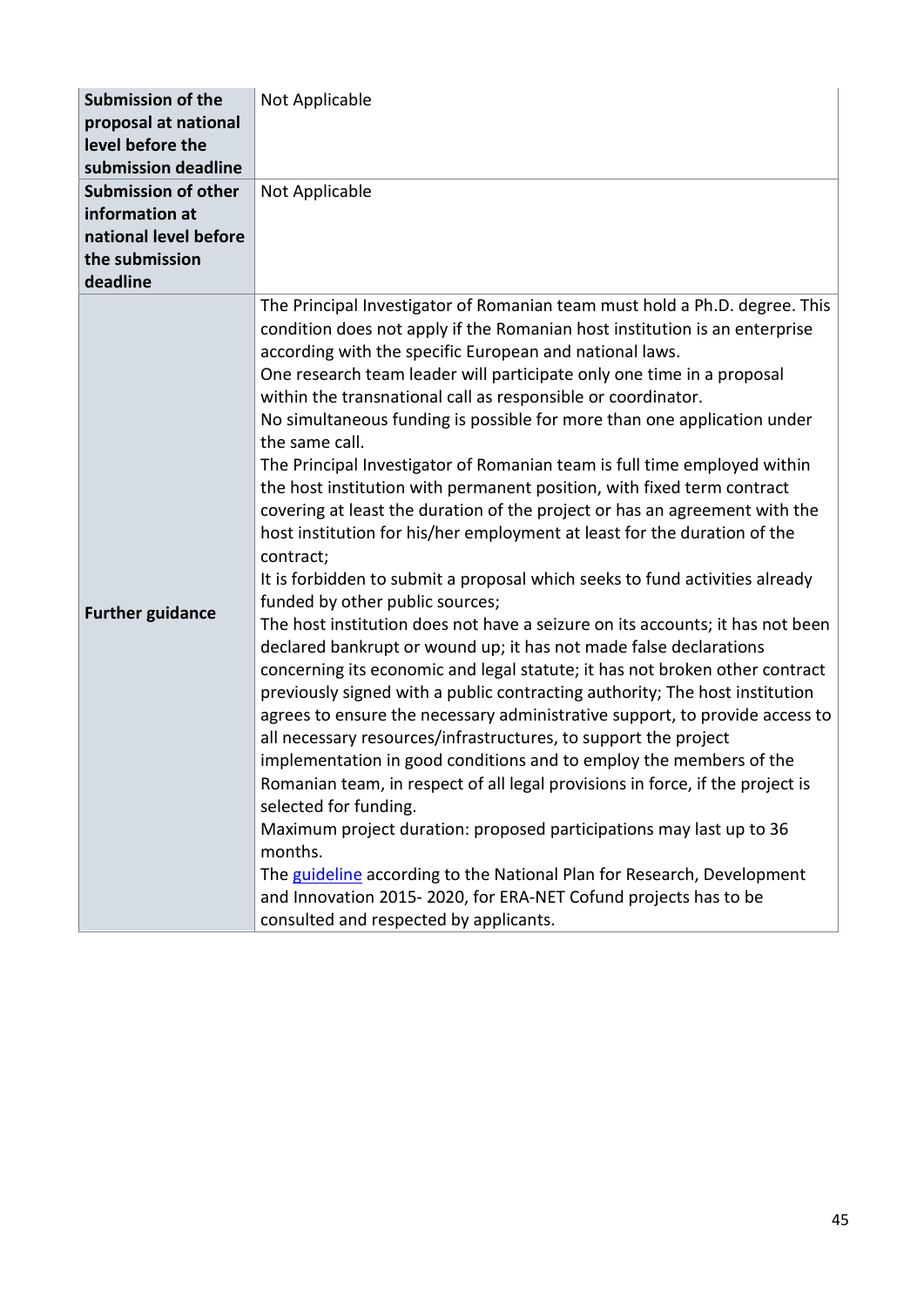# **Turkey**

| <b>Country</b>                                                                    | Turkey                                                                                                                                                                                                                                                                                                                                                                                                                                                                                                                                                                                                                                                                                                                                                                                                                                                                                                                              |  |  |
|-----------------------------------------------------------------------------------|-------------------------------------------------------------------------------------------------------------------------------------------------------------------------------------------------------------------------------------------------------------------------------------------------------------------------------------------------------------------------------------------------------------------------------------------------------------------------------------------------------------------------------------------------------------------------------------------------------------------------------------------------------------------------------------------------------------------------------------------------------------------------------------------------------------------------------------------------------------------------------------------------------------------------------------|--|--|
| <b>Funding organisation</b>                                                       | The Scientific and Technological Research Council of Turkey                                                                                                                                                                                                                                                                                                                                                                                                                                                                                                                                                                                                                                                                                                                                                                                                                                                                         |  |  |
| <b>National contact</b><br>person                                                 | Mustafa Emre SARI<br>Tel.: +90 3122981265<br>emre.sari@tubitak.gov.tr                                                                                                                                                                                                                                                                                                                                                                                                                                                                                                                                                                                                                                                                                                                                                                                                                                                               |  |  |
| <b>Overall Funding</b><br>commitment $[\mathbf{\epsilon}]$                        | 500,000                                                                                                                                                                                                                                                                                                                                                                                                                                                                                                                                                                                                                                                                                                                                                                                                                                                                                                                             |  |  |
| <b>Funding Distribution</b>                                                       | Total 500.000 € for Topic 1 and Topic 2                                                                                                                                                                                                                                                                                                                                                                                                                                                                                                                                                                                                                                                                                                                                                                                                                                                                                             |  |  |
| per Topic, if                                                                     |                                                                                                                                                                                                                                                                                                                                                                                                                                                                                                                                                                                                                                                                                                                                                                                                                                                                                                                                     |  |  |
| applicable [€]                                                                    |                                                                                                                                                                                                                                                                                                                                                                                                                                                                                                                                                                                                                                                                                                                                                                                                                                                                                                                                     |  |  |
|                                                                                   | Maximum 1.500.000 Turkish Lira (TL) per project (excluding Project<br>Incentive Bonus (PTI) and overhead costs) if there is more than one Turkish<br>partner;                                                                                                                                                                                                                                                                                                                                                                                                                                                                                                                                                                                                                                                                                                                                                                       |  |  |
| <b>Maximum funding</b><br>per grant awarded to<br>a project $[\mathbf{\epsilon}]$ | The maximum funding is 720.000 TL per project for a Turkish<br>partner from universities (public and private), research institutes,<br>and public institutions (excluding Project Incentive Bonus (PTI) and<br>overhead costs.)<br>The maximum funding is 1.000.000 TL per project for a Turkish<br>$\bullet$<br>partner from private corporations.                                                                                                                                                                                                                                                                                                                                                                                                                                                                                                                                                                                 |  |  |
| <b>Eligibility of partners</b>                                                    | Universities (public and private), research institutes and public institutions<br>are eligible. For principal investigators (PI) of organisations;<br>University personnel should have a PhD degree,<br>Public institution personnel should have an undergraduate diploma,<br>Please check national rules in TÜBİTAK web page for partnership<br>requirements and other details.<br>PI from private corporation should have an undergraduate diploma and<br>must have been working in the relevant private institution for at least six<br>months before the national deadline.<br>Please check national rules in TÜBİTAK web pages.<br>(https://www.tubitak.gov.tr)<br>(https://uidb-pbs.tubitak.gov.tr/)<br>University presidents and vice presidents, surgeon generals, vice surgeon<br>generals, hospital presidents, institution/company presidents, and<br>institution/company vice presidents are not allowed to be partner. |  |  |
| Eligibility of costs,<br>types and their caps                                     | <b>Percentage of Funding:</b><br>Universities (public and private), research institutes and public<br>institutions: %100 of budget will be funded by TÜBİTAK.<br>Large-size Enterprises: %60 of budget will be funded by TÜBİTAK.                                                                                                                                                                                                                                                                                                                                                                                                                                                                                                                                                                                                                                                                                                   |  |  |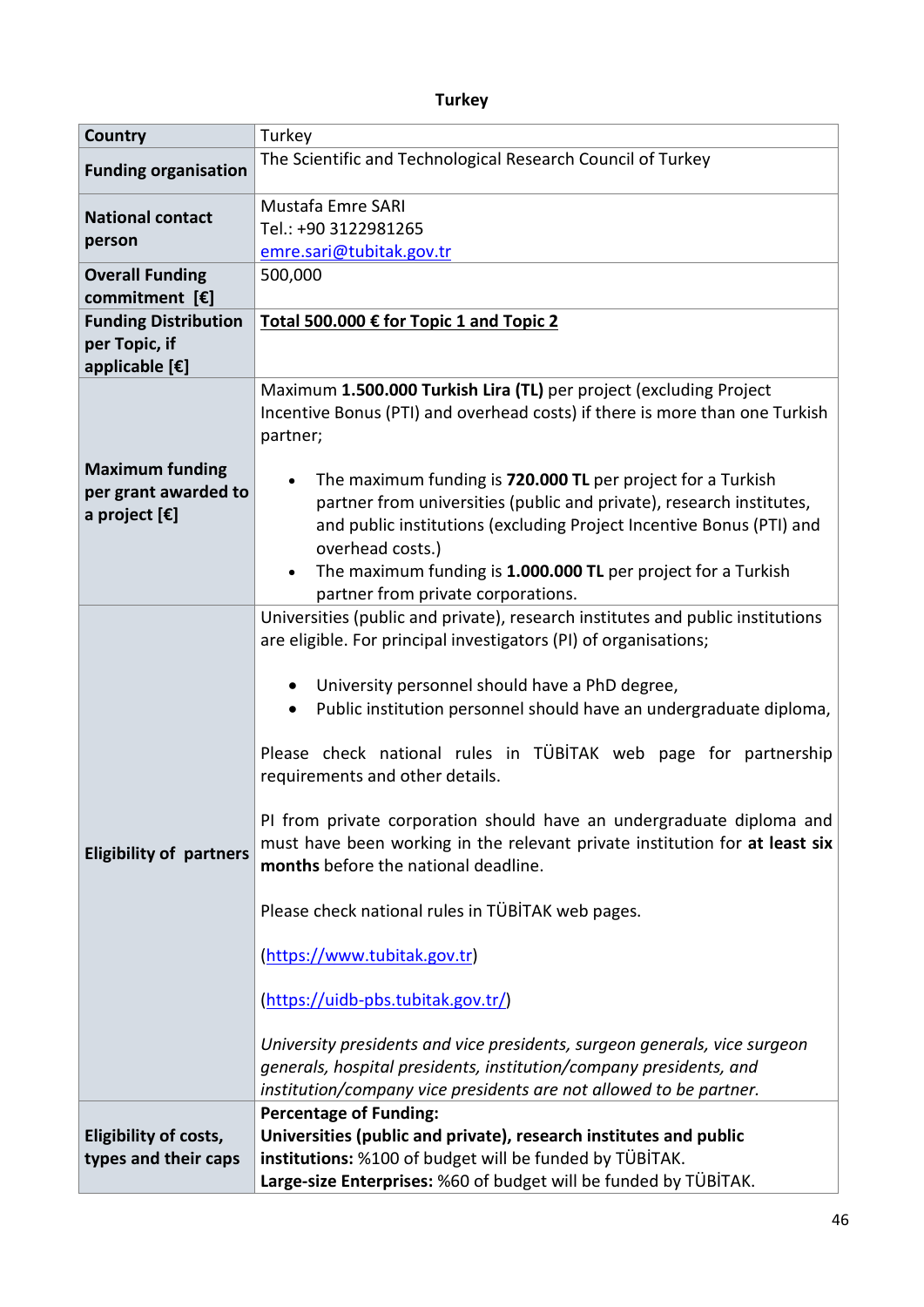|                                                                                             | Small and Medium-size Enterprises: %75 of budget will be funded by<br>TÜBİTAK.<br>For detailed information and requirements, applicants should follow the                                                                                                                                                                                                                |  |  |
|---------------------------------------------------------------------------------------------|--------------------------------------------------------------------------------------------------------------------------------------------------------------------------------------------------------------------------------------------------------------------------------------------------------------------------------------------------------------------------|--|--|
|                                                                                             | announcements regarding this call under the official website of TÜBITAK                                                                                                                                                                                                                                                                                                  |  |  |
|                                                                                             | (https://www.tubitak.gov.tr) and also project application system of<br>TÜBİTAK (https://uidb-pbs.tubitak.gov.tr/).                                                                                                                                                                                                                                                       |  |  |
| <b>Submission of the</b><br>proposal at national<br>level before the<br>submission deadline | At the same time with international application, project coordinator of<br>Turkish team in the consortium must apply project application system of<br>TÜBİTAK (https://uidb-pbs.tubitak.gov.tr/).<br>If there is more than one partner from Turkey in the same international<br>project, single joint application should be submitted to national application<br>system. |  |  |
| <b>Submission of other</b>                                                                  | For detailed information and requirements, applicants should follow the                                                                                                                                                                                                                                                                                                  |  |  |
| information at                                                                              | announcements regarding this call under the official website of TÜBİTAK                                                                                                                                                                                                                                                                                                  |  |  |
| national level before                                                                       | (https://www.tubitak.gov.tr) and also project application system of                                                                                                                                                                                                                                                                                                      |  |  |
| the submission                                                                              | TÜBİTAK (https://uidb-pbs.tubitak.gov.tr/).                                                                                                                                                                                                                                                                                                                              |  |  |
| deadline                                                                                    |                                                                                                                                                                                                                                                                                                                                                                          |  |  |
| <b>Further guidance</b>                                                                     | For further information, applicants should follow the announcements<br>regarding this call under the official website of TÜBİTAK.<br>(https://www.tubitak.gov.tr)                                                                                                                                                                                                        |  |  |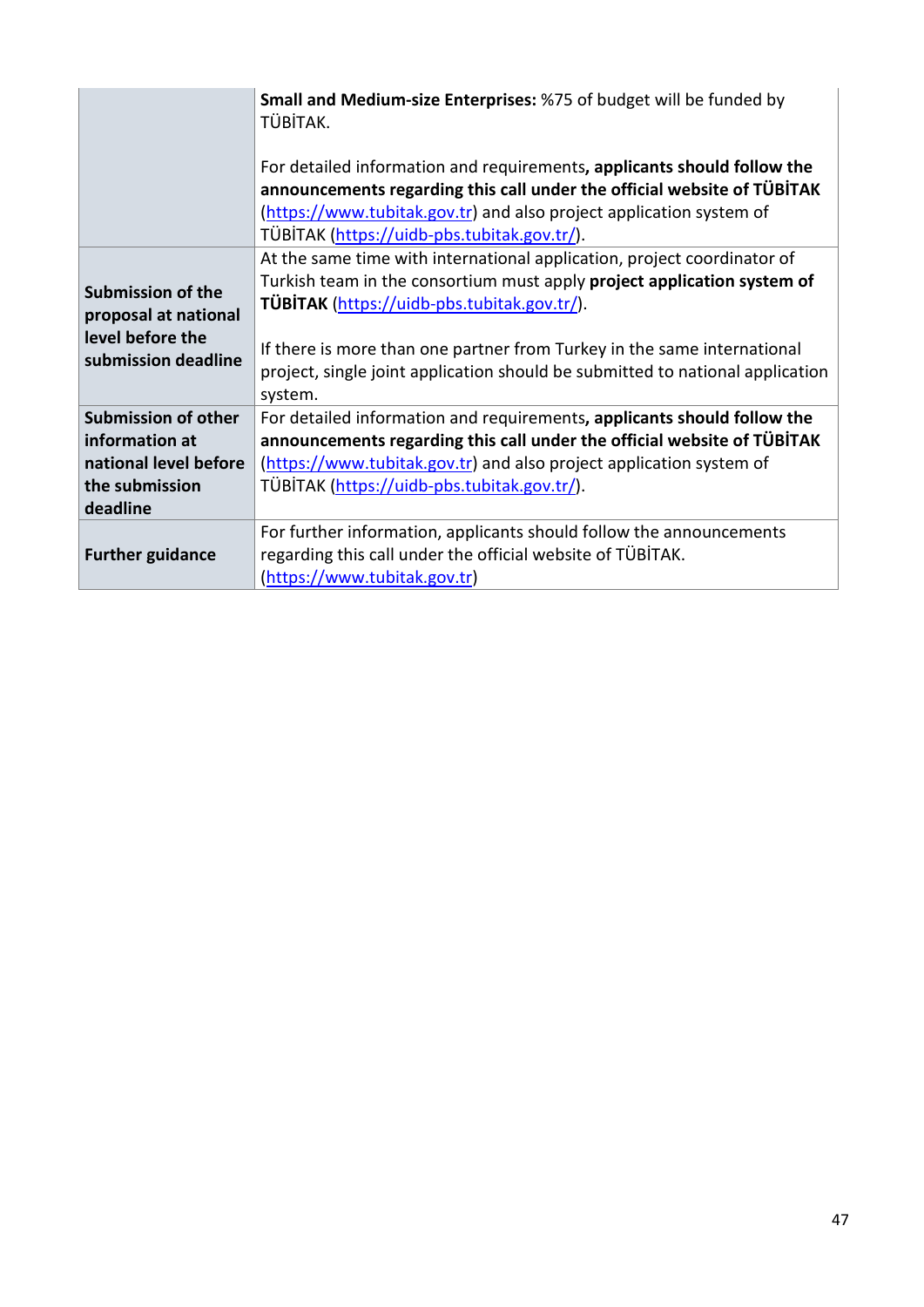# **United Kingdom**

| <b>Country</b>                                                  | United Kingdom                                                                                                                                                                                                                                                                                                                                                                                                                                                                                                                                                                                                                                                                                                                                                                                                                                                                                                                                                                                                                                                                                                                                                                                                                                                                                                                                                                                 |                 |  |
|-----------------------------------------------------------------|------------------------------------------------------------------------------------------------------------------------------------------------------------------------------------------------------------------------------------------------------------------------------------------------------------------------------------------------------------------------------------------------------------------------------------------------------------------------------------------------------------------------------------------------------------------------------------------------------------------------------------------------------------------------------------------------------------------------------------------------------------------------------------------------------------------------------------------------------------------------------------------------------------------------------------------------------------------------------------------------------------------------------------------------------------------------------------------------------------------------------------------------------------------------------------------------------------------------------------------------------------------------------------------------------------------------------------------------------------------------------------------------|-----------------|--|
| <b>Funding organisation</b>                                     | Department for Environment, Food and Rural Affairs (Defra)                                                                                                                                                                                                                                                                                                                                                                                                                                                                                                                                                                                                                                                                                                                                                                                                                                                                                                                                                                                                                                                                                                                                                                                                                                                                                                                                     |                 |  |
| <b>National contact</b><br>person                               | Victor Aguilera<br>Tel.: +44 2080 264253<br>victor.aguilera@defra.gov.uk<br>Jessica Finch<br>Tel.: +44 2087 201395<br>Jessica.finch@defra.gov.uk                                                                                                                                                                                                                                                                                                                                                                                                                                                                                                                                                                                                                                                                                                                                                                                                                                                                                                                                                                                                                                                                                                                                                                                                                                               |                 |  |
| <b>Overall Funding</b><br>commitment $[\mathbf{\epsilon}]$      | Approximately 400,000 Euro (£350,000)                                                                                                                                                                                                                                                                                                                                                                                                                                                                                                                                                                                                                                                                                                                                                                                                                                                                                                                                                                                                                                                                                                                                                                                                                                                                                                                                                          |                 |  |
| <b>Funding Distribution</b><br>per Topic, if<br>applicable [€]  | Topic 1:<br>N/A                                                                                                                                                                                                                                                                                                                                                                                                                                                                                                                                                                                                                                                                                                                                                                                                                                                                                                                                                                                                                                                                                                                                                                                                                                                                                                                                                                                | Topic 2:<br>N/A |  |
| <b>Maximum funding</b><br>per grant awarded to<br>a project [€] | We anticipate Defra's contribution towards each project to be in the region<br>of 150-200k Euros. This figure is indicative, and bidders will have to provide<br>a strong rationale for the project's funding needs and a detailed                                                                                                                                                                                                                                                                                                                                                                                                                                                                                                                                                                                                                                                                                                                                                                                                                                                                                                                                                                                                                                                                                                                                                             |                 |  |
| <b>Eligibility of partners</b>                                  | breakdown of its costs.<br>The UK part of the project must be developed within the UK and must<br>$\bullet$<br>not duplicate research funded elsewhere.<br>Defra is unable to fund UK partners to undertake research that involves<br>$\bullet$<br>assessment of health benefits or clinical trial research as this is outside<br>of the Departments' remit.<br>We welcome proposals that involve industry partnerships to add value<br>$\bullet$<br>and ensure 'real world' relevance. Funding will be provided in line with<br>the UK's obligations and commitments to Subsidy Control. Further<br>information about the UK Subsidy Control requirements can be found<br>within the EU-UK Trade and Cooperation agreement and the<br>subsequent guidance from the department of <b>Business</b> , Energy and<br>Industrial Strategy (BEIS). You must apply under European Commission<br>State aid rules if you are an applicant who is conducting activities that<br>will affect trade of goods and/or electricity between Northern Ireland<br>and the EU as envisaged by Article 10 of the Protocol on<br>Ireland/Northern Ireland in the EU Withdrawal Agreement. For further<br>information, please see section 7 of the BEIS technical guidance.<br>Applicants will be required to comply with Defra's standard Terms &<br>Conditions for Research and Development (see Further Guidance |                 |  |
| Eligibility of costs,<br>types and their caps                   | below)<br>General eligibility criteria / scope:<br>Defra requires research proposals to have application and benefit to the UK<br>food system by supporting resilience, promote innovation, or enhance<br>productivity and sustainability.<br>The UK is interested in research proposals that will investigate approaches<br>for increasing productivity and competitiveness (including through use of<br>innovation), increase resource efficiency, build resilience, and lessening the<br>environmental impact of food production and consumption within a                                                                                                                                                                                                                                                                                                                                                                                                                                                                                                                                                                                                                                                                                                                                                                                                                                   |                 |  |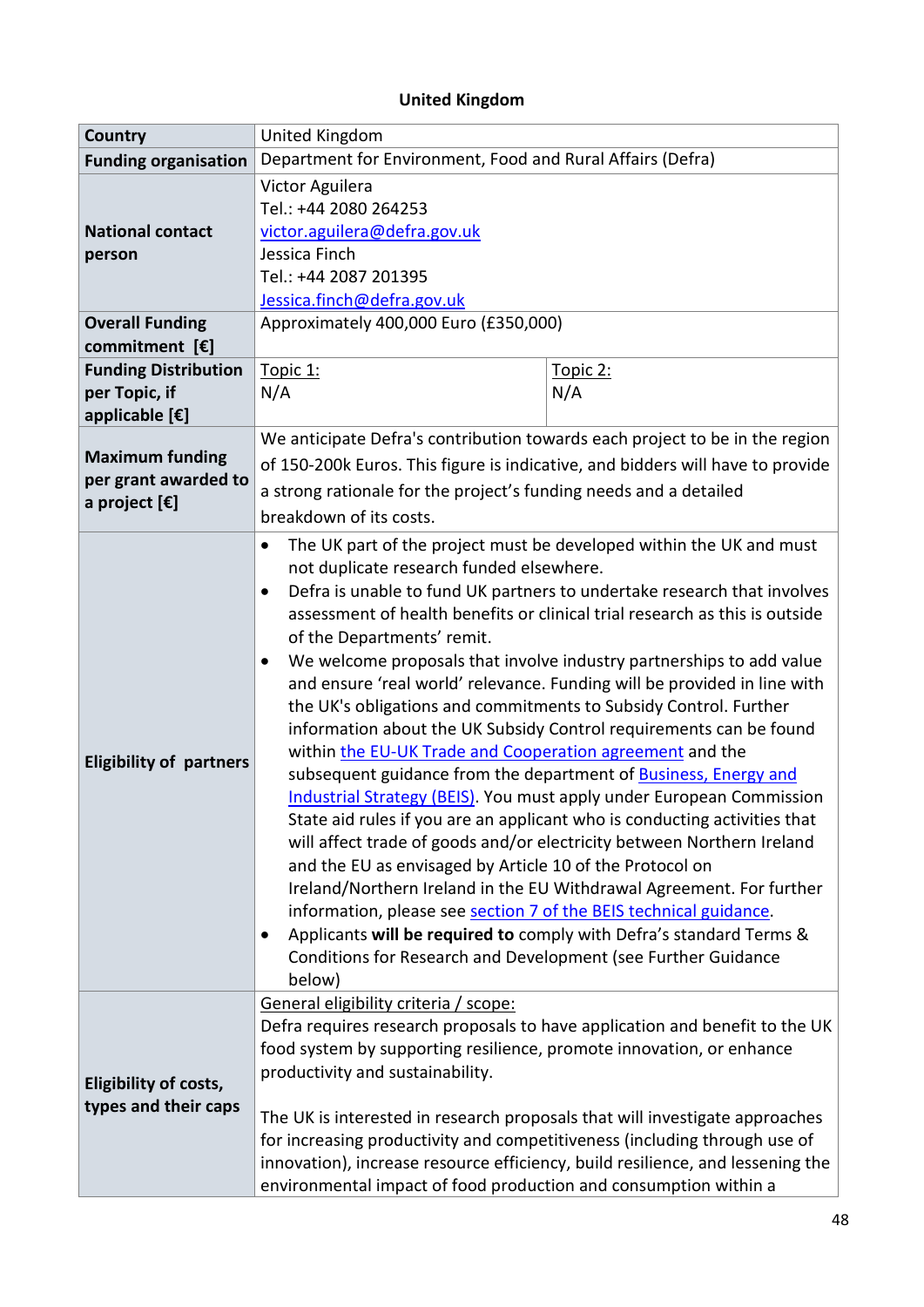systems approach. Multi- and interdisciplinary research expertise is encouraged.

Defra funding is directed only to support R&D that addresses policy priorities including contributing to meet the UK Net Zero target to reduce GHG emissions, increasing food systems resilience and promoting high quality standards for food. Research areas of interest to Defra towards meeting these goals include, although not exclusively, increasing productivity sustainably, increasing uptake of innovation and favouring production and consumption approaches which will have a positive environmental impact. In framing research to help address a sustainable (Topic 1) and safe, secure and resilient (Topic 2) food system, applicants will need to consider the wider policy context in terms of productivity, sustainability and climate change goals, including Defra's 25 year environment plan, the UK Government's Net-Zero GHG emissions 2050 target and commitments within its strategy to build back greener. Research with exclusive focus on agricultural aspects of the supply chain is out of scope, however projects taking a whole food systems approach and taking a food supply chain perspective (e.g. food production, processing, manufacture, retail, and consumption) is in scope. Research on human/clinical health impacts of food consumption, or education, is out of scope.

Research topics must include consideration of the UK food system, within the broader global context. Proposals should take a food supply chain view (e.g. spanning primary production, food manufacture, processing, retail, and consumers), and provide insights into trade-offs, synergies and unintended consequences within the system from a supply and demand perspective. Proposals must build on, and not duplicate, existing research.

#### Additional criteria for Topic 1

A key priority for Defra is to investigate technological, environmental, social and economic opportunities to reduce environmental impacts across the food chain (including GHG emissions, impacts on land-use, water, pollution, biodiversity loss and waste). Research needs to be focussed around understanding impacts and their inter-relationship across the agrifood supply chain.

#### Areas of interest are:

Research and technological innovation into new approaches to increase food systems productivity sustainably, i.e. by increasing supply chain resource efficiency (energy, water, reducing waste) while diminishing environmental impacts (spanning production and consumption)

Consideration of hot spots, risks, levers, opportunities, trade-offs and unintended consequences posed by new production methods or the promotion of alternative consumption approaches is relevant (where appropriate supported by Scenario analysis to inform research).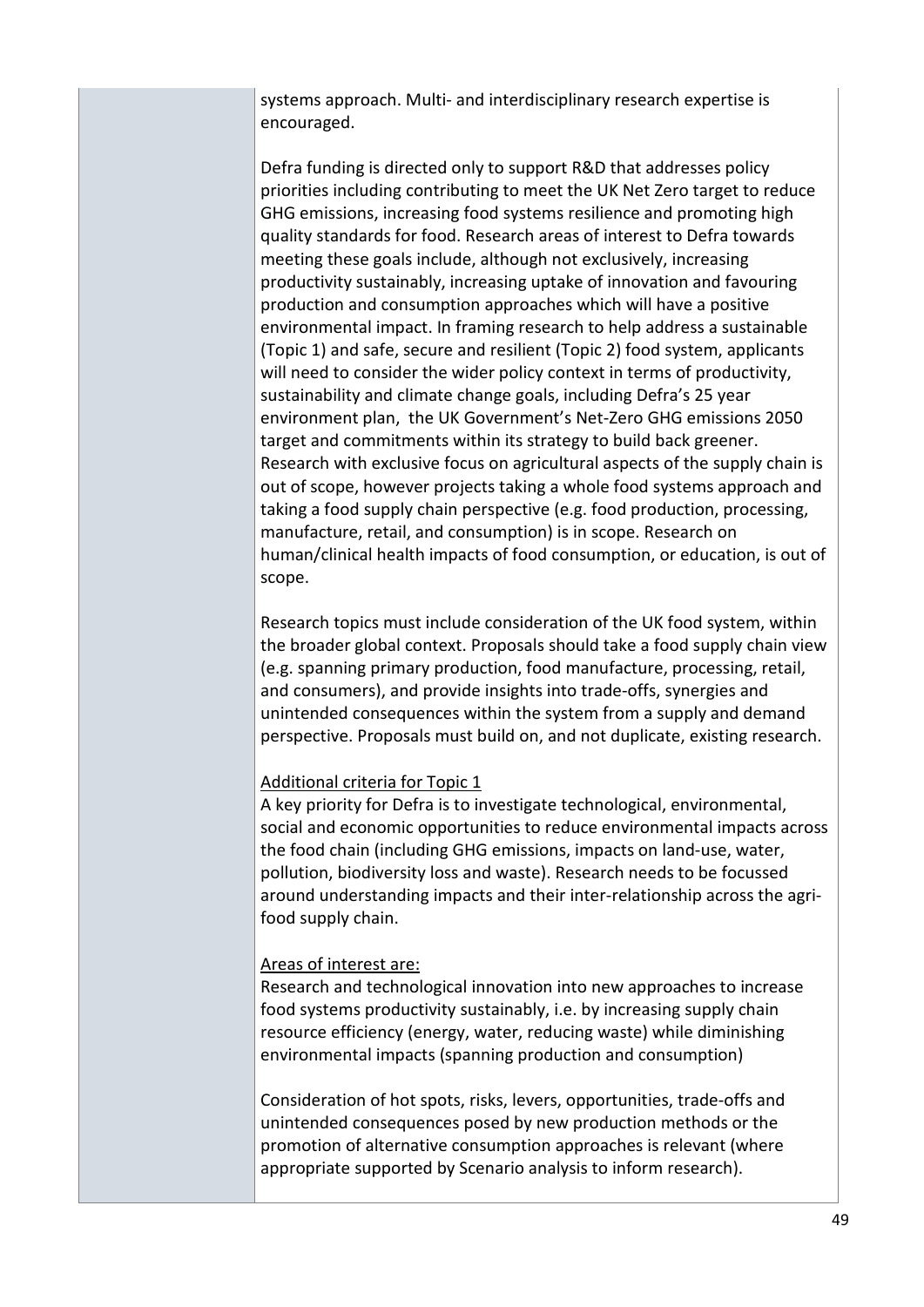|                                                                                                     | Proposals addressing how to transition towards sustainable food systems<br>from farm to fork that supply sustainable, healthy and affordable food for<br>consumers are of interest including insights into levers, barriers,<br>opportunities e.g. for growth as well as understanding consumer attitudes,<br>behaviours and trends, and sustainability metrics.<br>Additional criteria for topic 2<br>The Programme would welcome multi-disciplinary research proposals<br>which provide insight into new and emerging vulnerabilities, risks and<br>threats impacting on the resilience of the UK food system within a global<br>context. This should be from both a supply and demand perspective,<br>coupled with mitigation and adaptation strategies. Where appropriate,<br>proposals should include scenario analysis to inform research outcomes.<br>Proposals must address the role of innovation in driving change and<br>improving resilience of the UK food system to shocks and stressors.<br><b>Eligibility of costs</b><br>Defra's interest is on development of primary and applied R&D proposals |
|-----------------------------------------------------------------------------------------------------|-------------------------------------------------------------------------------------------------------------------------------------------------------------------------------------------------------------------------------------------------------------------------------------------------------------------------------------------------------------------------------------------------------------------------------------------------------------------------------------------------------------------------------------------------------------------------------------------------------------------------------------------------------------------------------------------------------------------------------------------------------------------------------------------------------------------------------------------------------------------------------------------------------------------------------------------------------------------------------------------------------------------------------------------------------------------------------------------------------------------|
|                                                                                                     | to support access to market of products and/or services are out of scope.                                                                                                                                                                                                                                                                                                                                                                                                                                                                                                                                                                                                                                                                                                                                                                                                                                                                                                                                                                                                                                         |
| <b>Submission of the</b><br>proposal at national<br>level before the<br>submission deadline         | Not required                                                                                                                                                                                                                                                                                                                                                                                                                                                                                                                                                                                                                                                                                                                                                                                                                                                                                                                                                                                                                                                                                                      |
| <b>Submission of other</b><br>information at<br>national level before<br>the submission<br>deadline | Bidders must contact the Defra FOSC-SUSFOOD2 representatives (Victor<br>Aguilera and Jessica Finch) prior to submitting bids for funding (contact<br>details above).                                                                                                                                                                                                                                                                                                                                                                                                                                                                                                                                                                                                                                                                                                                                                                                                                                                                                                                                              |
|                                                                                                     | Before submitting proposals, applicants are strongly advised to consult the<br>national contacts to ensure bids are eligible and meet the national criteria.<br>Applicants should also consult Defra's standard Terms and Conditions for<br>funding research available from network.procurement@defra.gov.uk<br>UK contractors will be paid by Defra in pounds sterling. The exchange rate<br>from Sterling to Euros applied will be that at the time of FOSC-SUSFOOD2<br>call publication.<br><b>Links of Interest:</b>                                                                                                                                                                                                                                                                                                                                                                                                                                                                                                                                                                                          |
| <b>Further guidance</b>                                                                             | 25 Year Environment Plan<br>https://www.gov.uk/government/publications/25-year-environment-plan<br>Resources and waste strategy for England:<br>https://www.gov.uk/government/publications/resources-and-waste-<br>strategy-for-england<br>Developing a national food strategy: independent review 2019 - terms of<br>reference (July 2020):<br>https://www.gov.uk/government/publications/developing-a-national-food-<br>strategy-independent-review-2019/developing-a-national-food-strategy-<br>independent-review-2019-terms-of-reference                                                                                                                                                                                                                                                                                                                                                                                                                                                                                                                                                                     |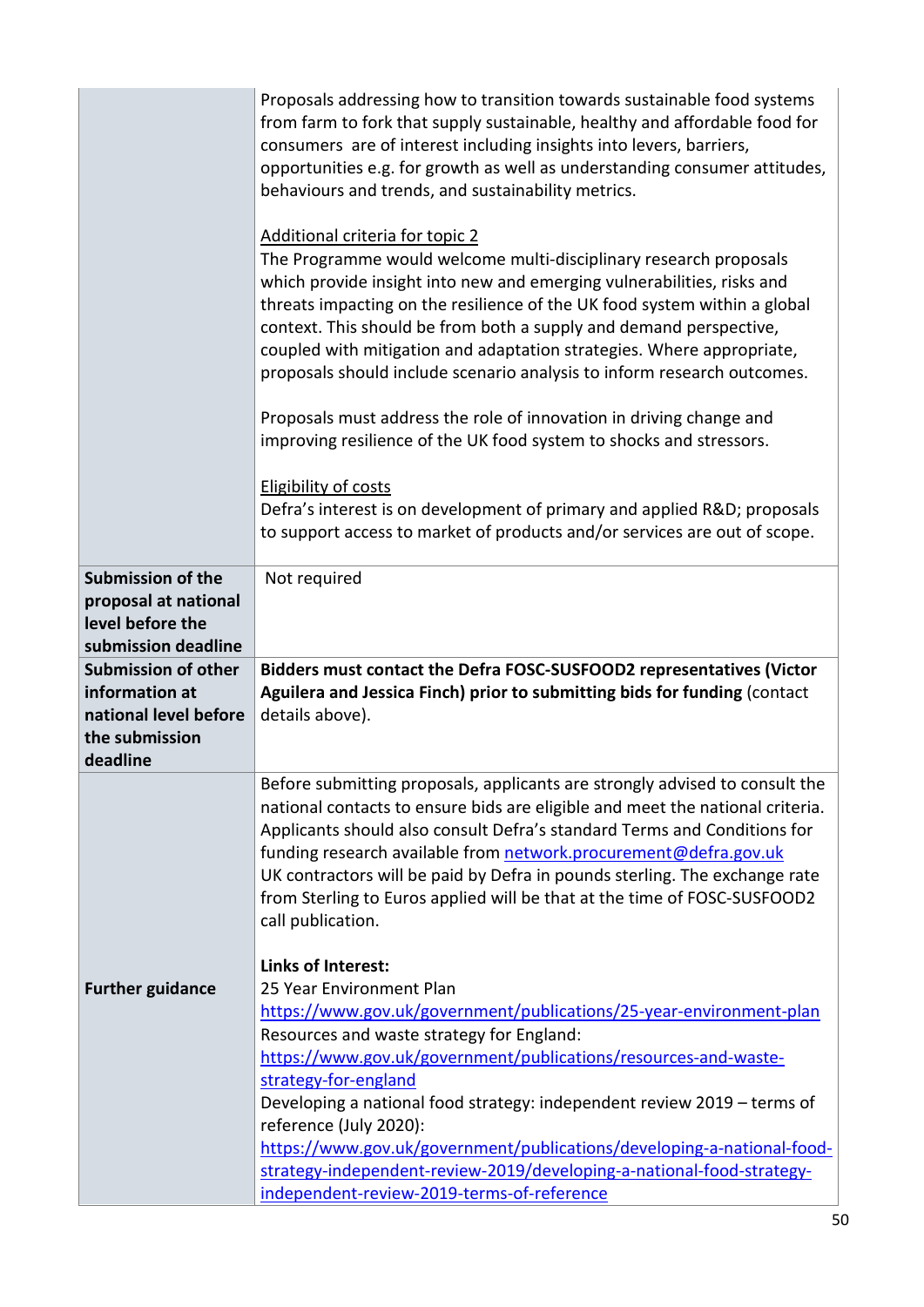# <span id="page-50-0"></span>**Annex E: Guidance on Communication, Dissemination and Exploitation (revised and based on information by CommBeBiz)**

A plan for communication, dissemination and exploitation of the results has to be provided in the proposals and is considered in the evaluation procedure. This can be organized in form of various communication paths such as scientific papers, presentations, posters, course or training material, webbased tools, workshops etc. Proper reference must be given to SUSFOOD2 and FOSC in all related outputs. Additionally, each project should go beyond dissemination and envision how to communicate, reach out and engage a more general public and relevant stakeholders. Each project has to submit a two A4 page plan for communication, dissemination and exploitation, specifying how the planned activities will valorize results for maximum benefit and contribute to the overall impact of the project. To fulfil the plan for communication and exploitation, projects must dedicate appropriate resources for those activities.

#### **Dissemination and Communication – why is this important in planning, developing, delivering and evaluating a successful research project?**

**Communication** is defined here as the work you do and the effort you put in informing and engaging with the wider public so they are aware of the issue your research is addressing, the question you are posing, the methods you are using to answer that question and the anticipated outcomes. Communication is in addition to '**dissemination**', the latter being focused on the production of scientific papers, posters and presentations at closed scientific congresses, and work with specialist stakeholder groups. Please include both communication and dissemination activities for the entire project duration in your plan

**Communication activities** may include activities, such as development of a website and/or app, media communications programme, social media programme, videos/podcasts, infographics/project literature, creative artwork/exhibition stands, quizzes / games / serious gaming, science fairs/open houses intended for wider audiences, meetings of targeted stakeholders, training for Consortium on aspects of communication. Please consult the national annexes of your respected funding agency for potential limitations to funding certain communication activities.

**Exploitation** means effectively using the research results. This can be achieved through scientific, economic, political or societal exploitation routes aiming to turn R&I actions into concrete value and impact for society. Target audiences are people/organisations including

project partners themselves that make concrete use of the project results, as well as user groups outside the project (see also [https://op.europa.eu/s/oXbT\)](https://op.europa.eu/s/oXbT).

There are four clear reasons **why effective communication** is an essential element of any SUSFOOD-FOSC joint call funded research project:

- $\triangleright$  European tax-payers are providing the funding for your research and are interested in knowing where their money goes and that they are receiving 'value for money'.
- $\triangleright$  Communicating about the relevance of your research work and its potential outcomes to society and the everyday life of citizens will help ensure that your innovations – products, knowledge, thinking – are accepted and utilised by society – not ignored, nor opposed.
- $\triangleright$  Everyone is a citizen whether President, MEP, policy-player, teacher, student, entrepreneur or industrialist who watches TV, reads the news, accesses online sources and has interests beyond their immediate network. Effective communication raises awareness of your research project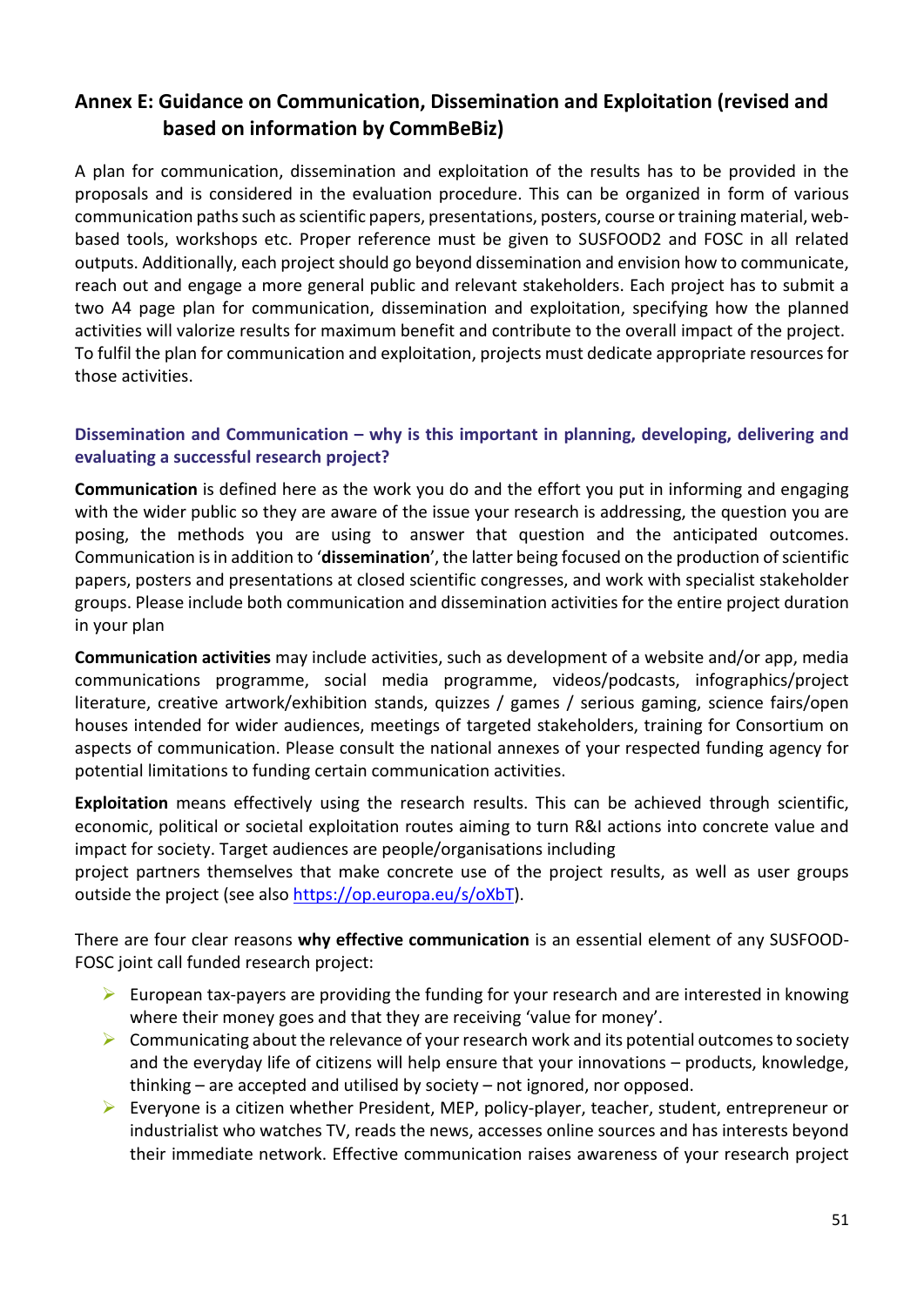and of the professionals working on it to mutual advantage, potentially laying the ground for more funding or support.

 $\triangleright$  SUSFOOD2 and FOSC wish to ensure that the projects they select to fund make the best use they can of the 'results' each of them generate – that means ensuring that as many groups in society know about the excellent work that is being conducted and their potential results so they will be taken up by decision-makers in policy, industry or science itself creating impact. Strategic communications programmes utilising creative but accessible actions with measurable outcomes are required to deliver this.

#### **What is a Communication and Dissemination Plan?**

It is a document that demonstrates that a Consortium has clearly thought through the rationale, target stakeholders, activities, timescales, budgets and measures including their key performance indicators (KPIs) of success behind the communications / dissemination activities it will implement as an integral part of its project plan.

Whilst each Communication and Dissemination Plan will be different, it is likely to consist of:

- $\triangleright$  a narrative (the rationale/ approach)
- $\triangleright$  a table which draws together information on priority target stakeholder groups and methods to reach them
- a timetable/GANTT chart
- $\triangleright$  a budget table with enough detail on each action/activity/product and its delivery
- $\triangleright$  a table pulling together the agreed key performance indicators or measures of success against each planned for activity.

#### **The elements of a Communication Plan that will demonstrate clarity of thought and planning are likely to be:**

- $\triangleright$  Evidence that the whole Consortium are 'on board' with the plan and that all partners will support the actions
- Focus on purpose/objective of each selected dissemination/communication action Who is it for? What do we want to happen as a result?
- $\triangleright$  Clarity on the messages that the project wishes to communicate overall and to specific groups
- $\triangleright$  Clear understanding of what success looks like for each action
- $\triangleright$  Description of the method to be used for delivery
- $\triangleright$  Utilisation of resources and talents within the consortium
- $\triangleright$  Realistic assessment of the potential impact of each action
- $\triangleright$  Built-in time points for review and adjustment
- $\triangleright$  Appropriate focus on internal communications within the Consortium
- $\triangleright$  Appropriate utilisation of the services and channels provided by the EC

#### **The Plan should be able to answer the following questions clearly:**

- $\triangleright$  What are the objectives of our Communication Plan?
- $\triangleright$  Who are our priority audiences and why?
- $\triangleright$  When is the most appropriate time to engage with each audience and why?
- $\triangleright$  How does our Communication Plan create synergy with the rest of the project plan?
- $\triangleright$  How do we justify the budget allocated to each of our proposed communications actions?
- $\triangleright$  How are we splitting responsibility for the resources and actions across the Consortium?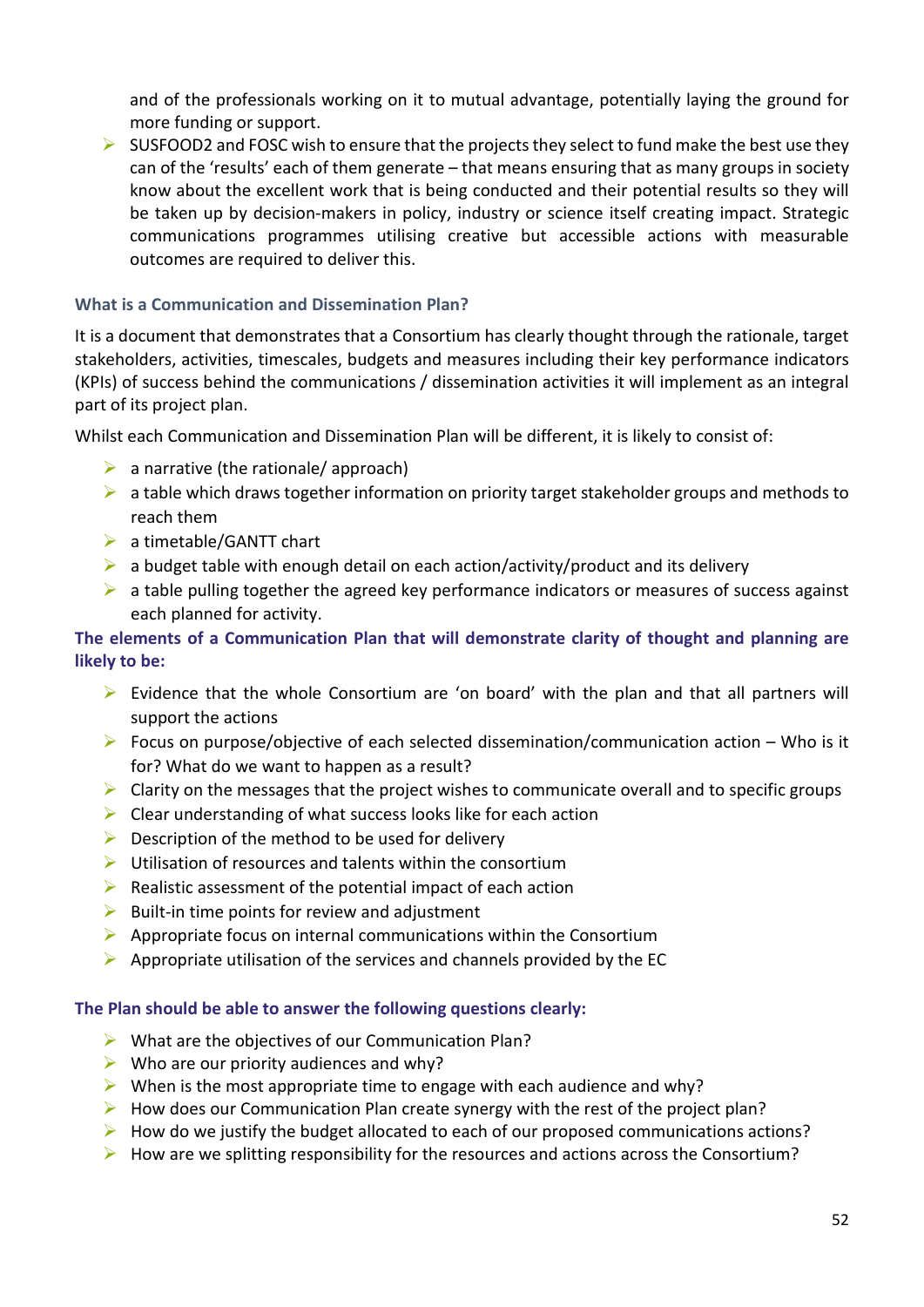**For SUSFOOD-FOSC joint call applications the expected minimum requirements of the Communication Plan are:**

- A maximum two A4 page document + one page table (to be uploaded)
- A narrative on approach/rationale/contribution to the project
- $\triangleright$  A list of priority stakeholders, messages, actions & timetable
- $\triangleright$  Key performance Indicators / measures of success

#### **A Sample Approach to a Stakeholder Table (key part of any communication plan)**

The issue: we need to ensure that more young people know how to code Why: to improve their personal employment prospects Impact: overall economic benefit

|             | Communication Plan - Priority Stakeholders & Actions |                             |                  |                      |
|-------------|------------------------------------------------------|-----------------------------|------------------|----------------------|
| Priority    | What                                                 | How to communicate?         | When?            | Success measures     |
| Stakeholder | message/info                                         |                             |                  |                      |
| Group       |                                                      |                             |                  |                      |
| Priority 1: | Resources                                            | -Create Consensus White     | From Day         | Number of one on     |
| Policy      | required for                                         | Paper to present to         | $One -$          | one meetings         |
| players in  | upper schools                                        | Ministers and special       | complete         |                      |
| Education   | to deliver next                                      | Committees                  | by end of        | Questions in         |
| & Business  | generation of                                        | - Secure political          | Year One         | Parliament           |
|             | IT stars                                             | Ambassadors                 |                  |                      |
|             |                                                      | - One on one briefing       |                  | Media coverage       |
|             |                                                      | meetings                    |                  |                      |
|             |                                                      | -Articles in business       |                  |                      |
|             |                                                      | press                       |                  |                      |
| Priority 2: | Need trained                                         | -Articles in the specialist | <b>Years One</b> | Number of active     |
| Head-       | teachers to                                          | education media             | & Two            | enquirers (no on     |
| teachers/   | deliver the                                          |                             |                  | database)            |
| Governors/  | training                                             | -Identify and contribute    |                  |                      |
| Proprietors | required plus                                        | to LinkedIn groups          |                  | New courses set up   |
| of colleges | 'Train the                                           |                             |                  |                      |
|             | <b>Trainers</b>                                      | -Attend/speak at            |                  | Evidence of internal |
|             | facilities'                                          | specialist meetings         |                  | cascade of           |
|             |                                                      |                             |                  | issue/action         |
|             |                                                      | -Create database of         |                  |                      |
|             |                                                      | interested parties & send   |                  | Active recruitment & |
|             |                                                      | occasional                  |                  | allocation of        |
|             |                                                      |                             |                  | resources            |
|             |                                                      |                             |                  |                      |
|             |                                                      |                             |                  | Capture of success   |
|             |                                                      |                             |                  | stories for use in   |
|             |                                                      |                             |                  | newsletter           |
|             |                                                      |                             |                  | Media coverage       |
| Priority 3: | Become active                                        | -Articles in teacher press  | <b>Years Two</b> | Pick up of places on |
| Teachers of | in a new area                                        |                             | & Three          | training courses     |
| students 14 | of teaching -                                        | -Social media activity: IN, |                  |                      |
| -18         |                                                      | twitter etc                 |                  |                      |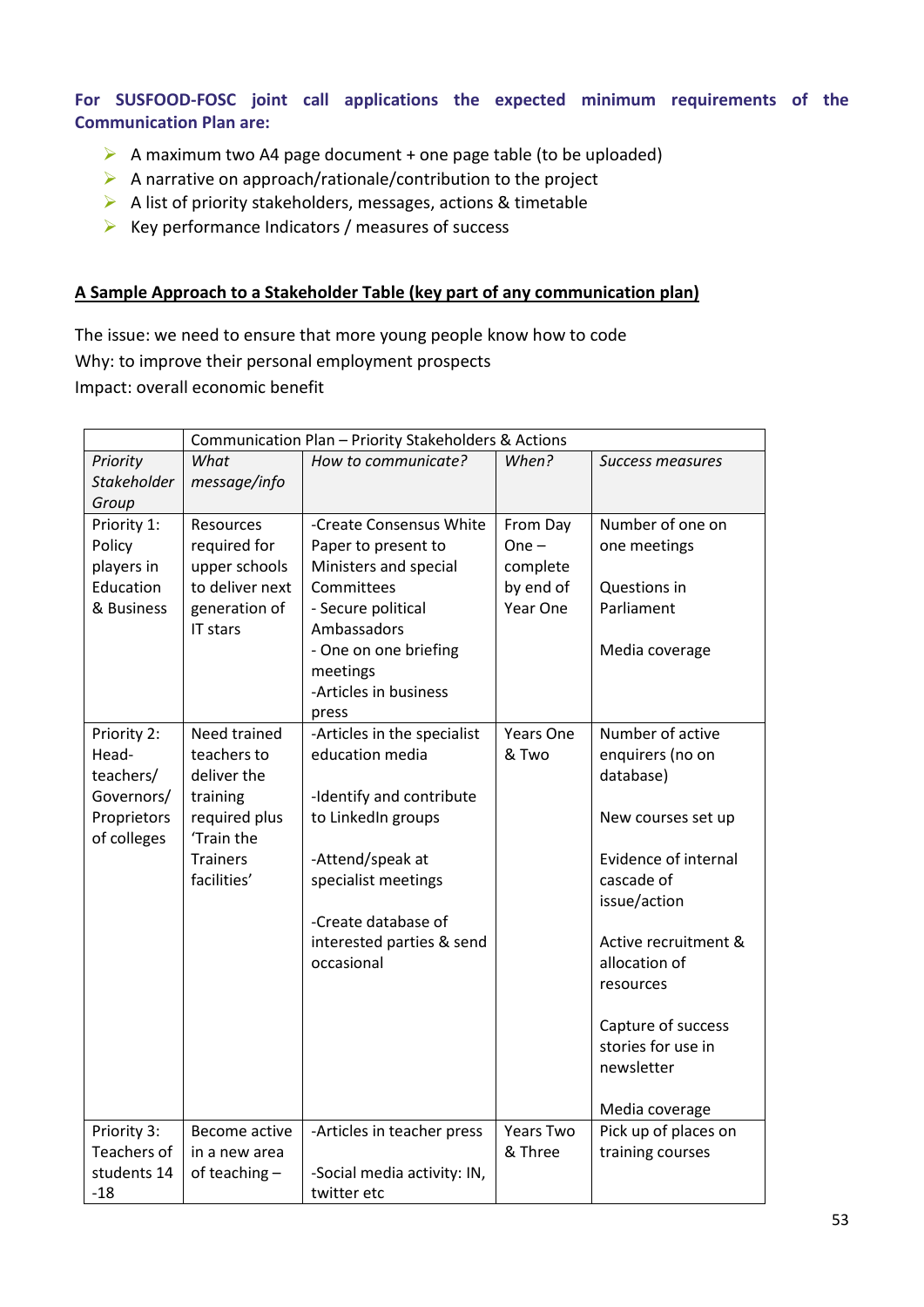|                                         | professional<br>opportunity<br><b>Training</b><br>available                                                                                                                        |                                                                                                                                                                                                                                                                                                                                                                                                               |                     | Appointments in<br>schools/colleges                                                                                                                           |
|-----------------------------------------|------------------------------------------------------------------------------------------------------------------------------------------------------------------------------------|---------------------------------------------------------------------------------------------------------------------------------------------------------------------------------------------------------------------------------------------------------------------------------------------------------------------------------------------------------------------------------------------------------------|---------------------|---------------------------------------------------------------------------------------------------------------------------------------------------------------|
| Priority 4:<br><b>Students</b><br>14-18 | Coding is cool<br>See what you<br>can do with it<br>- it's fun but it<br>can be<br>profitable too<br>Demand that<br>you are given<br>resources and<br>guidance to<br>help yourself | -Recruit student<br>ambassadors who can<br>code<br>-Let them loose to use<br>social media/channels as<br>they choose (provide<br>resources if needed)<br>-Support with an event $-$<br><b>Coding Convention</b><br>template (to be taken up<br>in many places) with col<br>coding paraphernalia<br>-Create matching events<br>for students with<br>business to demo<br>relevance to lives/future<br>prospects | Years<br>Three/Four | Number of active<br>ambassadors with<br>'followers'<br>Number of new<br>students learning<br>code<br>Number of successful<br>Conventions &<br>matching events |

Guidelines for preparing a Communication Plan prepared by: Rhonda Smith, CommBeBiz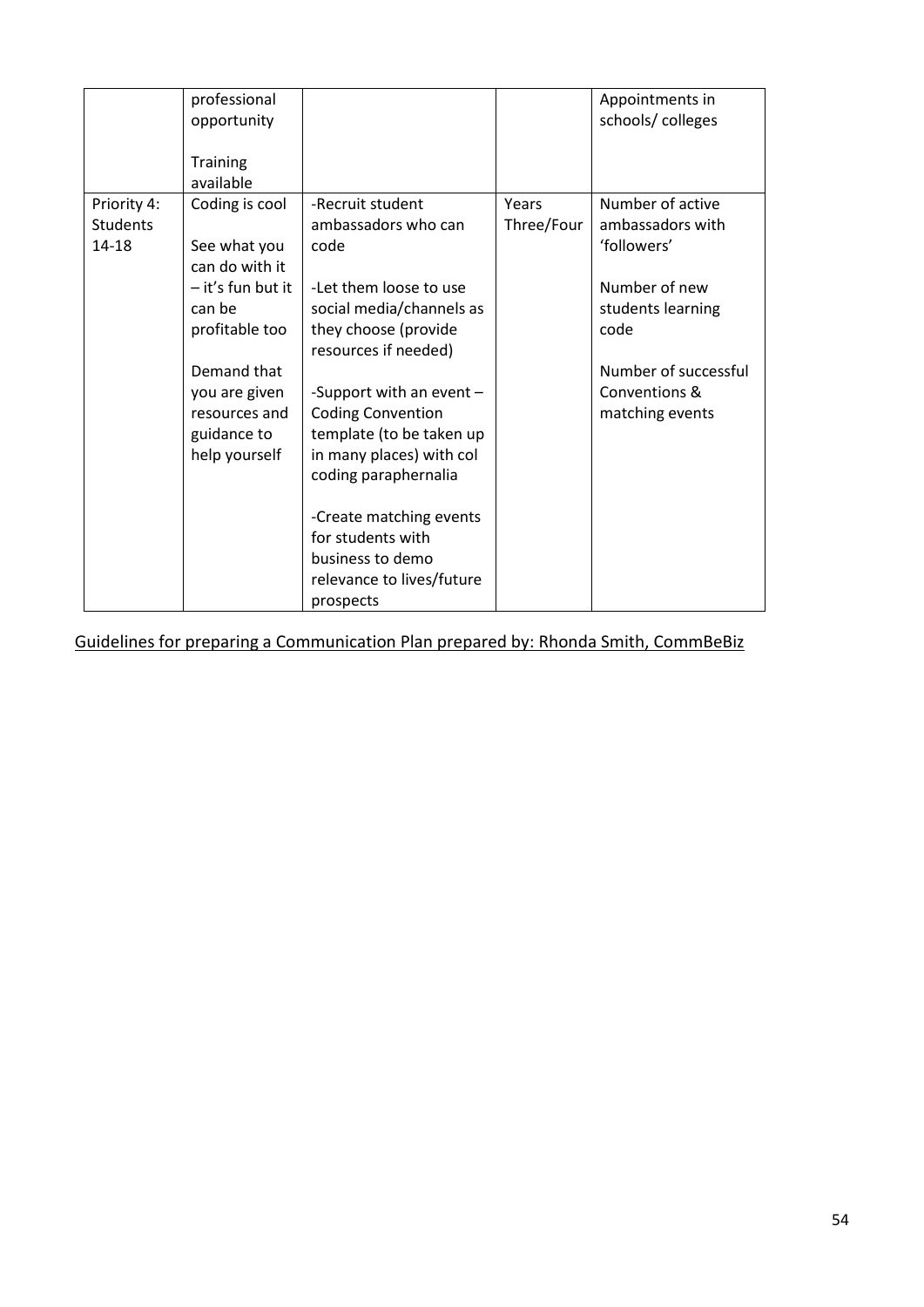# <span id="page-54-0"></span>**Annex F: Data Management Plan**

Data Management is an essential component of the success of transnational research. Representatives from academia, industry, funding agencies, and scholarly publishers designed and jointly endorsed a concise and measurable set of principles referred to as FAIR Data Principles<sup>[3](#page-54-1)</sup> with the intention to provide a guideline for reusability of data holdings. Four foundational principles – Findability, Accessibility, Interoperability and Reusability– are a necessity of data management. The EC published Guidelines o[n FAIR Data Management in Horizon 2020.](http://ec.europa.eu/research/participants/data/ref/h2020/grants_manual/hi/oa_pilot/h2020-hi-oa-data-mgt_en.pdf)

Fulfilling the FAIR principles needs the use of software platforms that enable capturing, cataloguing, and annotating data, associated with well documented standard operating procedures (SOPs), and supports interlinking data from specialized, as well as local collections. Moreover, in a systems approach, well-annotated models (including parameters) must be catalogued and interlinked with relevant data. Each project should have one single starting point at which one can find out everything about the project.

Participation in this call requires fulfilling the FAIR principles, including the use of a cataloguing platform as described above. Therefore, research data and non-data assets like algorithms, tools and workflows or metadata produced in the projects funded under this call must be i) machine-readable ii) citable iii) must be published in a registered repository and iv) interlinked with other project outcomes in a cataloguing platform. Privacy sensitive data that cannot be published needs to be catalogued, such that the creator of the data can be easily found for possible questions and collaboration. Data that is subject to Intellectual Property for Patents needs to be recorded and published in due course.

The repository must be registered as a "trustworthy repository" in e.g. Fairsharing<sup>4</sup> or re3data<sup>[5](#page-54-3)</sup>. Resources of existing community knowledge and data management platforms in Europe shall be preferably used.

#### **The projects should consider the cost of Data Management in their proposals.**

Th[e Guidelines on FAIR Data Management in Horizon 2020](http://ec.europa.eu/research/participants/data/ref/h2020/grants_manual/hi/oa_pilot/h2020-hi-oa-data-mgt_en.pdf) provides a Data Management Plan Template which addresses: 1) Data Summary, 2) FAIR Data, 3) Allocation of resources, 4) Data Security, 5) Ethical aspects, 6) Other issues.

Answering the questions, applicants will identify and resolve key questions about their data, models, SOPs and associated metadata. The Data Management plan will outline how data flows and the requirements on data, metadata, storage and data transfer throughout the project and beyond the project.

The costs associated to the Data Management plan (*e.g.* travel expenditures of staff to Data Management training; salary costs of staff curators; costs of servers, storage, archiving and backup) must be derived from this and clearly presented.

Guiding questions include the following:

#### *Generate and Store*

- Who will generate the data/model/SOP?
- Who will receive the data/model/SOP?
- What does the user need from the generator?
- Where will you store data/model/SOP?

 $\overline{a}$ <sup>3</sup> <http://www.nature.com/articles/sdata201618>

<span id="page-54-2"></span><span id="page-54-1"></span><sup>4</sup> [https://fairsharing.org//](https://fairsharing.org/)

<span id="page-54-3"></span><sup>5</sup> <https://www.re3data.org/>